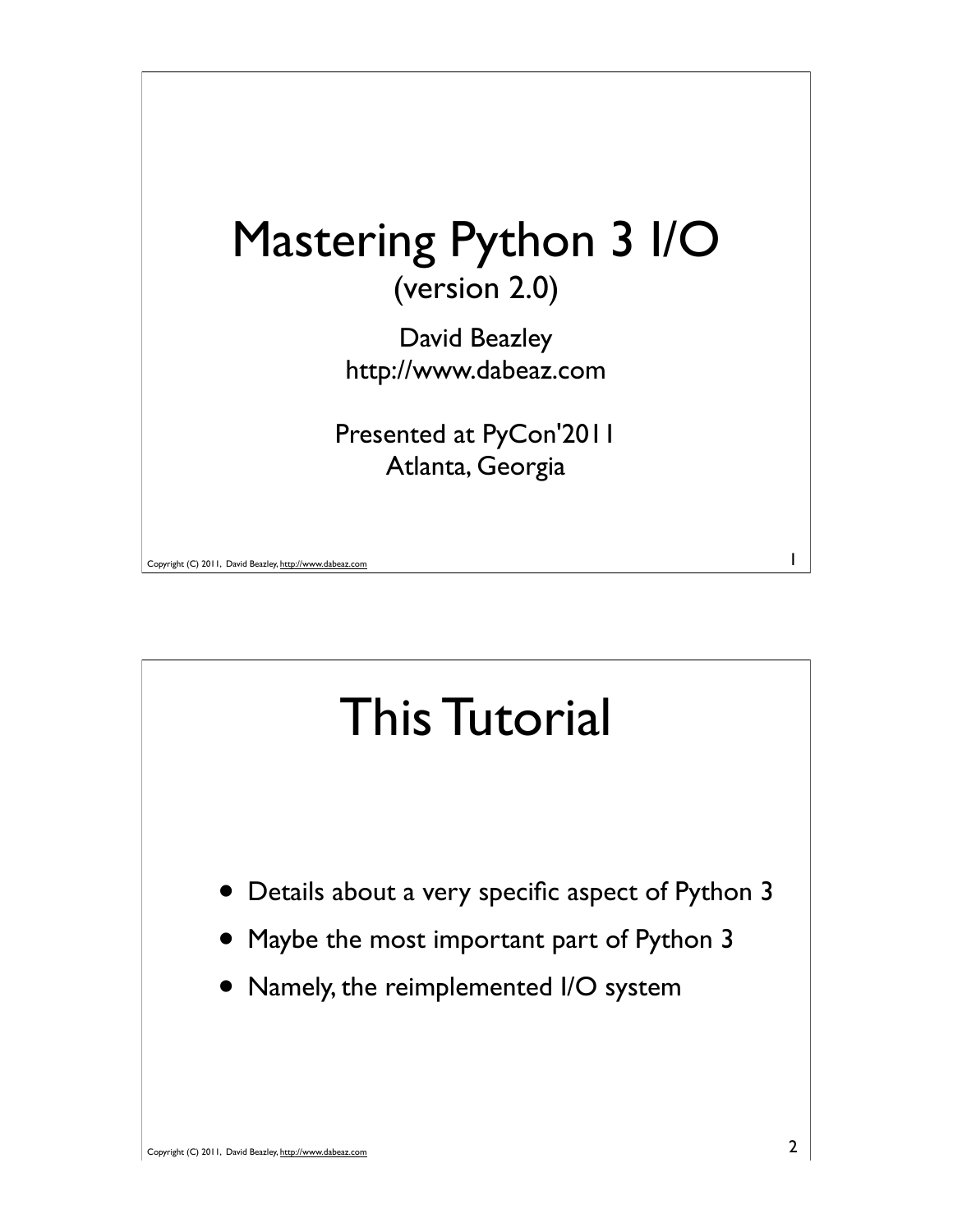

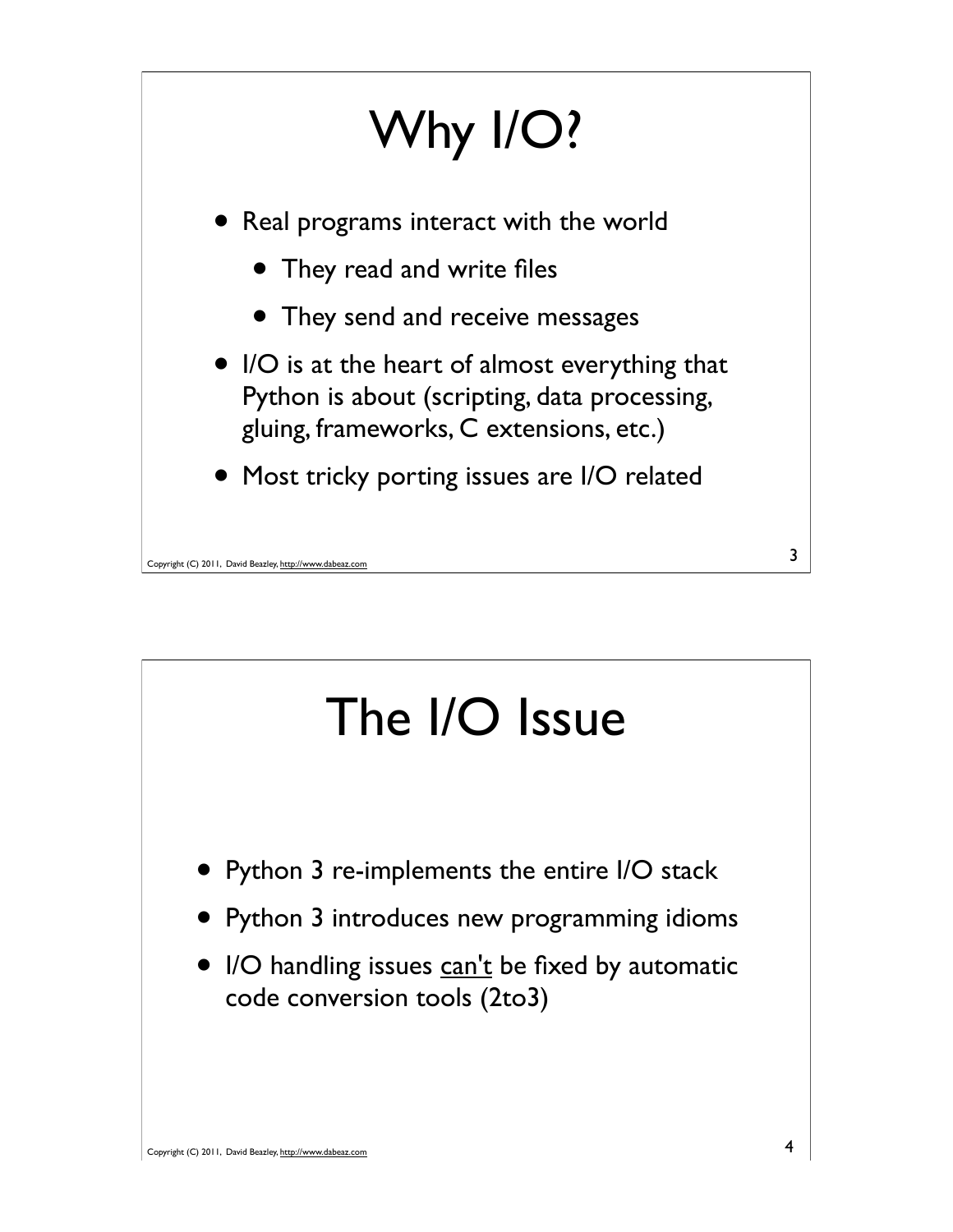

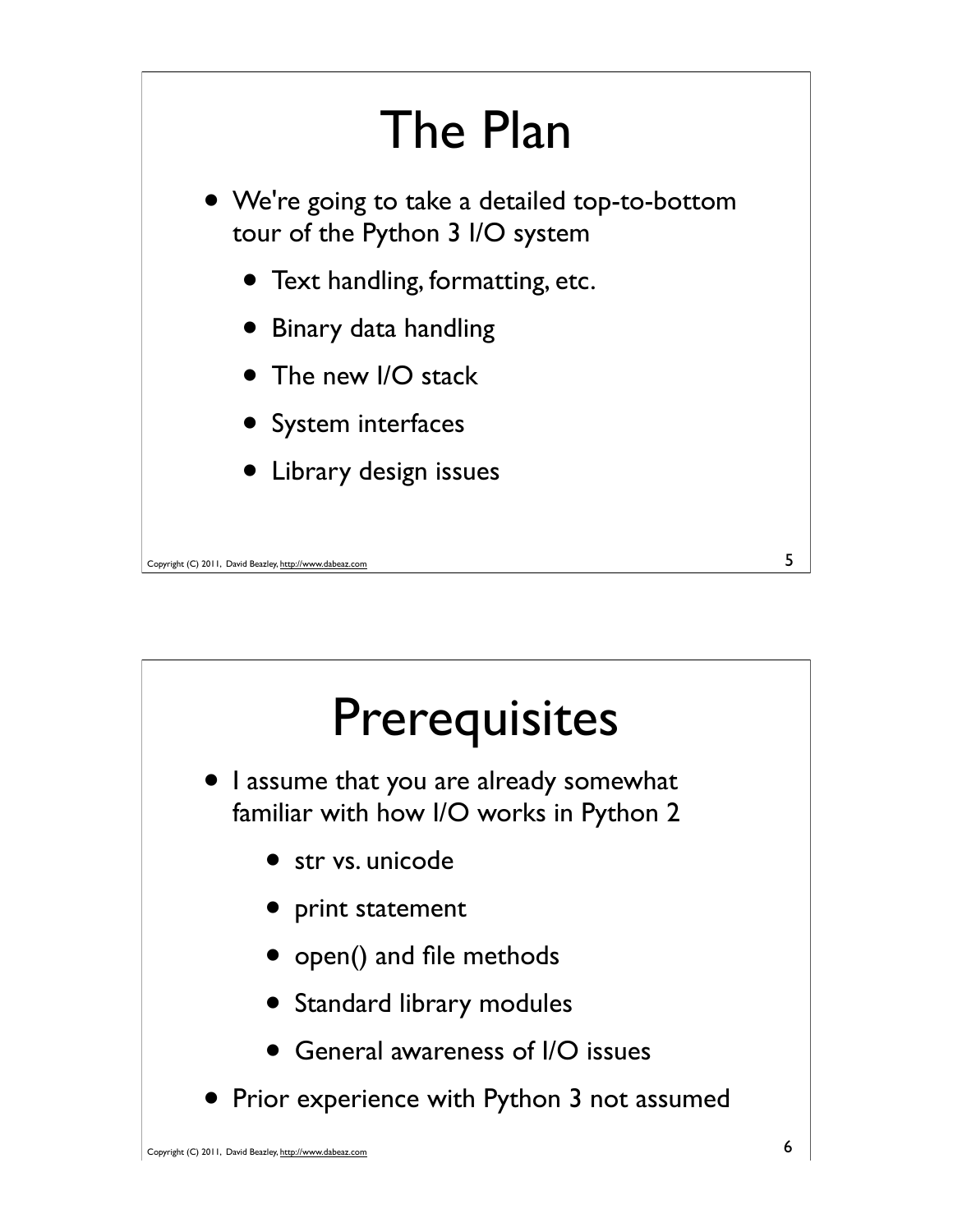

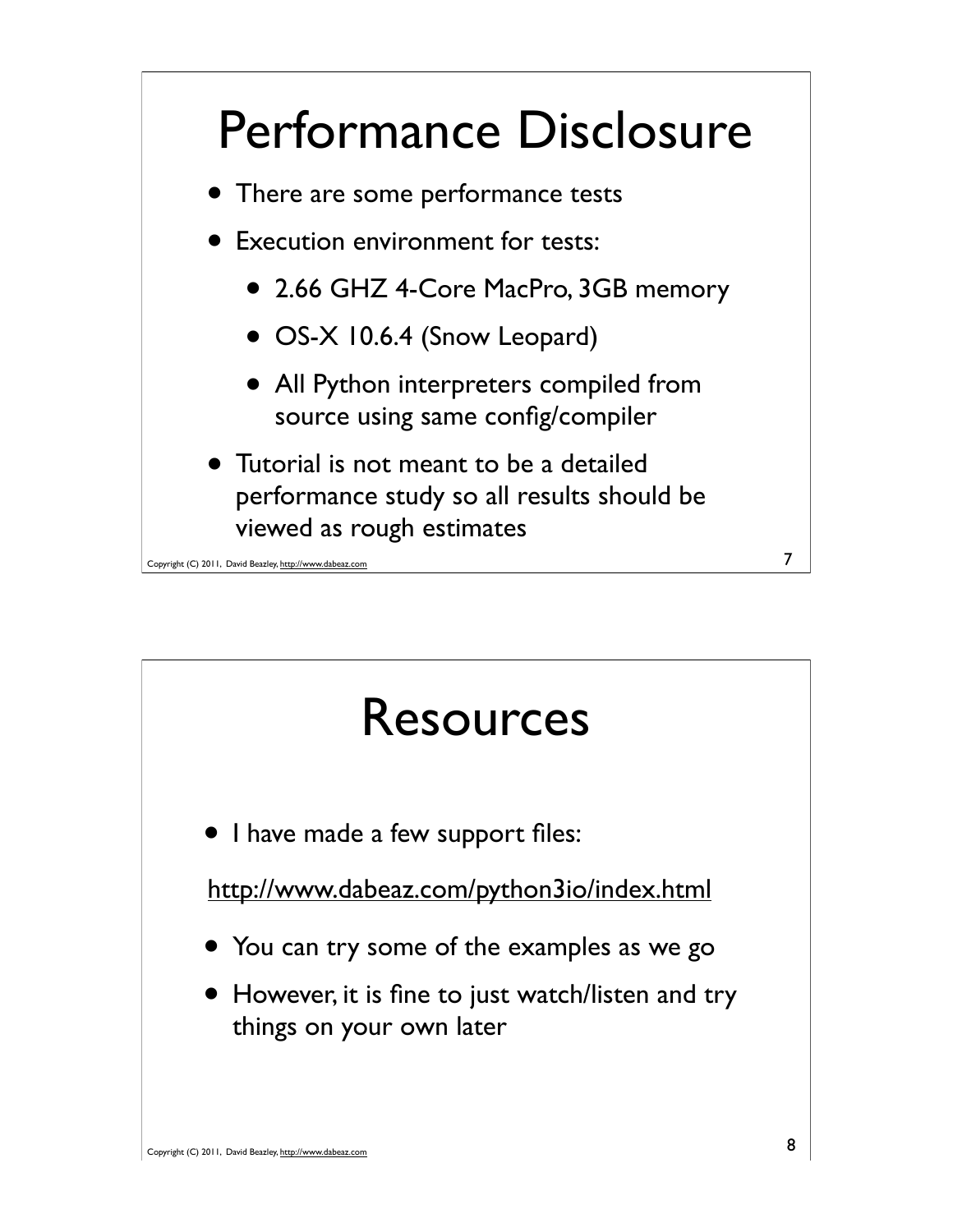

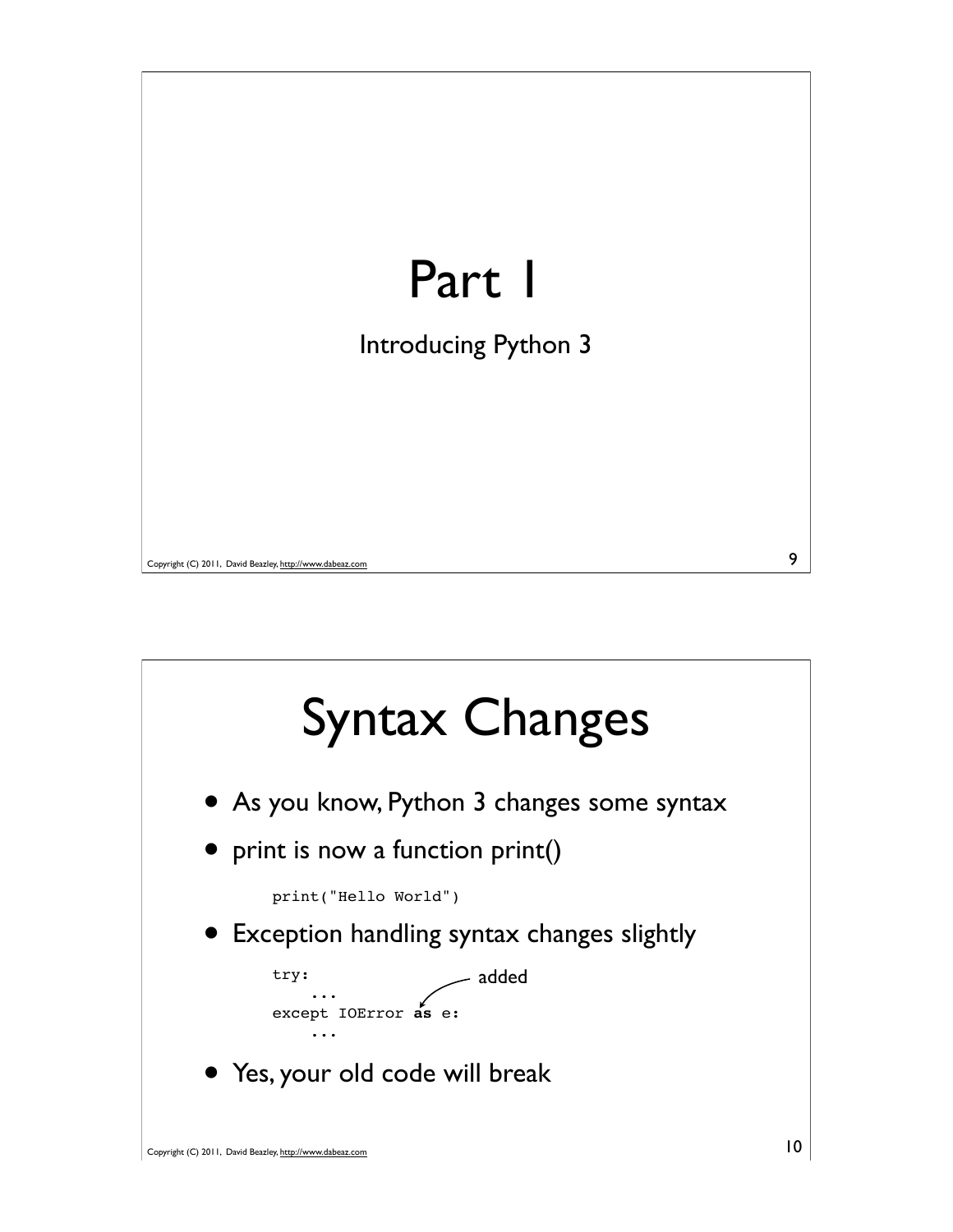

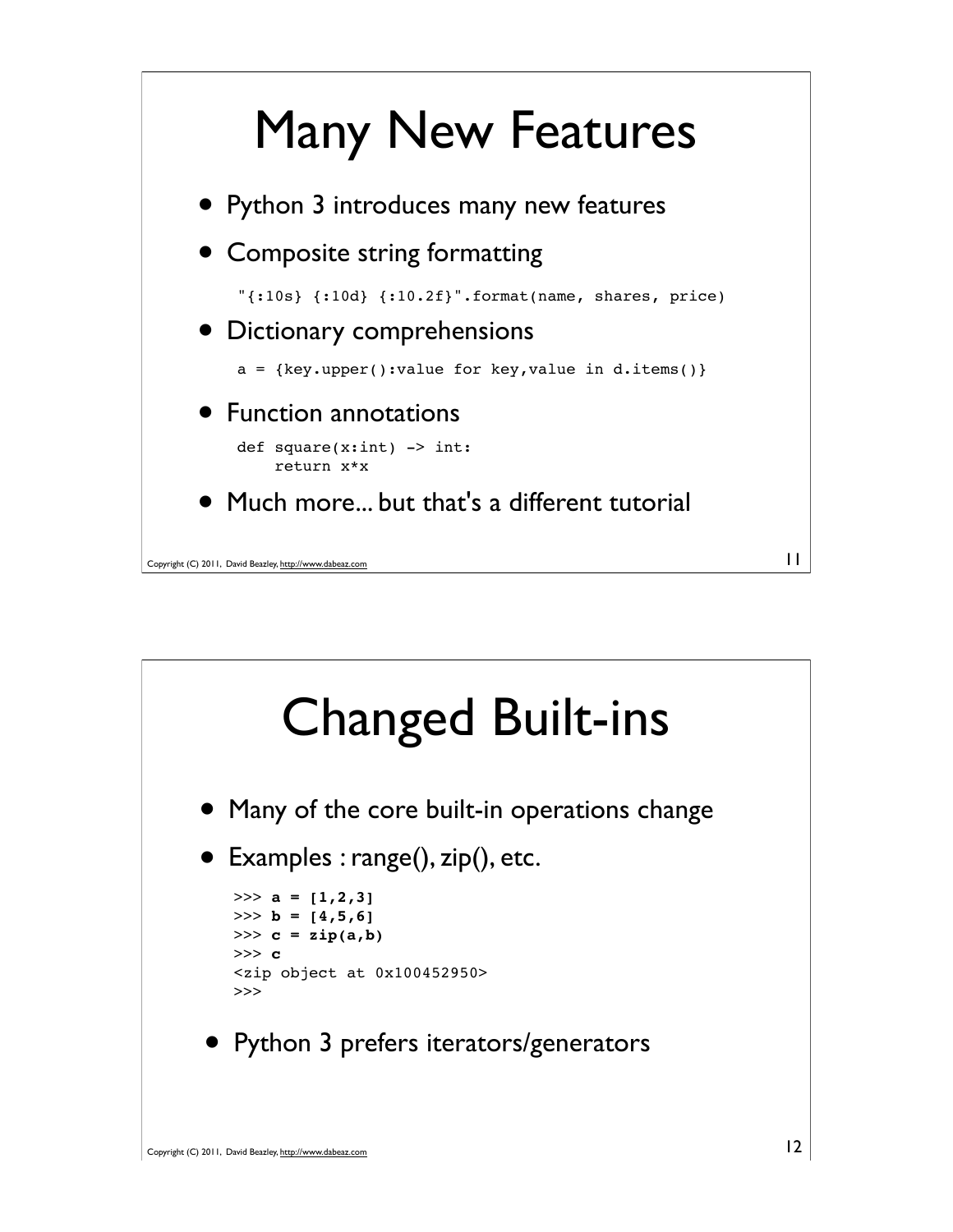

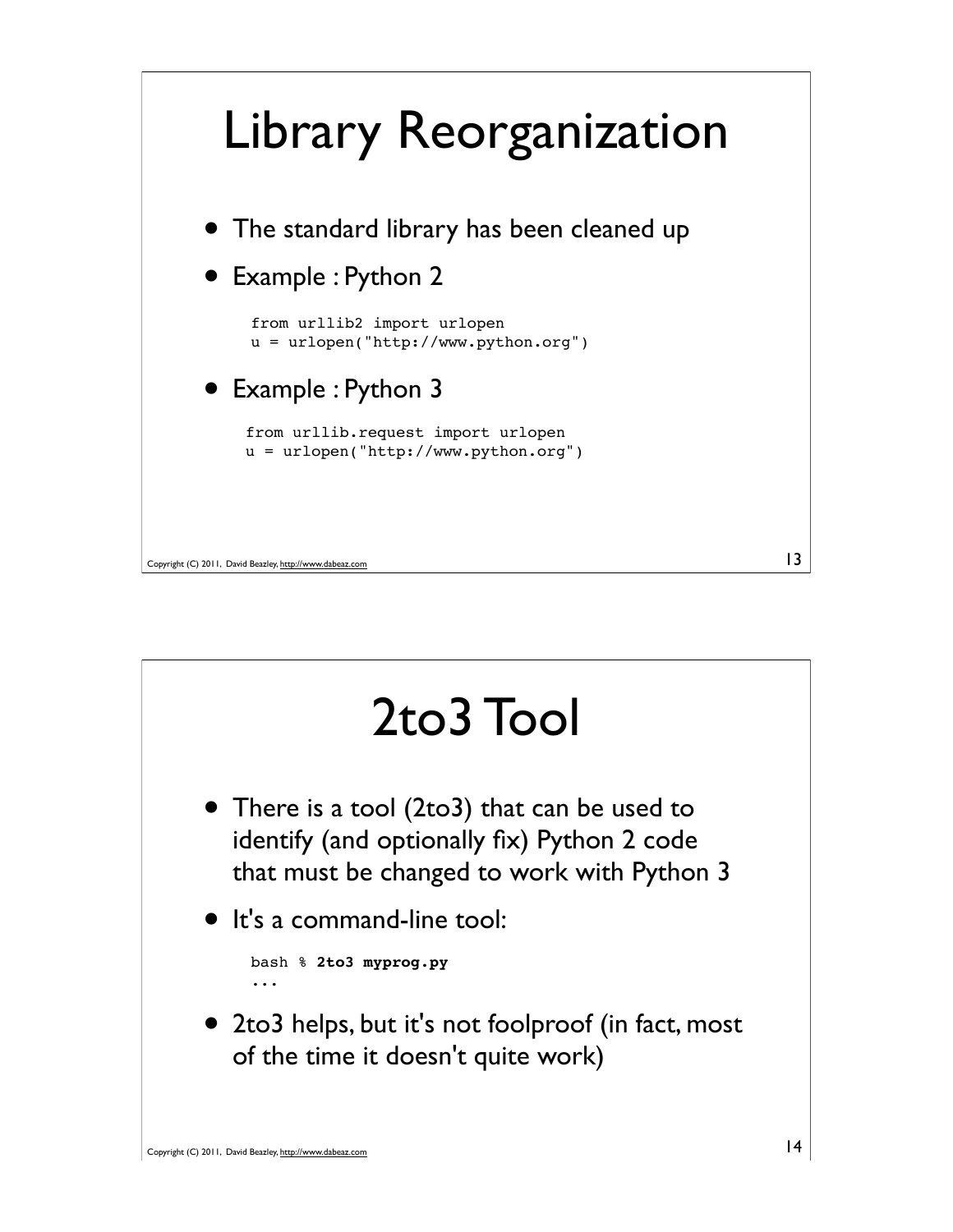## 2to3 Example

• Consider this Python 2 program

```
# printlinks.py
   import urllib
   import sys
   from HTMLParser import HTMLParser
   class LinkPrinter(HTMLParser):
       def handle_starttag(self,tag,attrs):
           if tag == 'a':
               for name,value in attrs:
                    if name == 'href': print value
   data = urllib.urlopen(sys.argv[1]).read()
   LinkPrinter().feed(data)
• It prints all <a href="..."> links on a web page
```
15

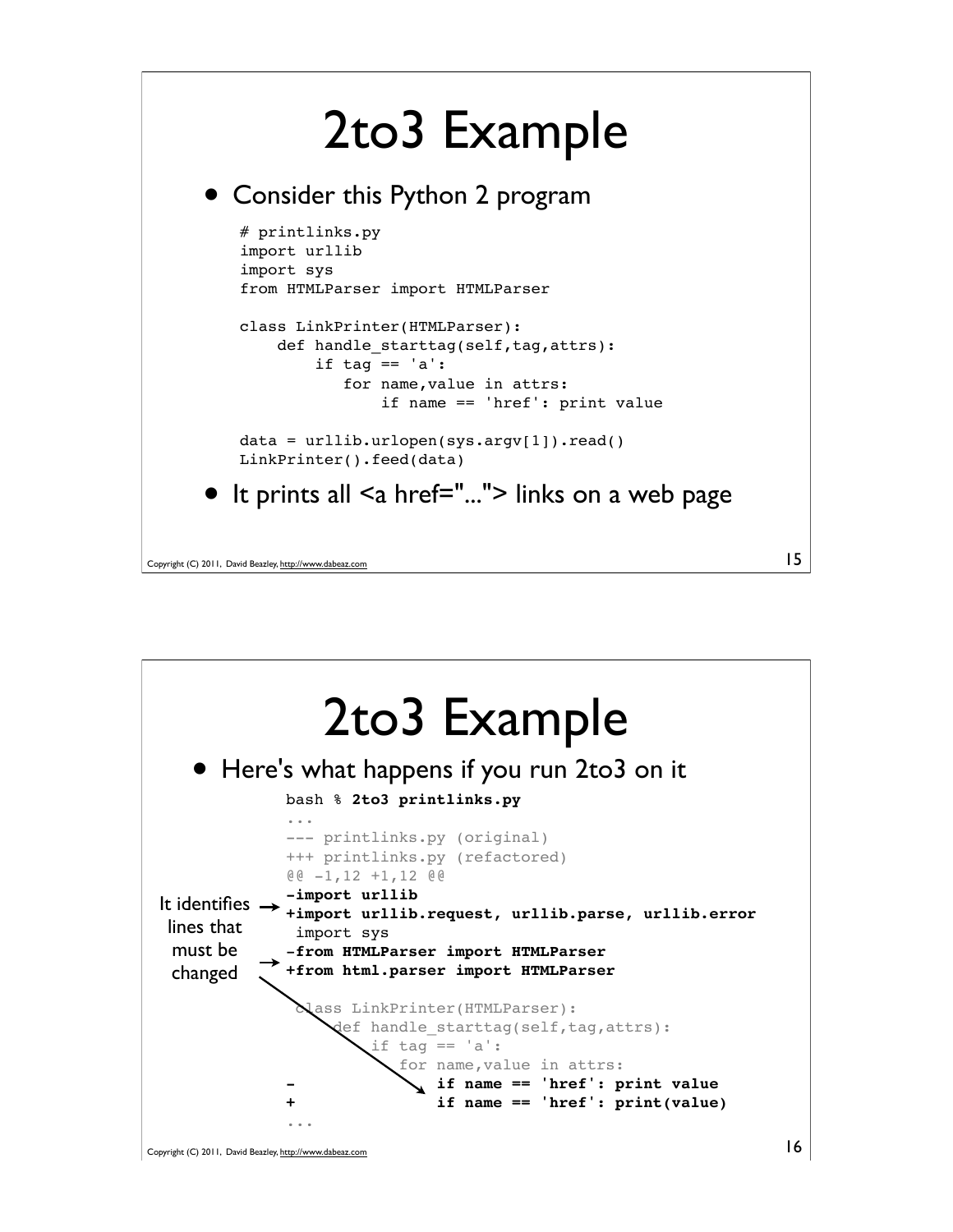## Fixed Code

• Here's an example of a fixed code (after 2to3)

```
import urllib.request, urllib.parse, urllib.error
import sys
from html.parser import HTMLParser
```

```
class LinkPrinter(HTMLParser):
    def handle starttag(self,tag,attrs):
        if tag == 'a': for name,value in attrs:
                if name == 'href': print(value)
```

```
data = urllib.request.urlopen(sys.argv[1]).read()
LinkPrinter().feed(data)
```
17

- This is syntactically correct Python 3
- But, it still doesn't work. Do you see why?

```
Copyright (C) 2011, David Beazley, http://www.dabeaz.com
```
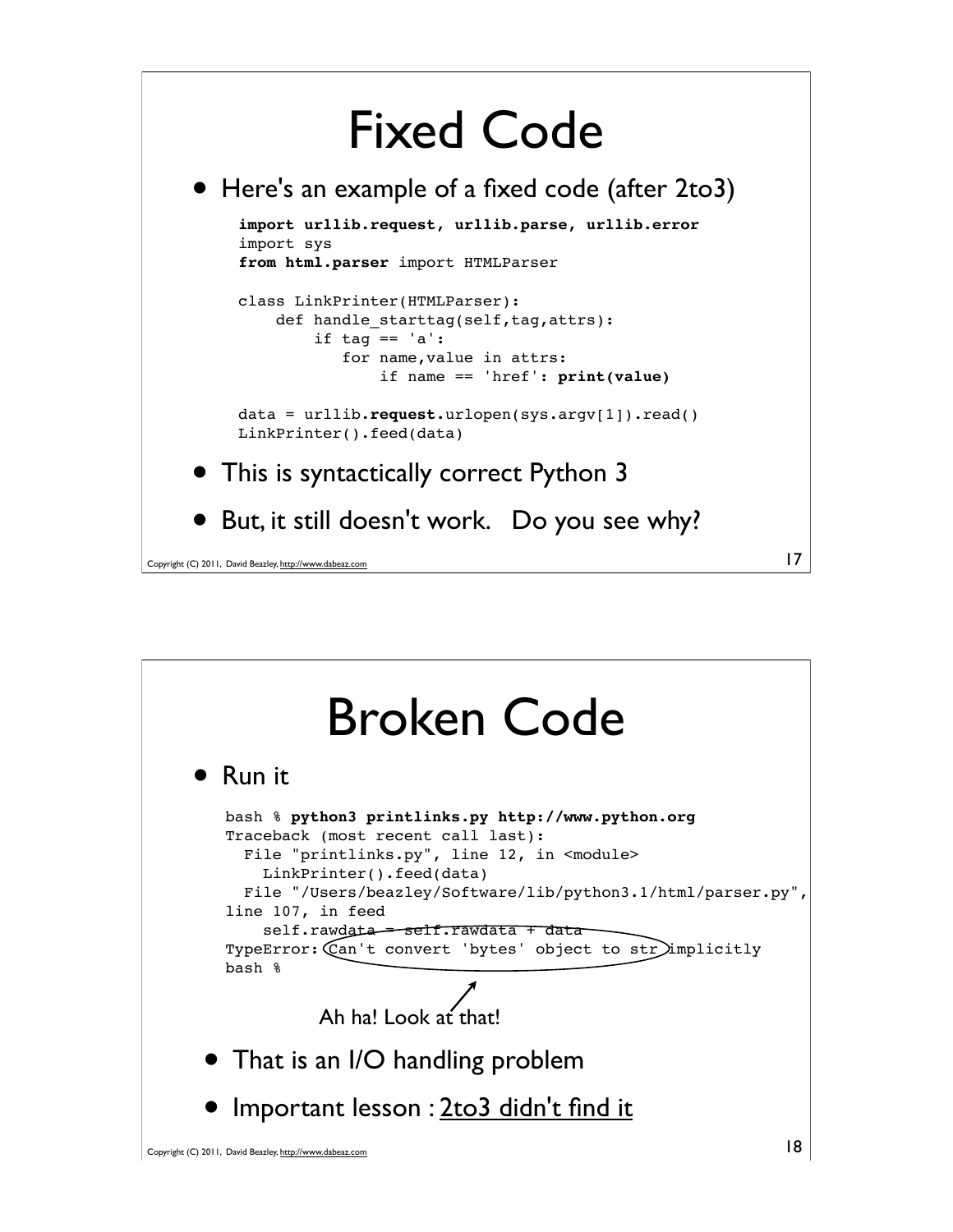## Actually Fixed Code

### This version "works"





19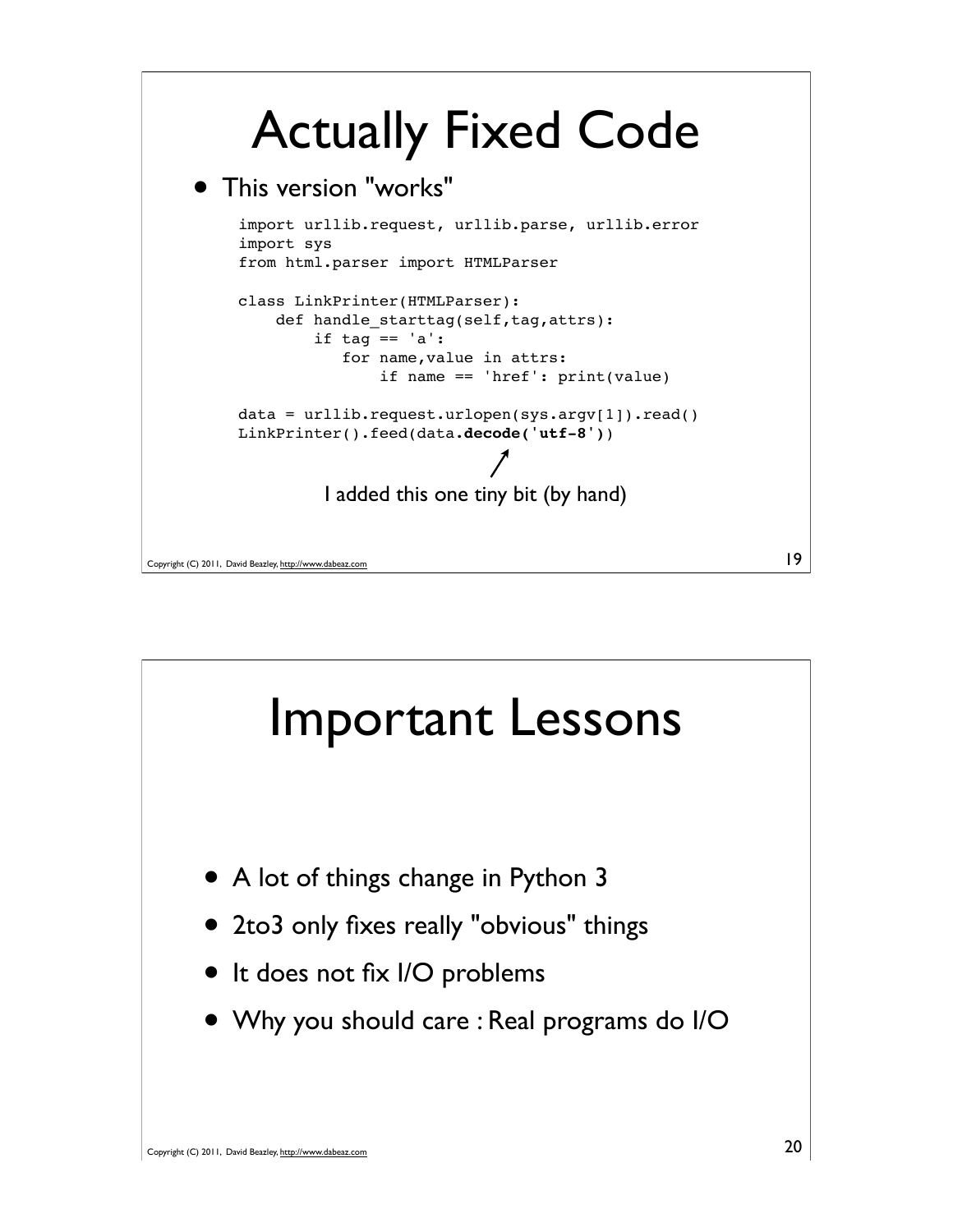

# Making Peace with Unicode

- In Python 3, all text is Unicode
- All strings are Unicode
- All text-based I/O is Unicode
- You can't ignore it or live in denial
- However, you don't have to be a Unicode guru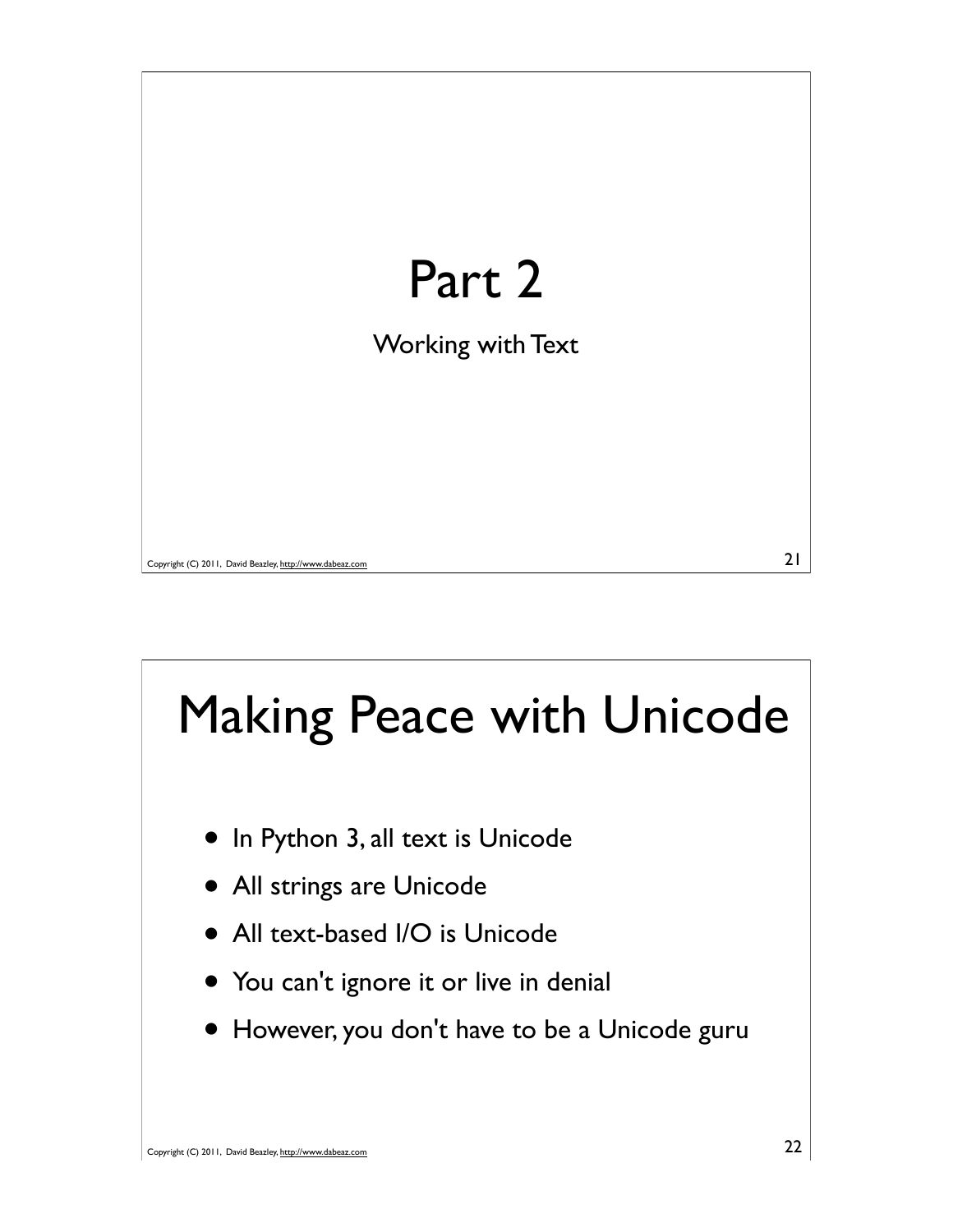

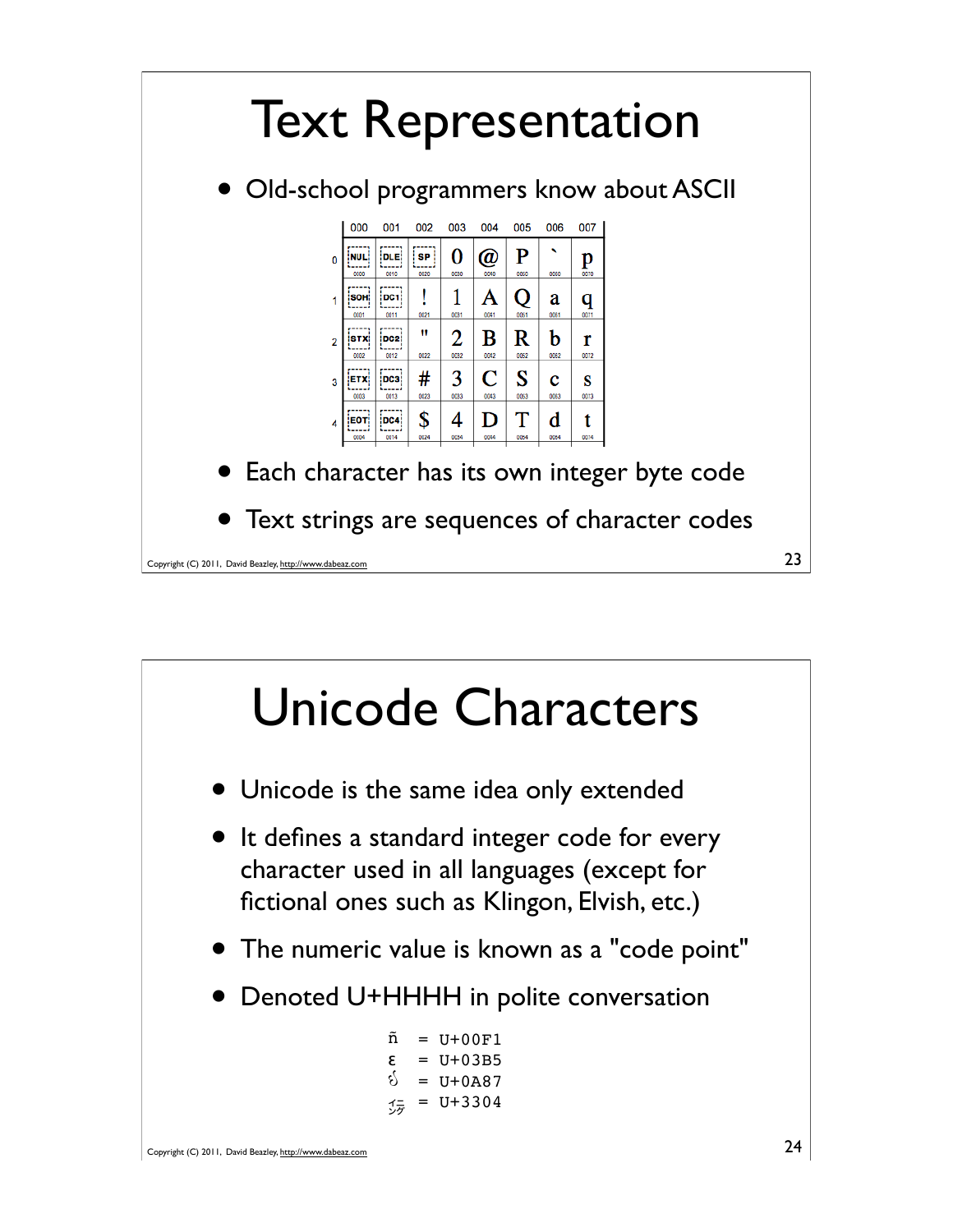

| 800                                            |                                                                      | Code Charts - Scripts |                                         |                                   |
|------------------------------------------------|----------------------------------------------------------------------|-----------------------|-----------------------------------------|-----------------------------------|
| $\overline{\times}$<br>Ċ<br><b>Code Charts</b> | [Thttp://www.unicode.org/charts/<br>÷.<br>Look up by character code: |                       | $\overline{G}$                          | $-Q+$<br>Home   Site Map   Search |
|                                                |                                                                      |                       |                                         |                                   |
| <b>European Alphabets African Scripts</b>      |                                                                      |                       | <b>Indic Scripts East Asian Scripts</b> | <b>Central Asian</b>              |
| (see also Comb.<br>Marks)                      | <b>Ethiopic</b>                                                      | Bengali               | <b>Han Ideographs</b>                   | <b>Scripts</b><br>Kharoshthi      |
| <b>Armenian</b>                                | <b>Ethiopic</b>                                                      | Devanagari            | <b>Unified CJK Ideographs</b><br>(5MB)  | Mongolian                         |
| Armenian                                       | <b>Ethiopic</b><br>Supplement                                        | Gujarati              | CJK Ideographs Ext. A<br>(2MB)          | Phags-Pa                          |
| <b>Armenian Ligatures</b>                      | <b>Ethiopic Extended</b>                                             | Gurmukhi              | CJK Ideographs Ext. B<br>(13MB)         | Tibetan                           |
| Coptic                                         | <b>Other African</b><br>scripts                                      | Kannada               |                                         | <b>Ancient Scripts</b>            |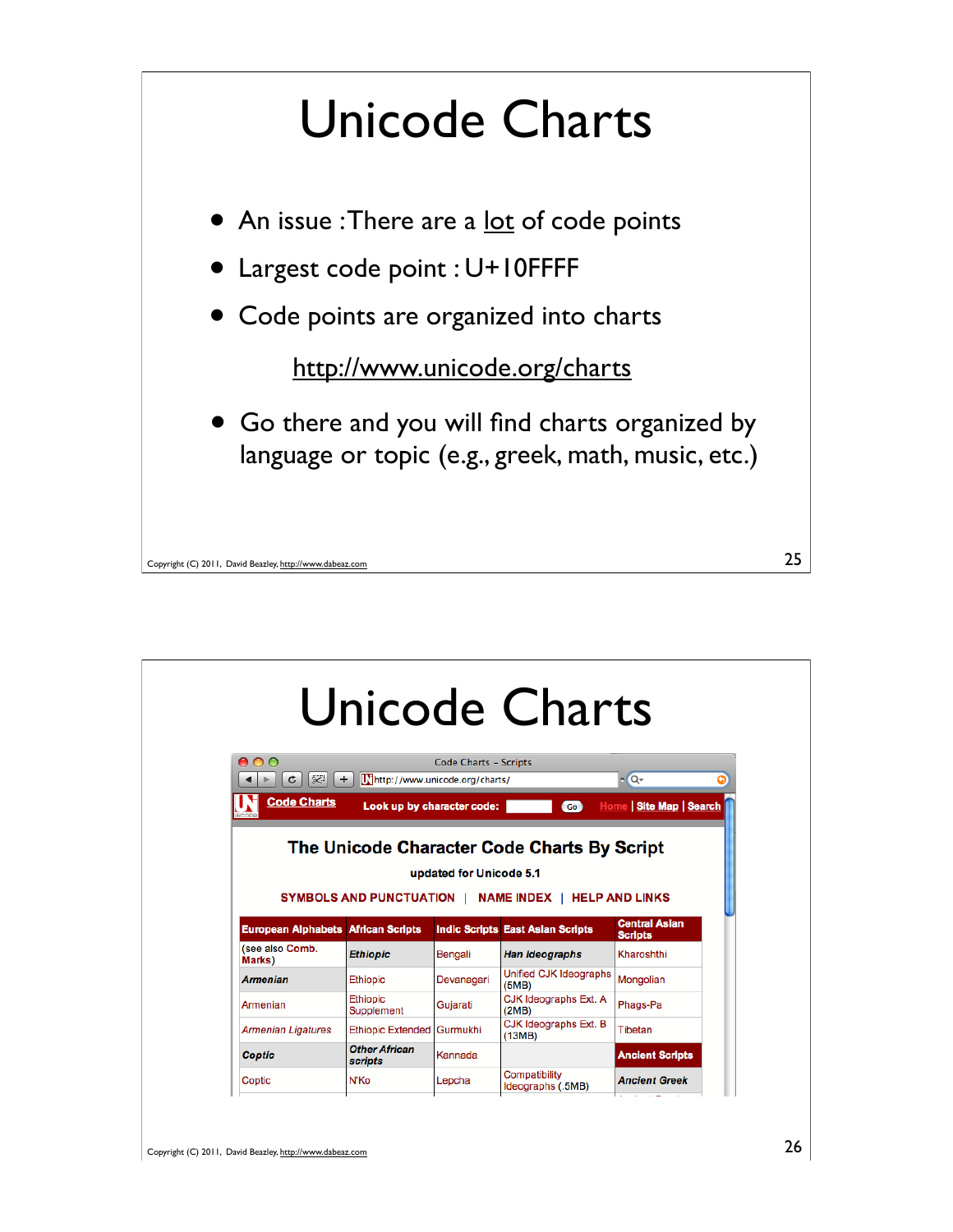

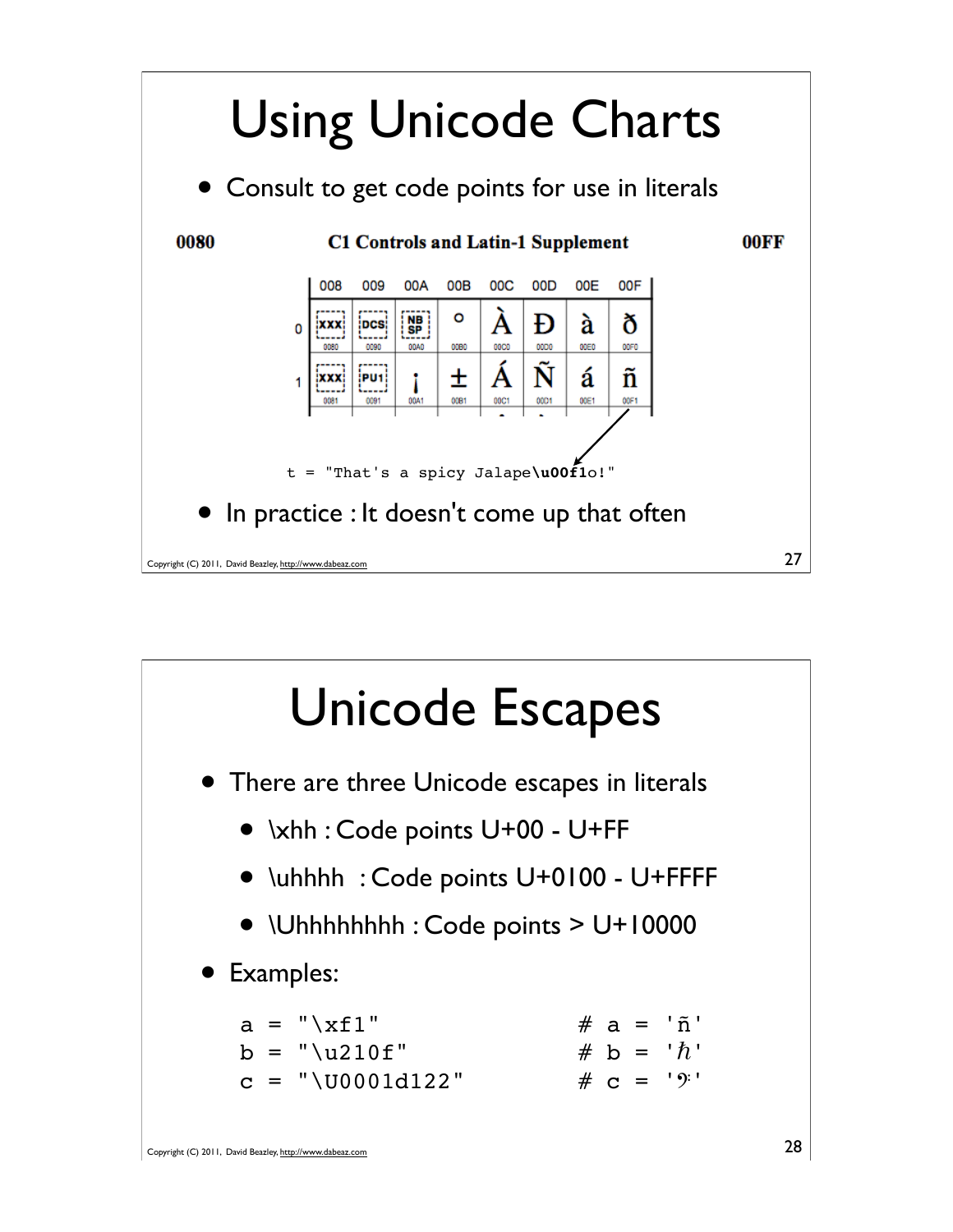

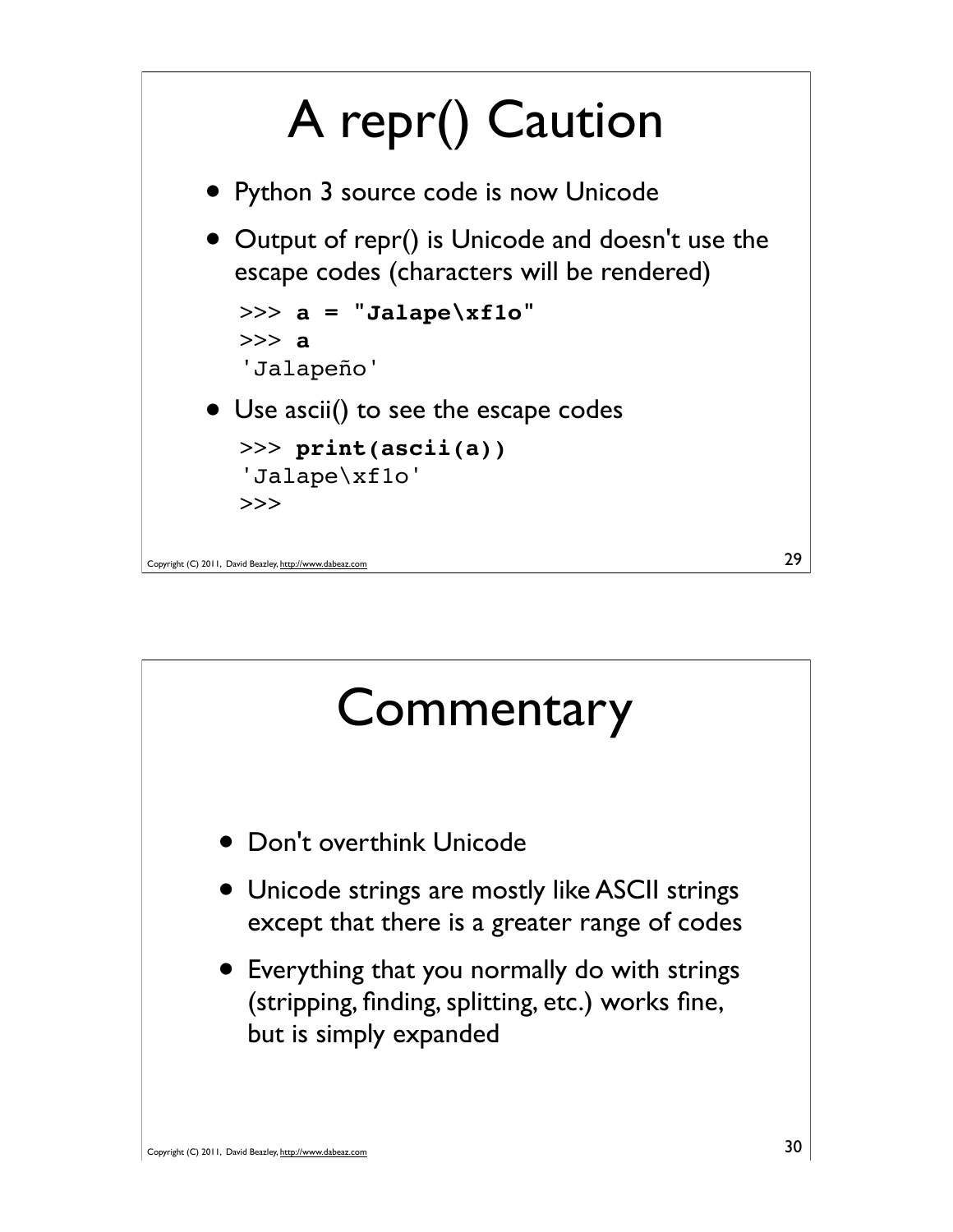

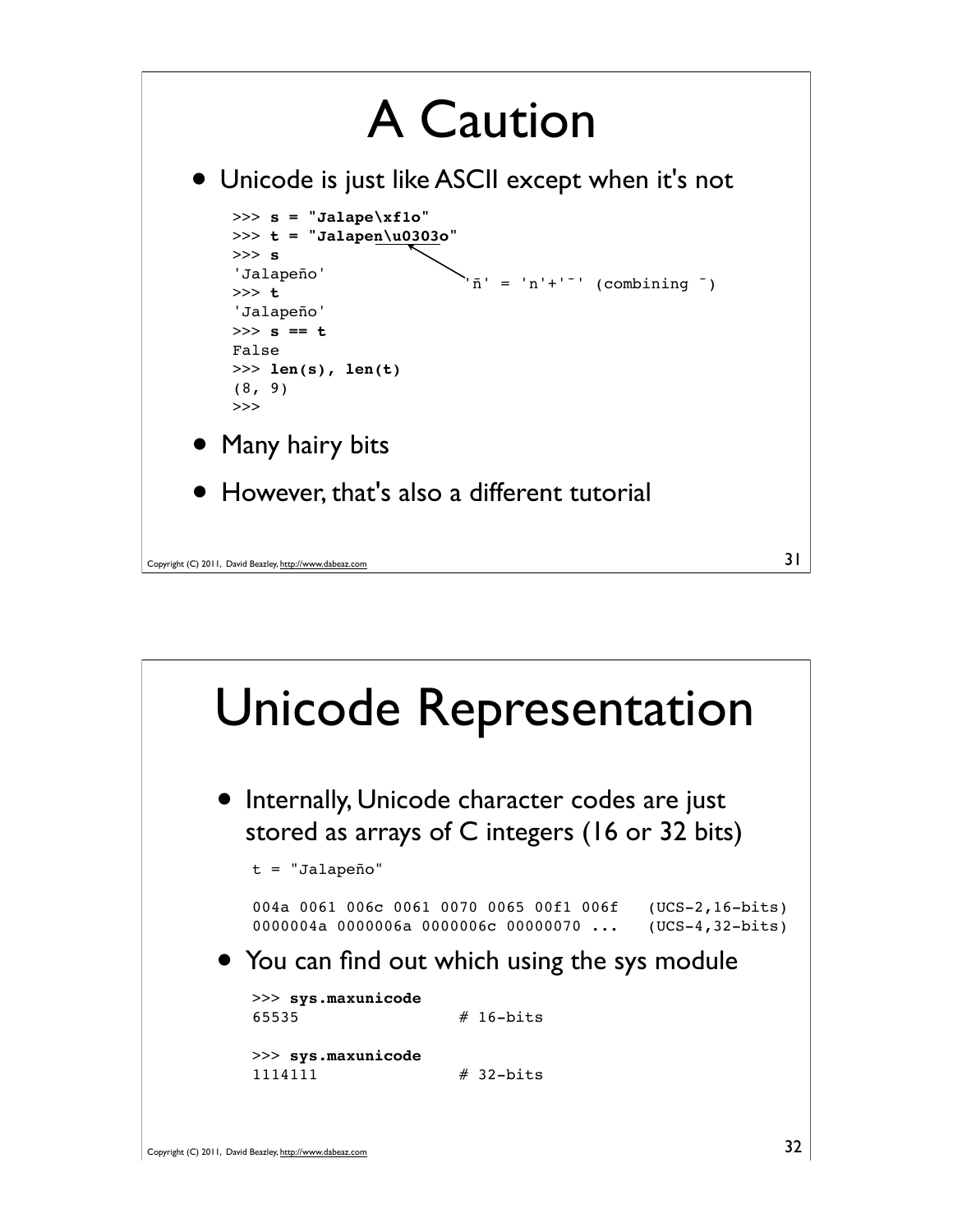

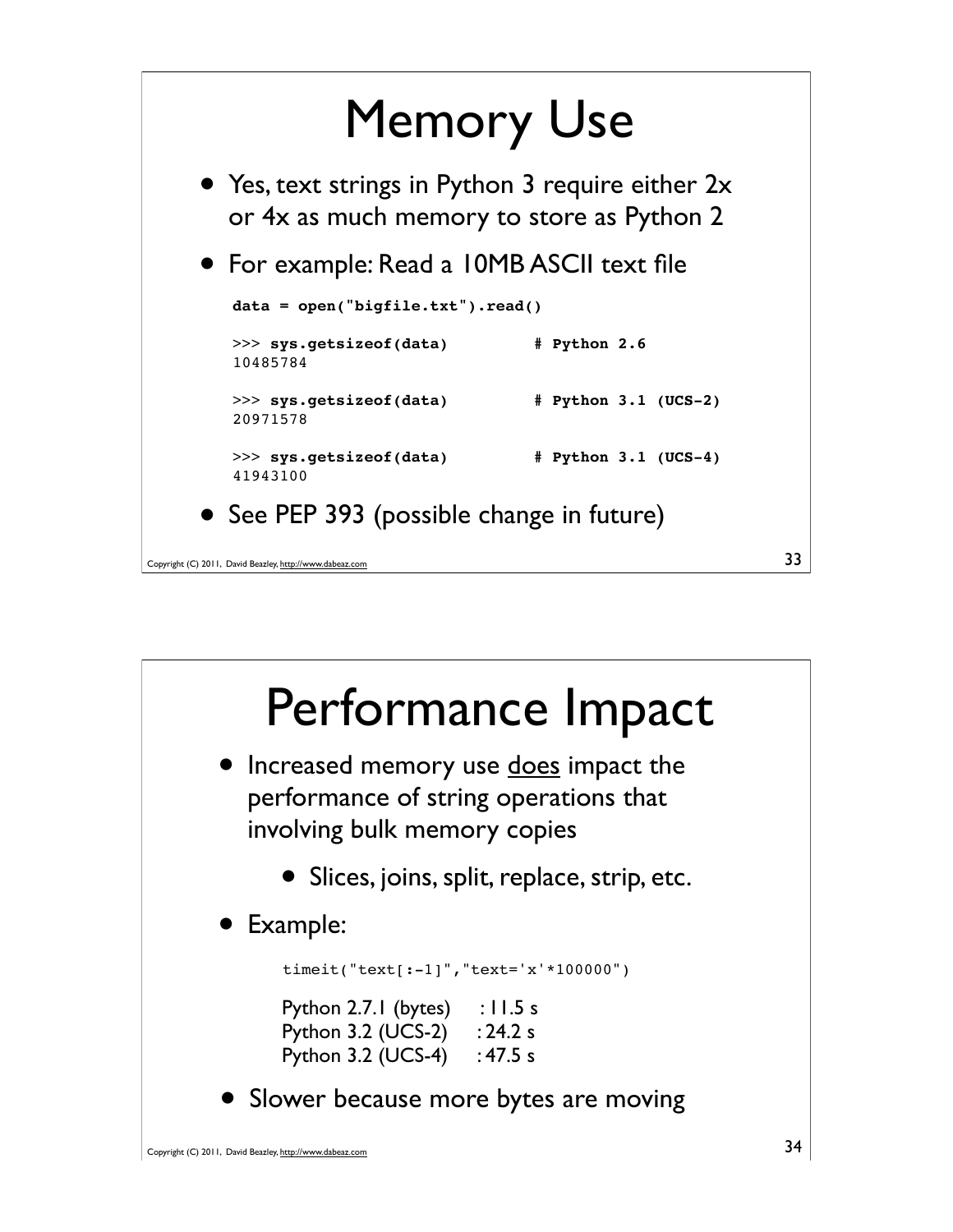

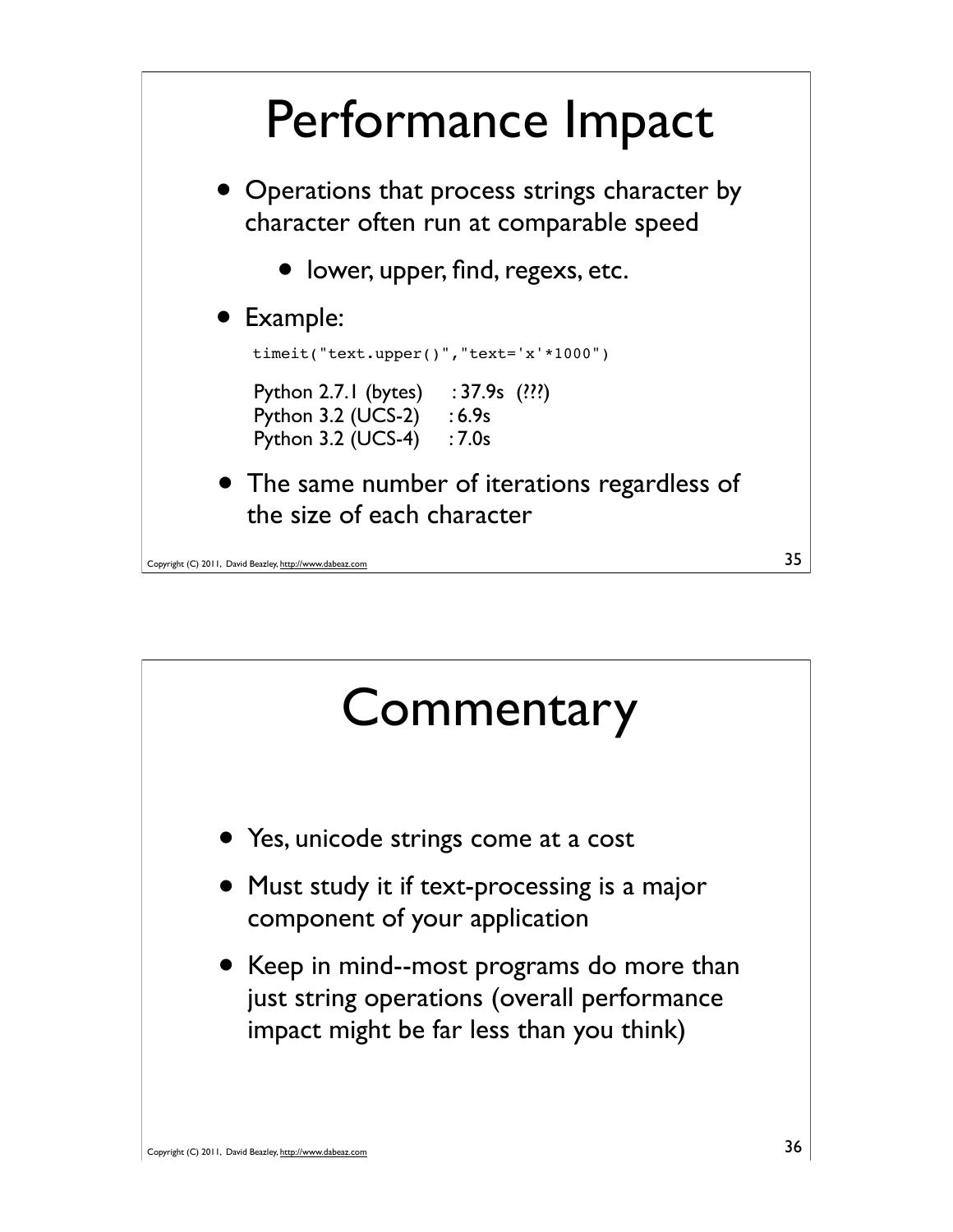

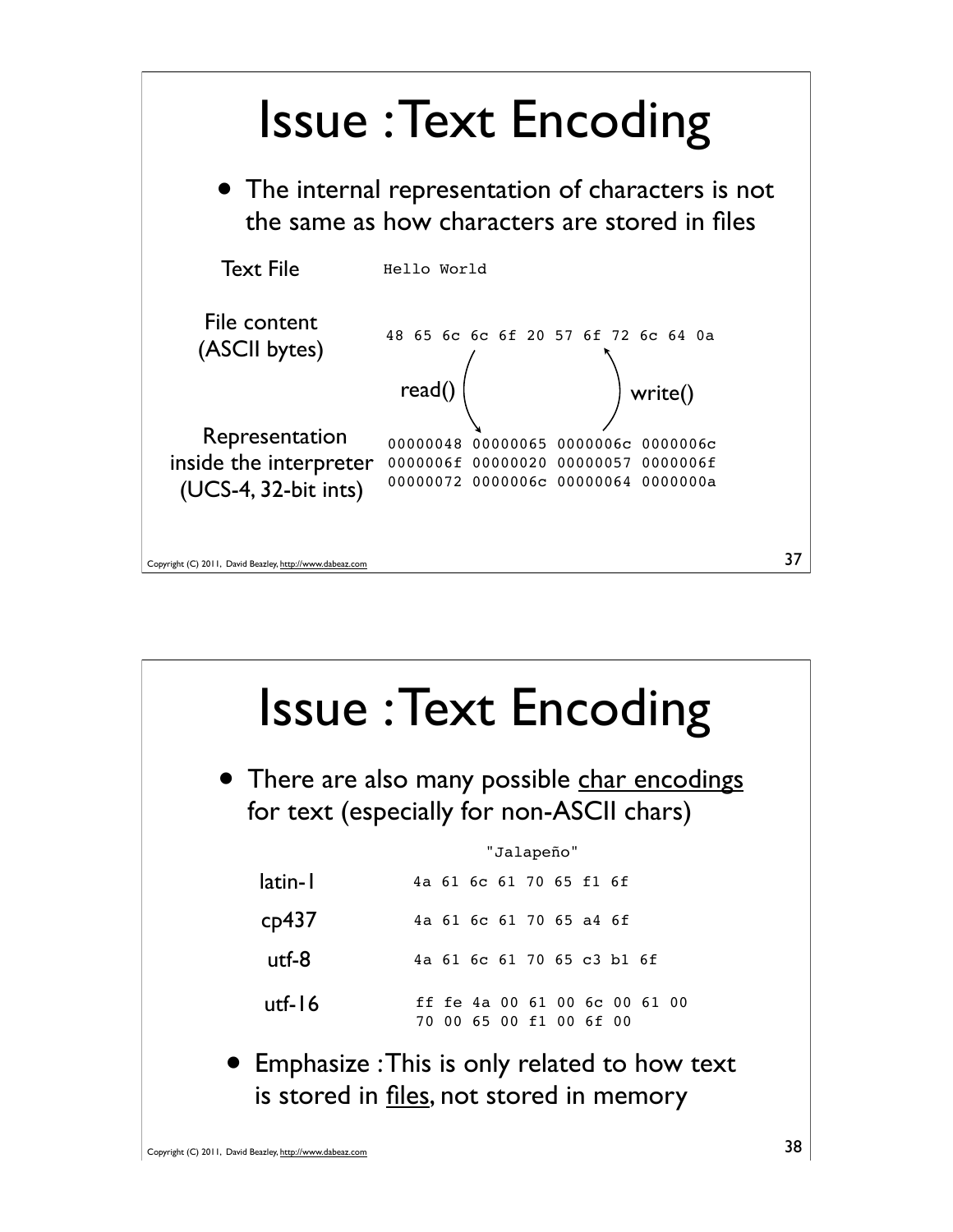

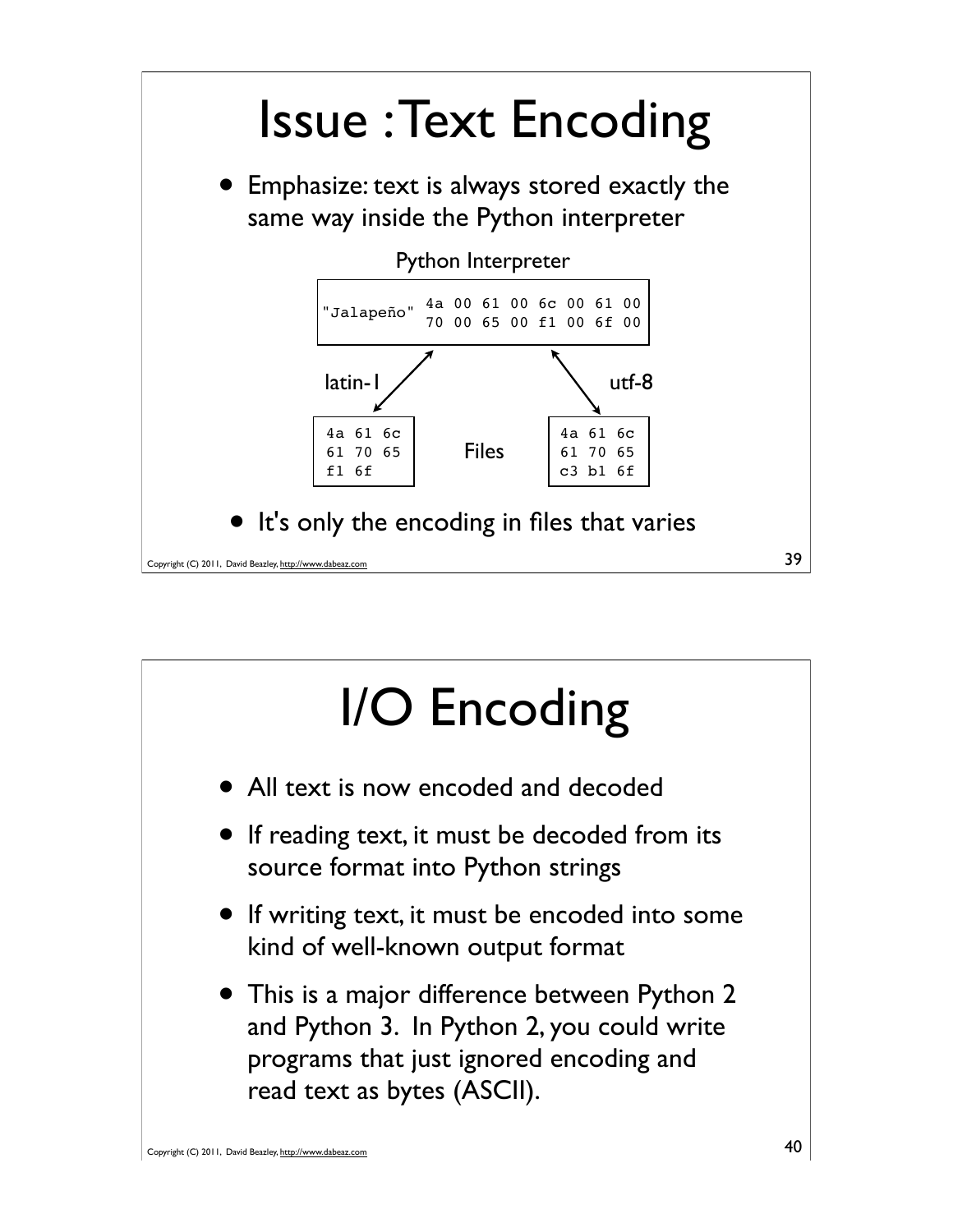

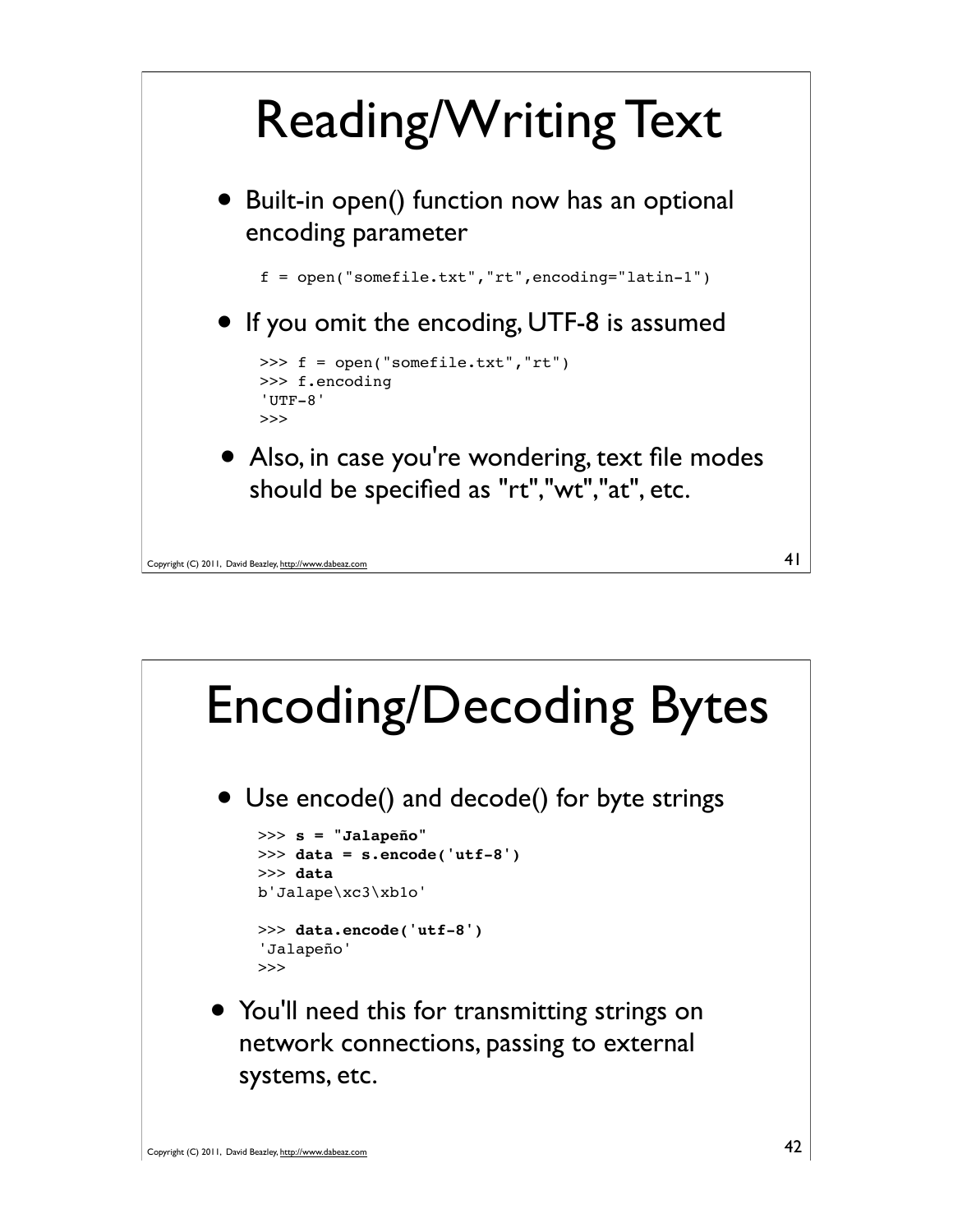

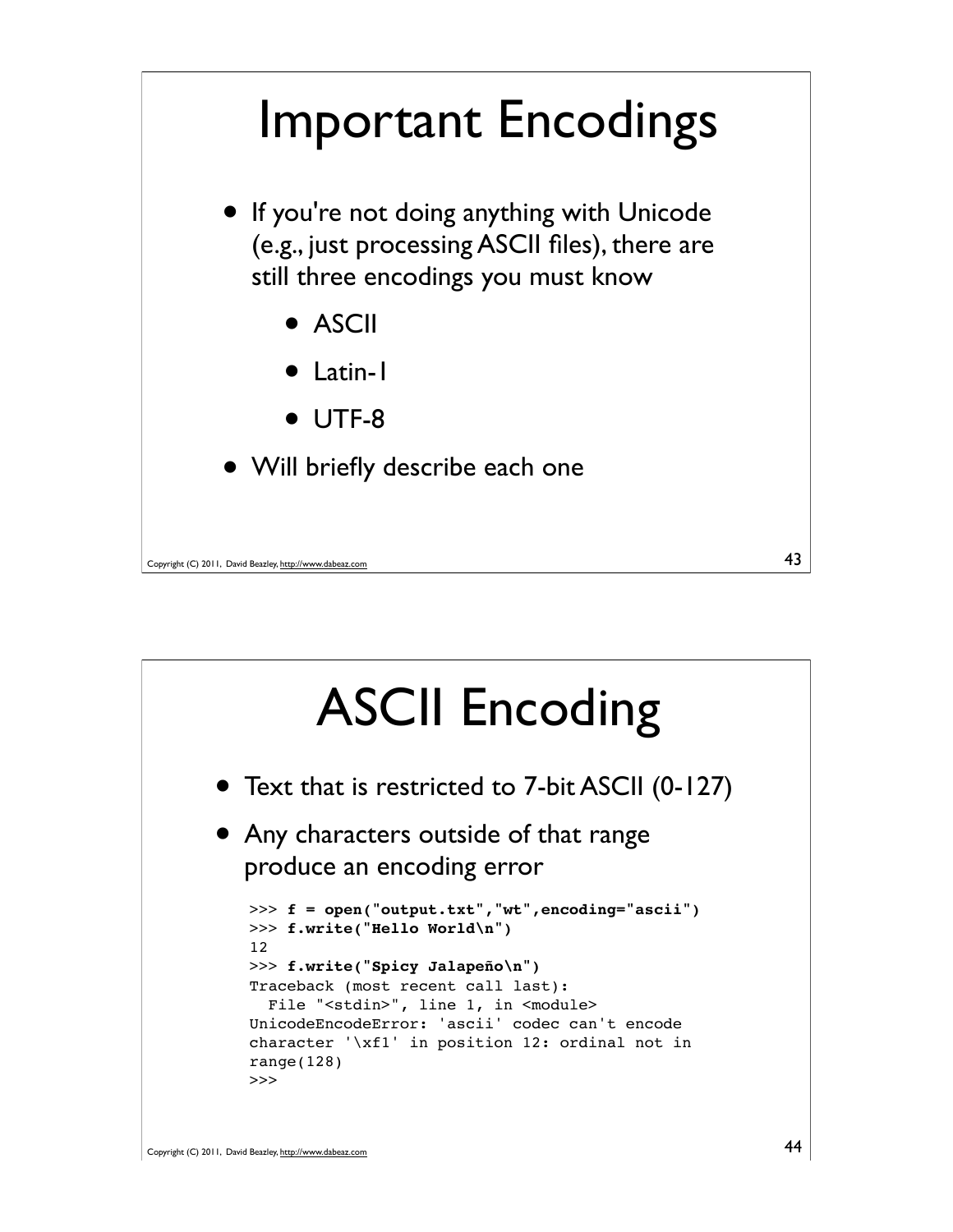## Latin-1 Encoding

- Text that is restricted to 8-bit bytes (0-255)
- Byte values are left "as-is"

```
>>> f = open("output.txt","wt",encoding="latin-1")
>>> f.write("Spicy Jalapeño\n")
15
>>>
```
- Most closely emulates Python 2 behavior
- Also known as "iso-8859-1" encoding
- Pro tip: This is the fastest encoding for pure 8-bit text (ASCII files, etc.)

45

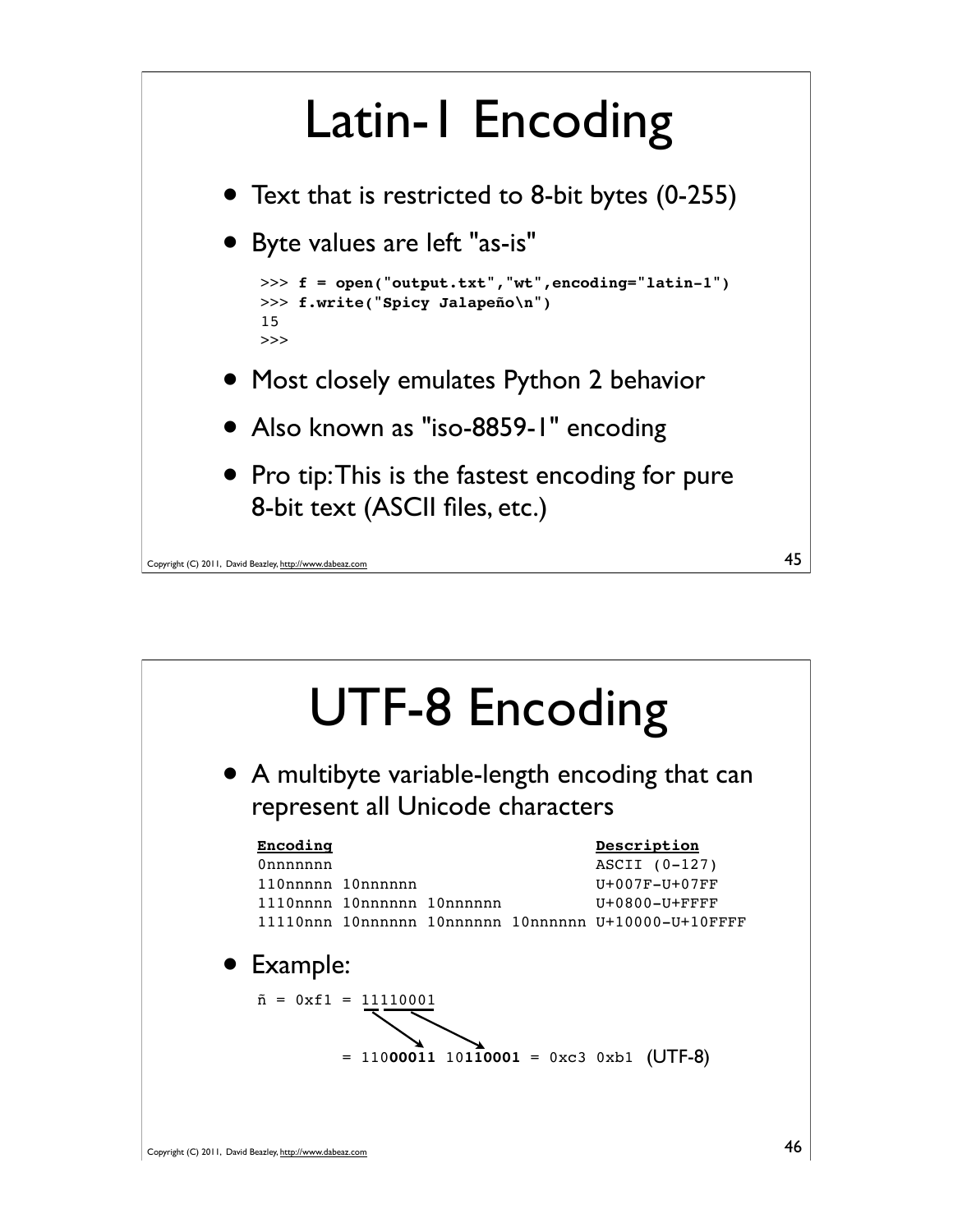

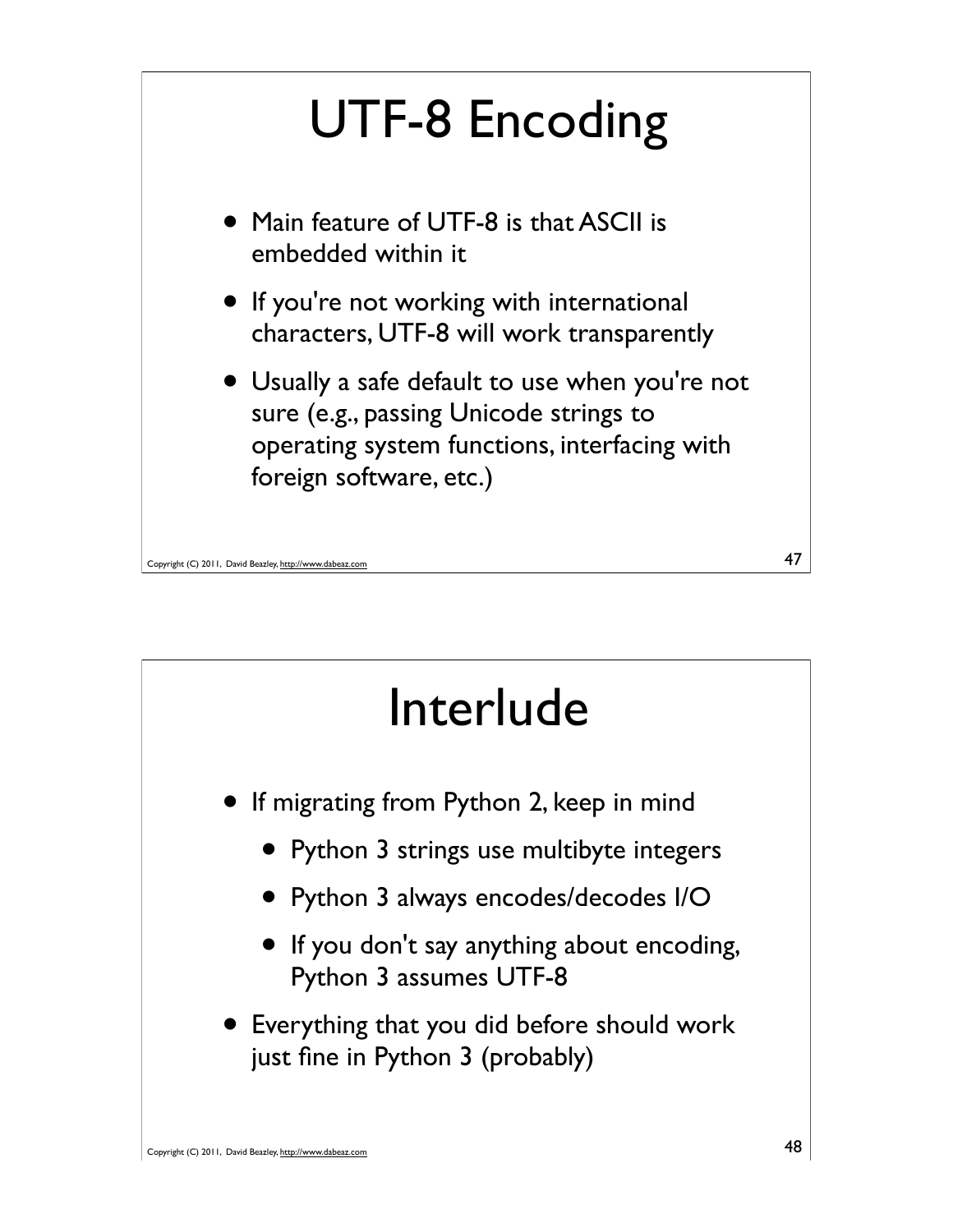# Encoding Errors

• When working with Unicode, you might encounter encoding/decoding errors



```
Copyright (C) 2011, David Beazley, http://www.dabeaz.com
```


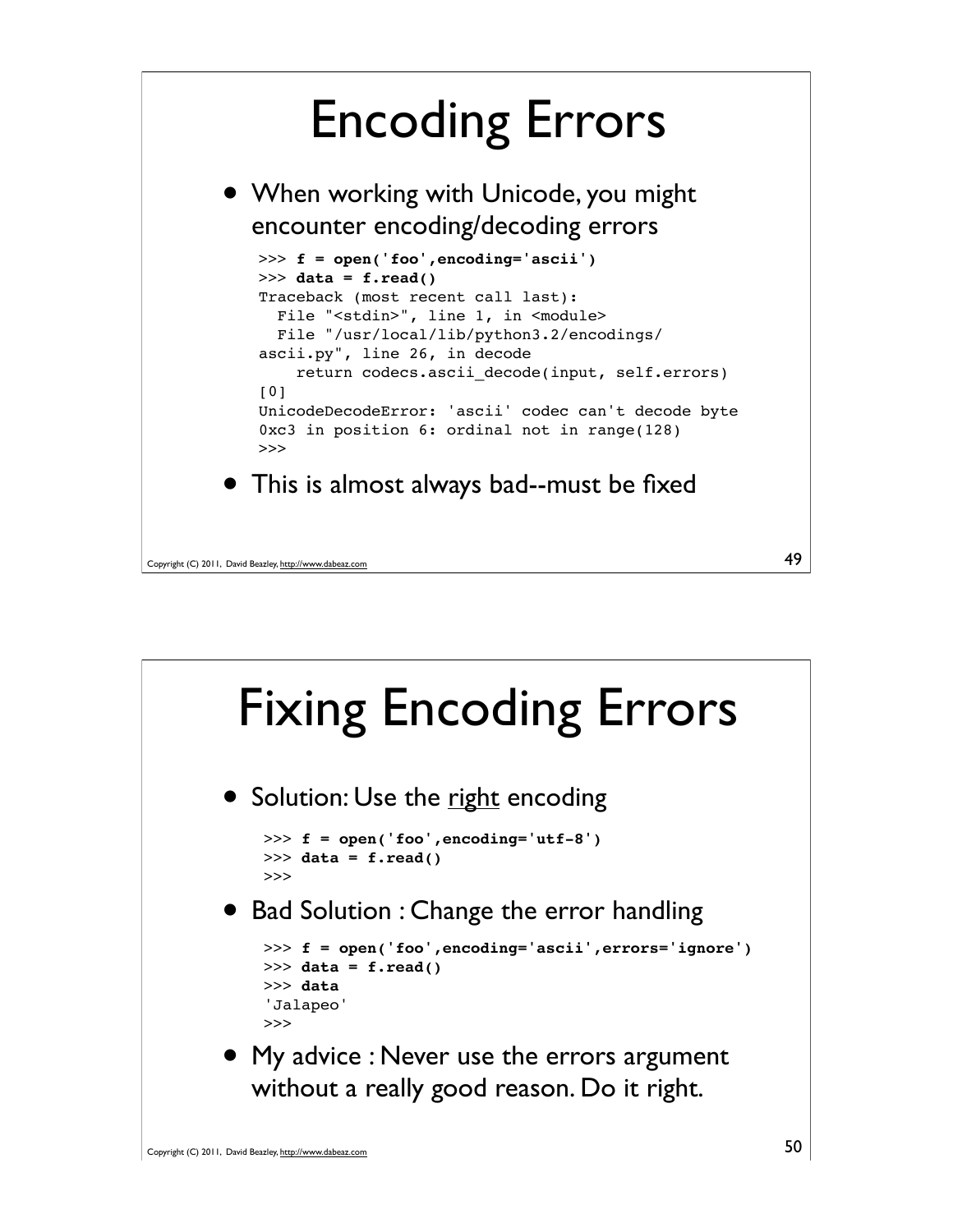

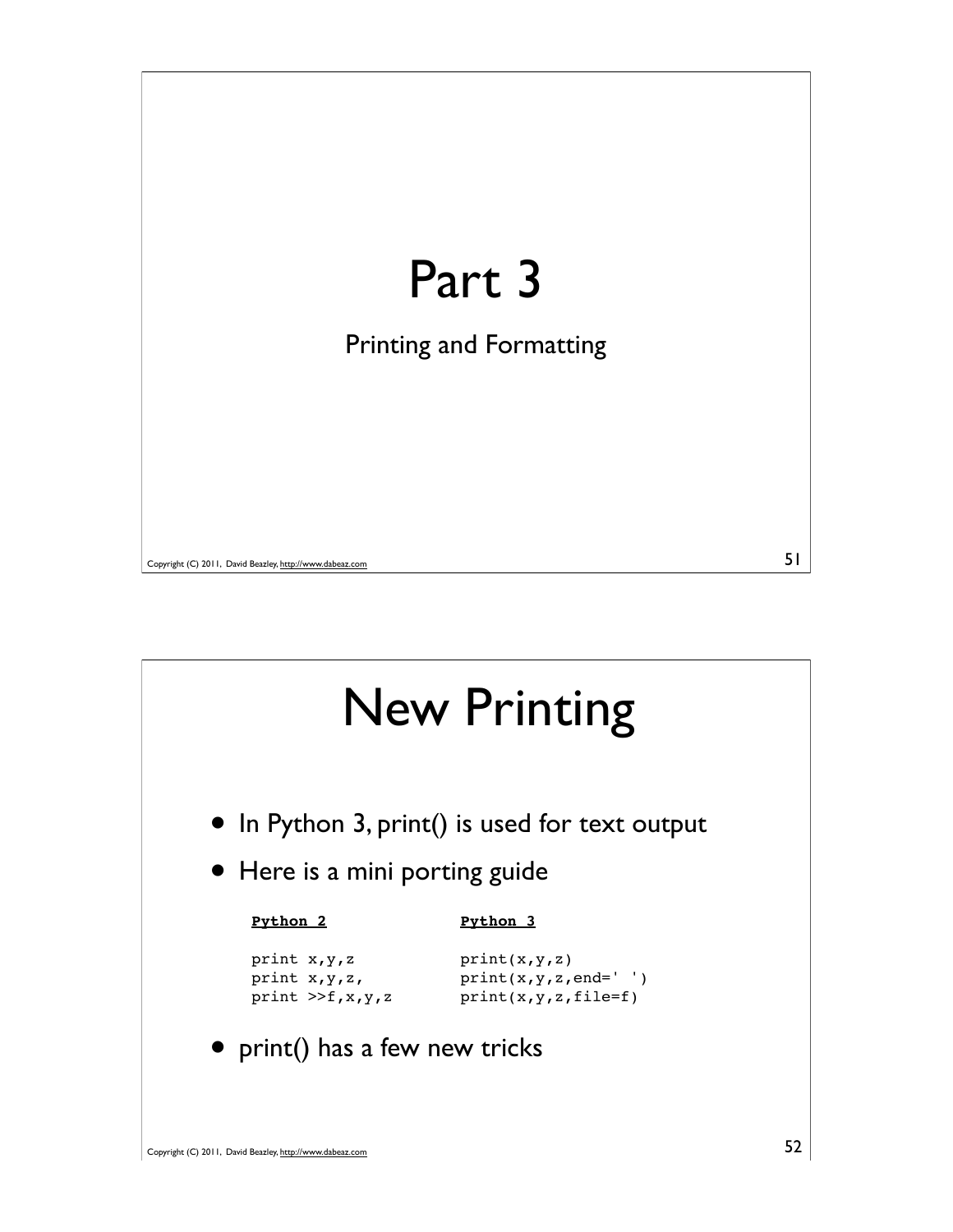# Printing Enhancements

• Picking a different item separator

```
>>> print(1,2,3,sep=':')
1:2:3
>>> print("Hello","World",sep='')
HelloWorld
>>>
```
#### • Picking a different line ending

```
>>> print("What?",end="!?!\n")
What?!?!
>>>
```
Relatively minor, but these features were often requested (e.g., "how do I get rid of the space?")

```
Copyright (C) 2011, David Beazley, http://www.dabeaz.com
```


53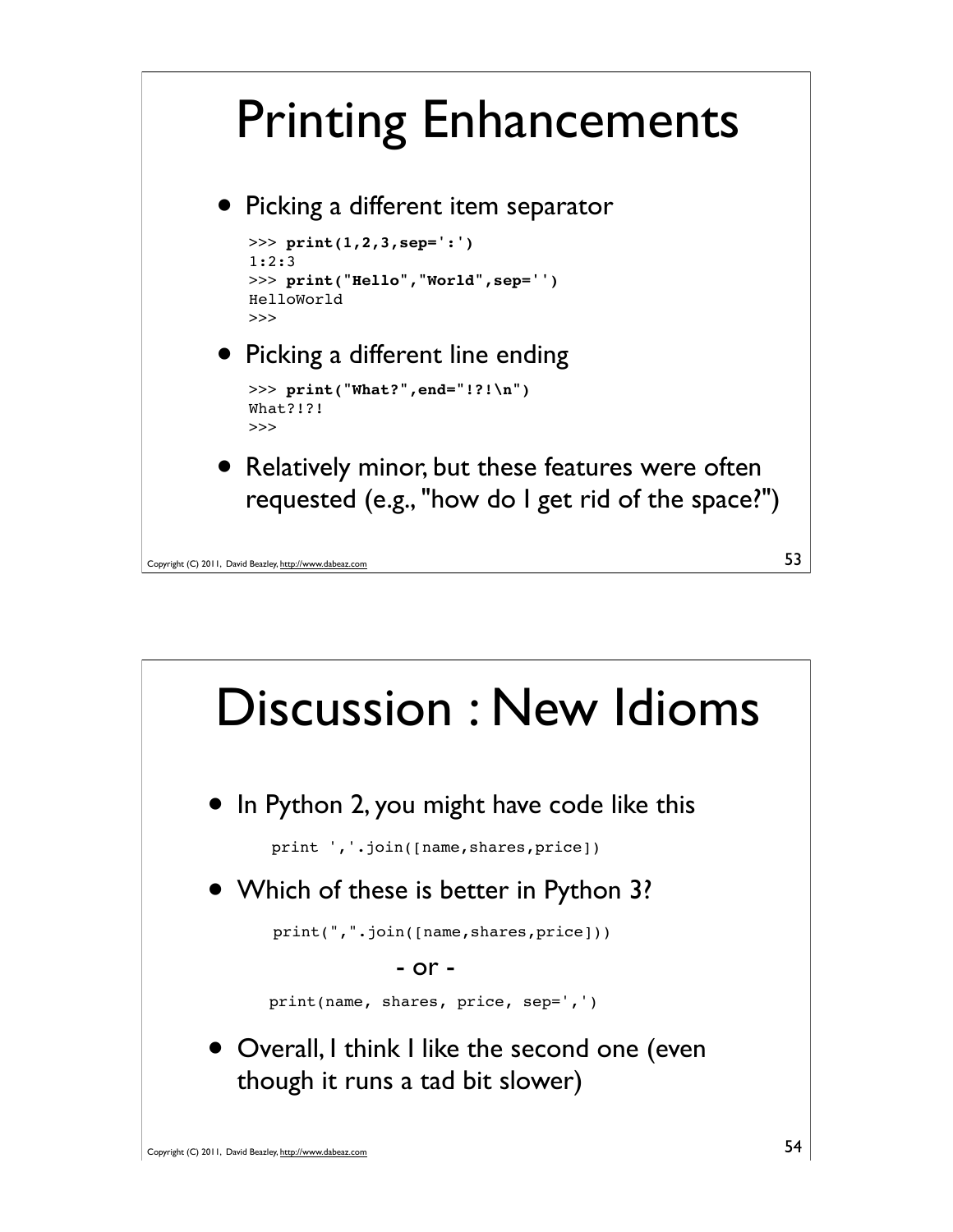

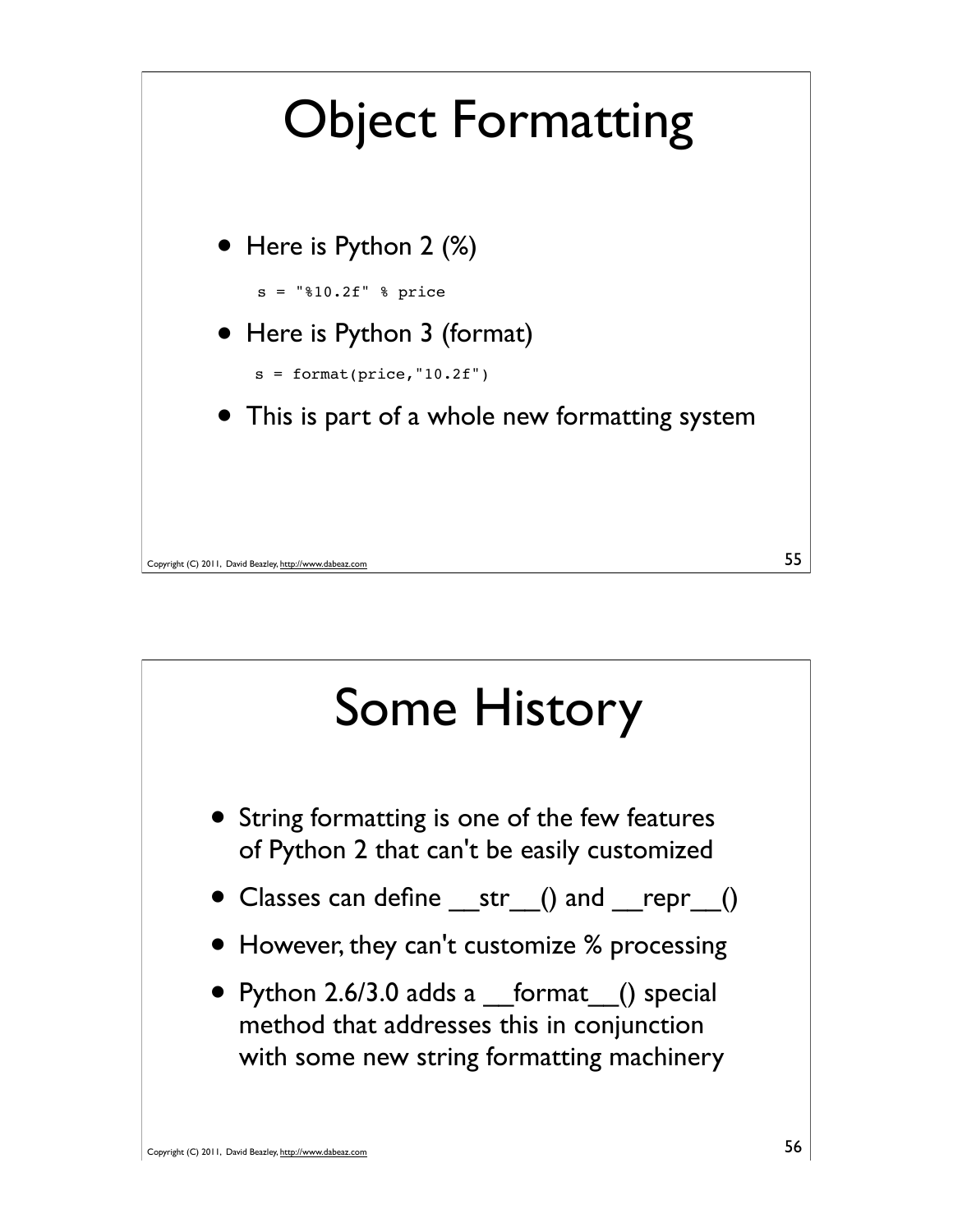

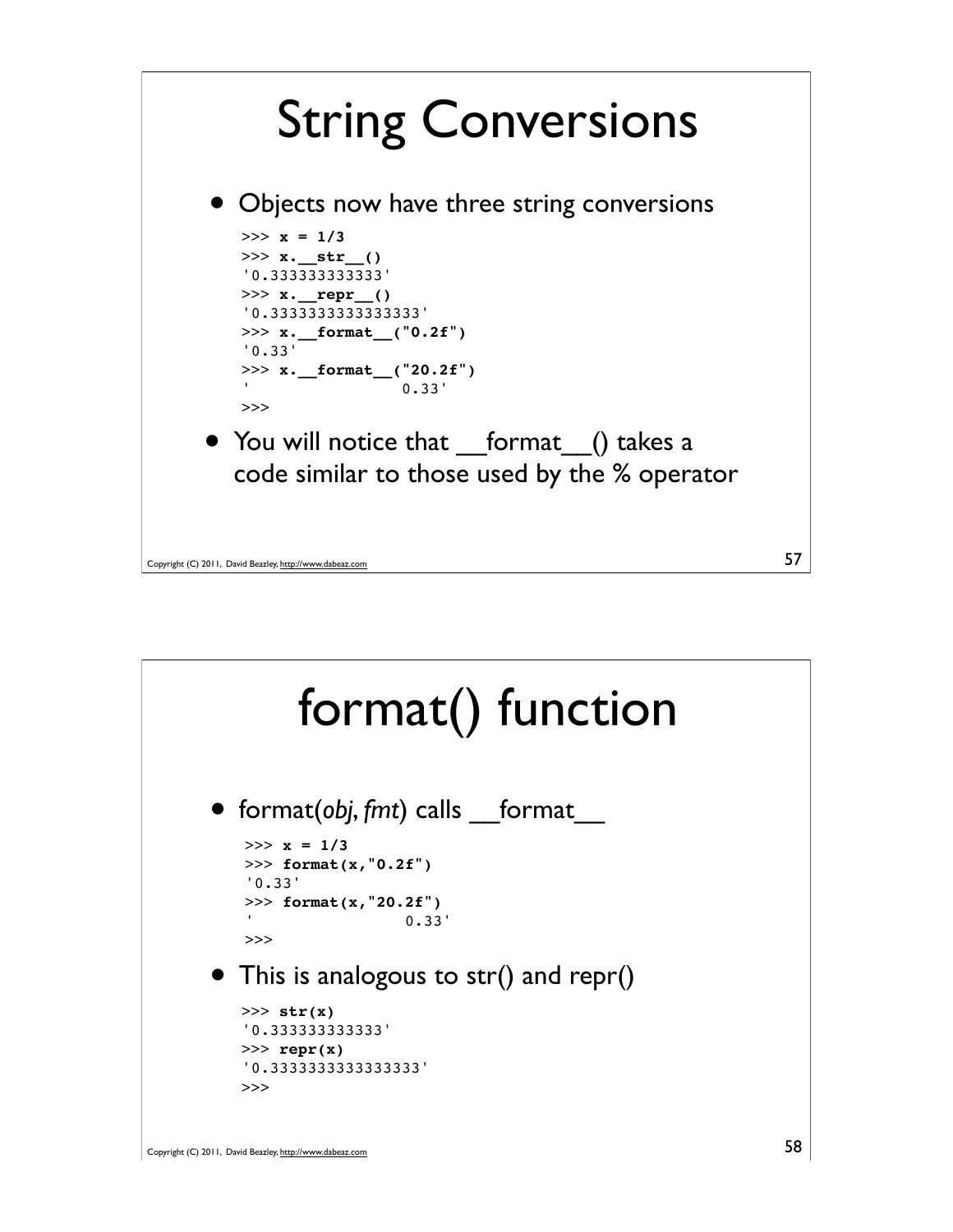

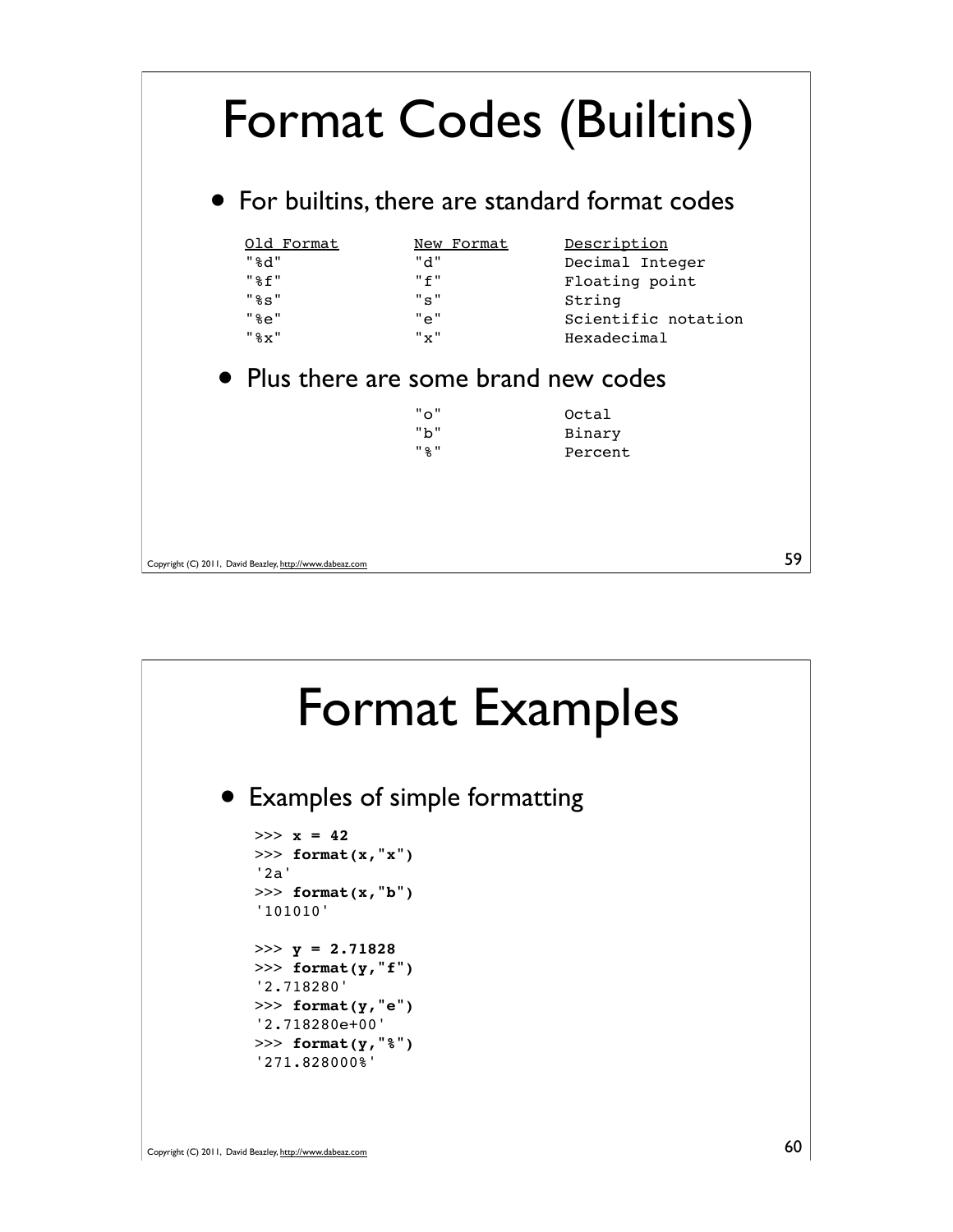

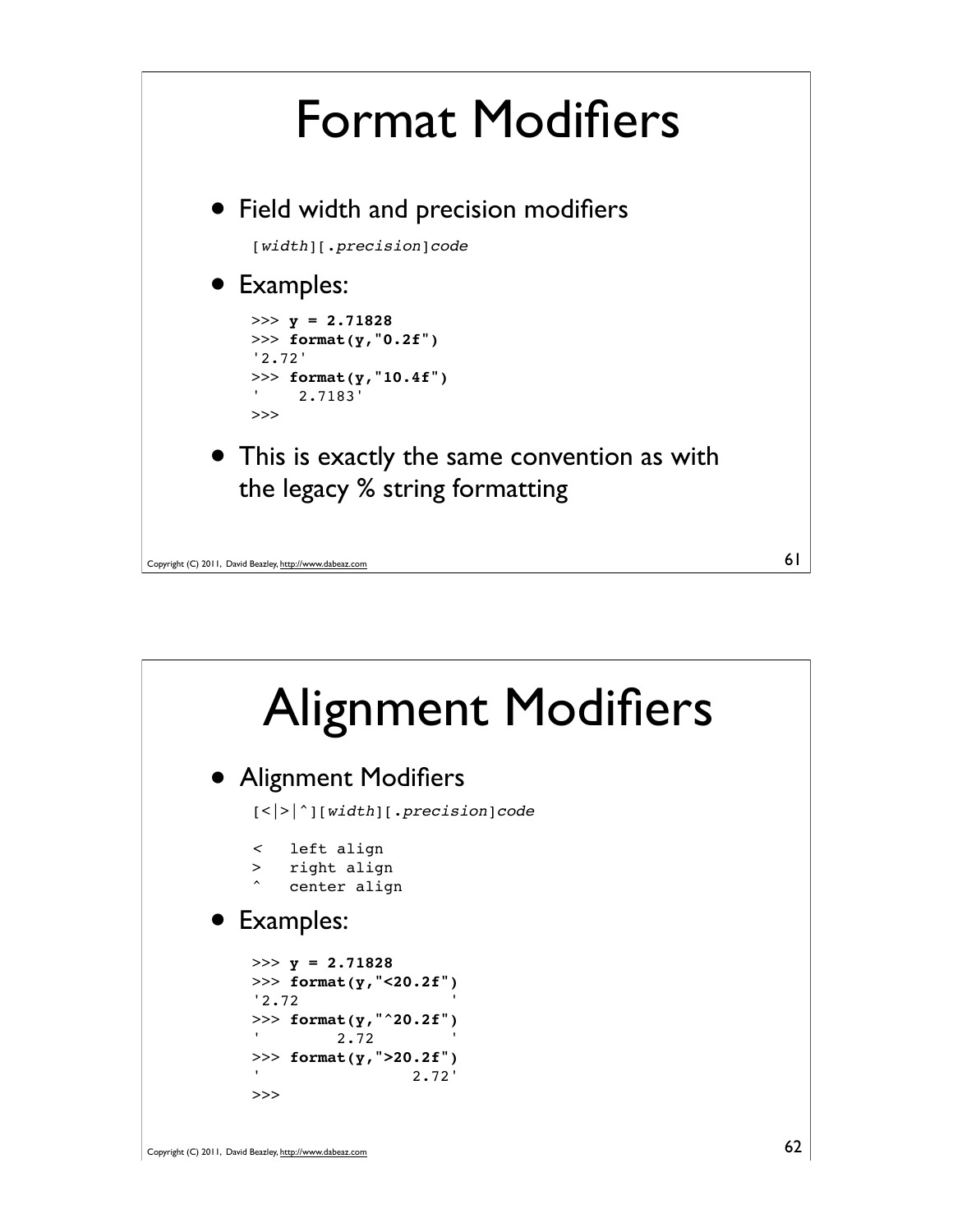

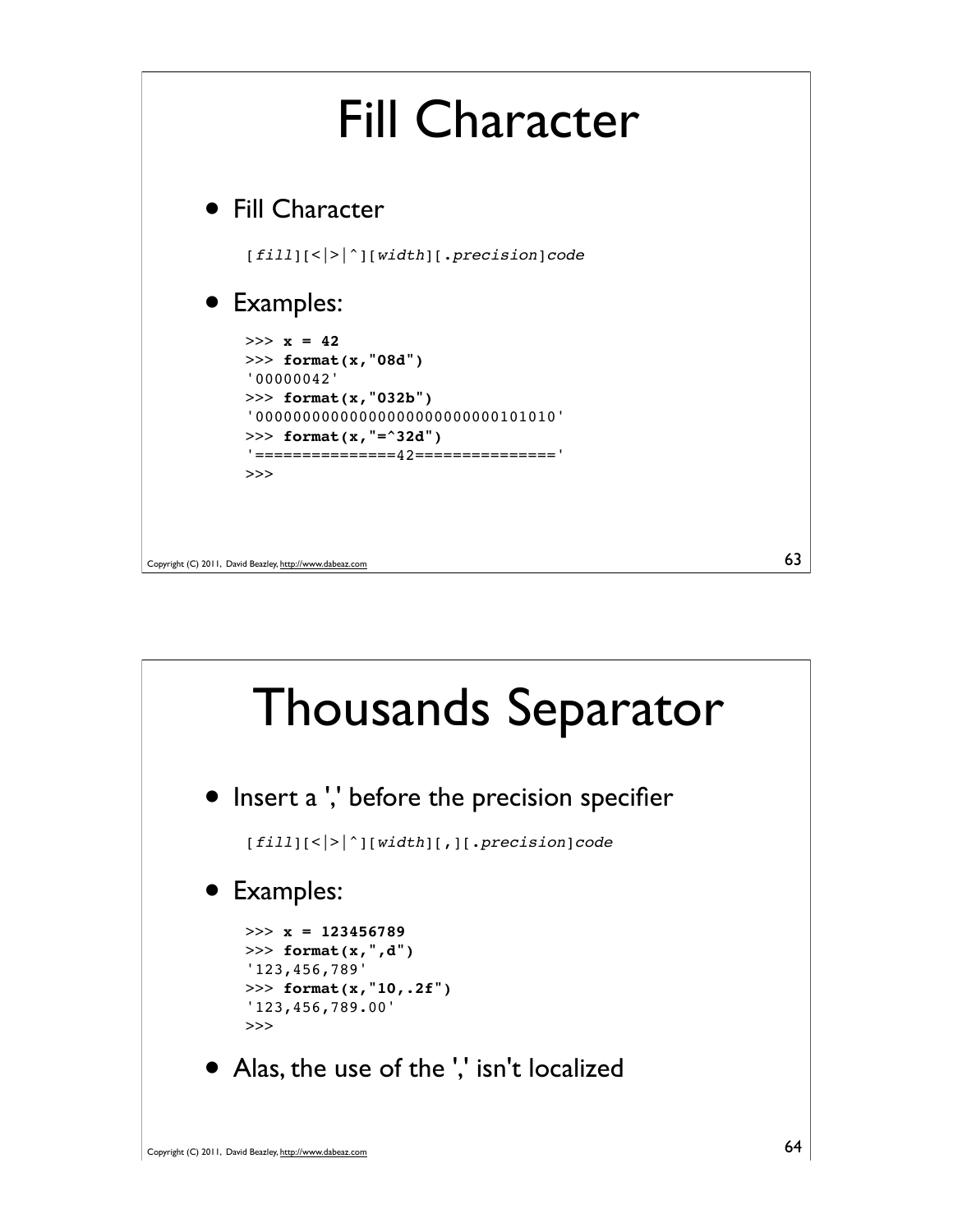

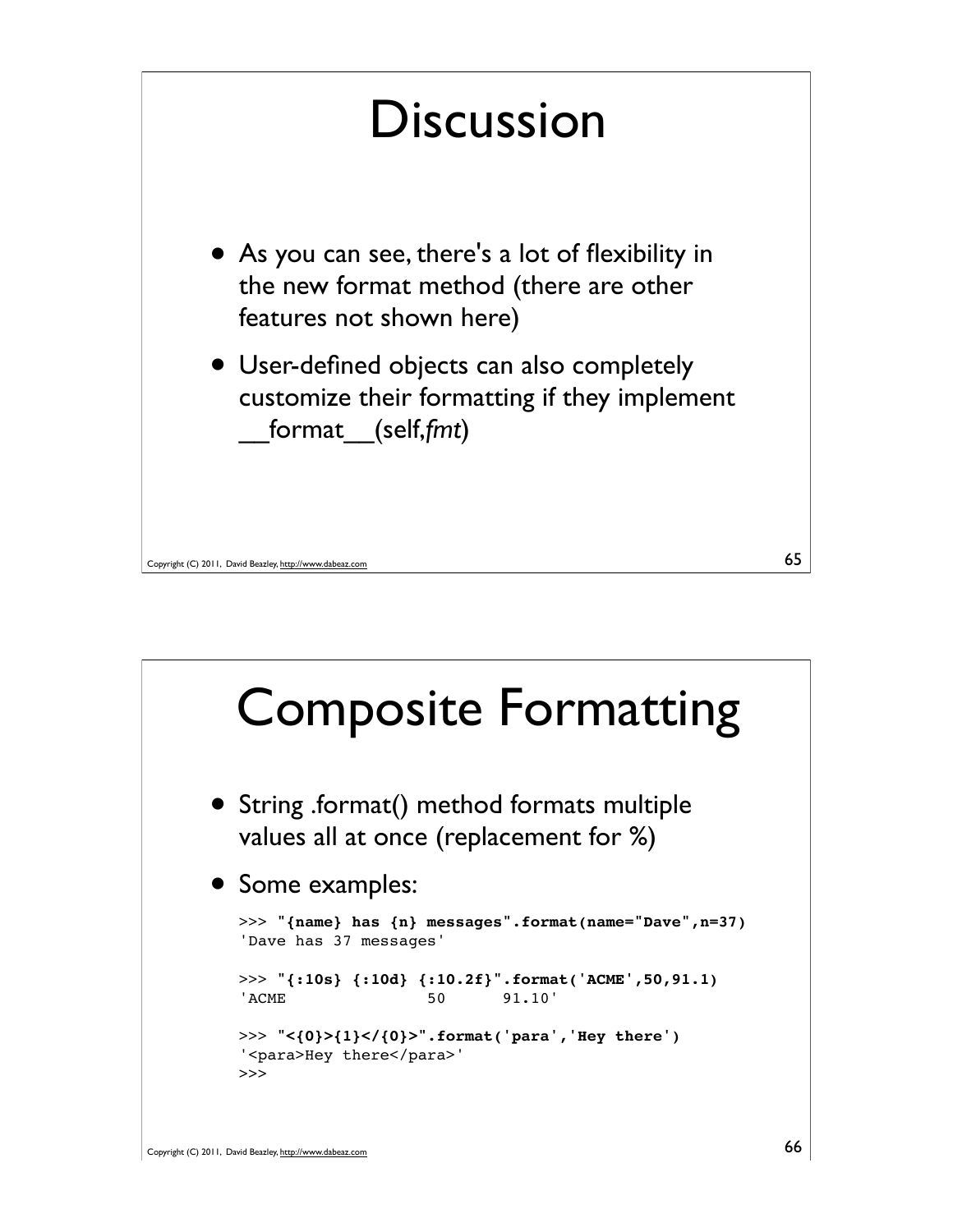

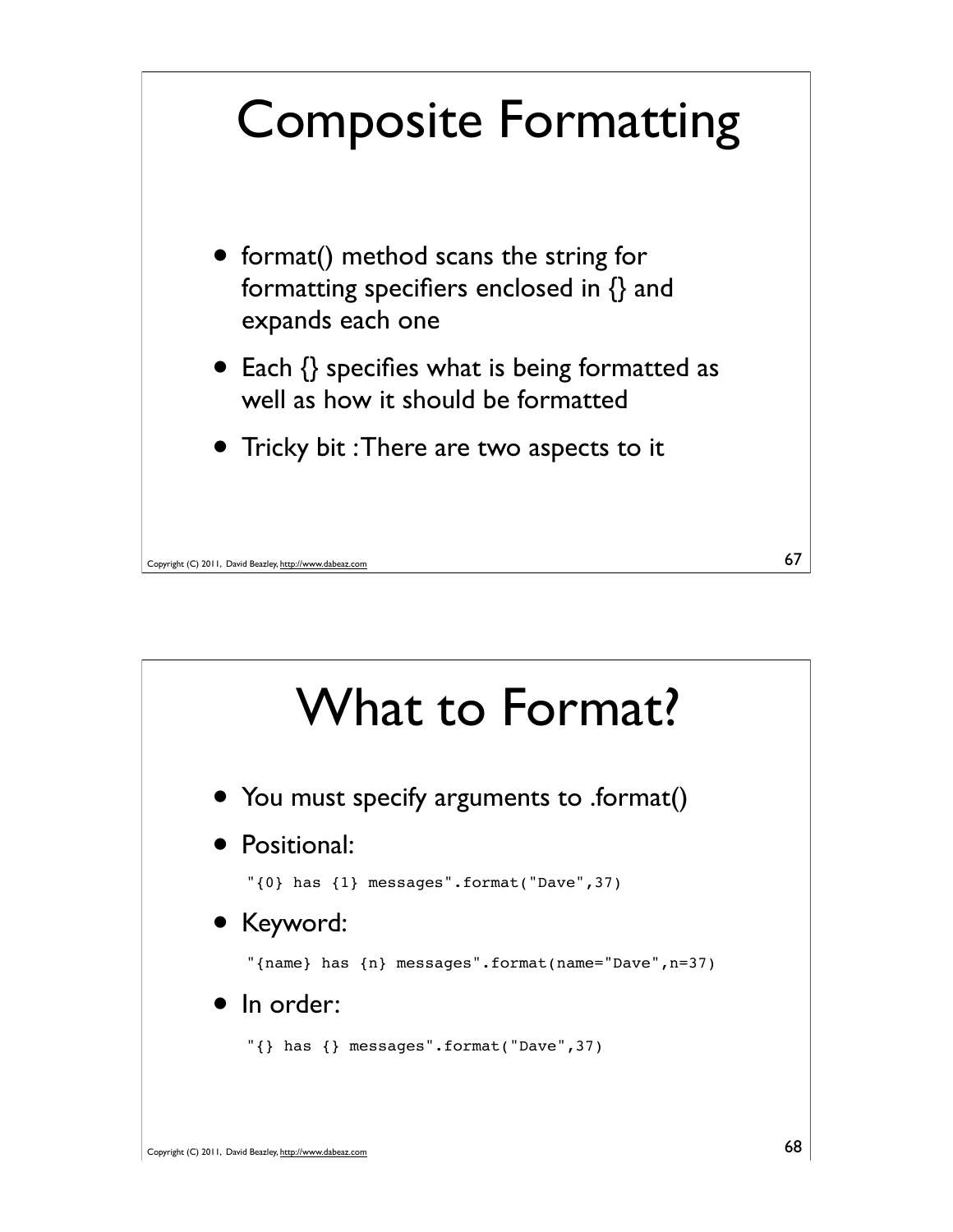

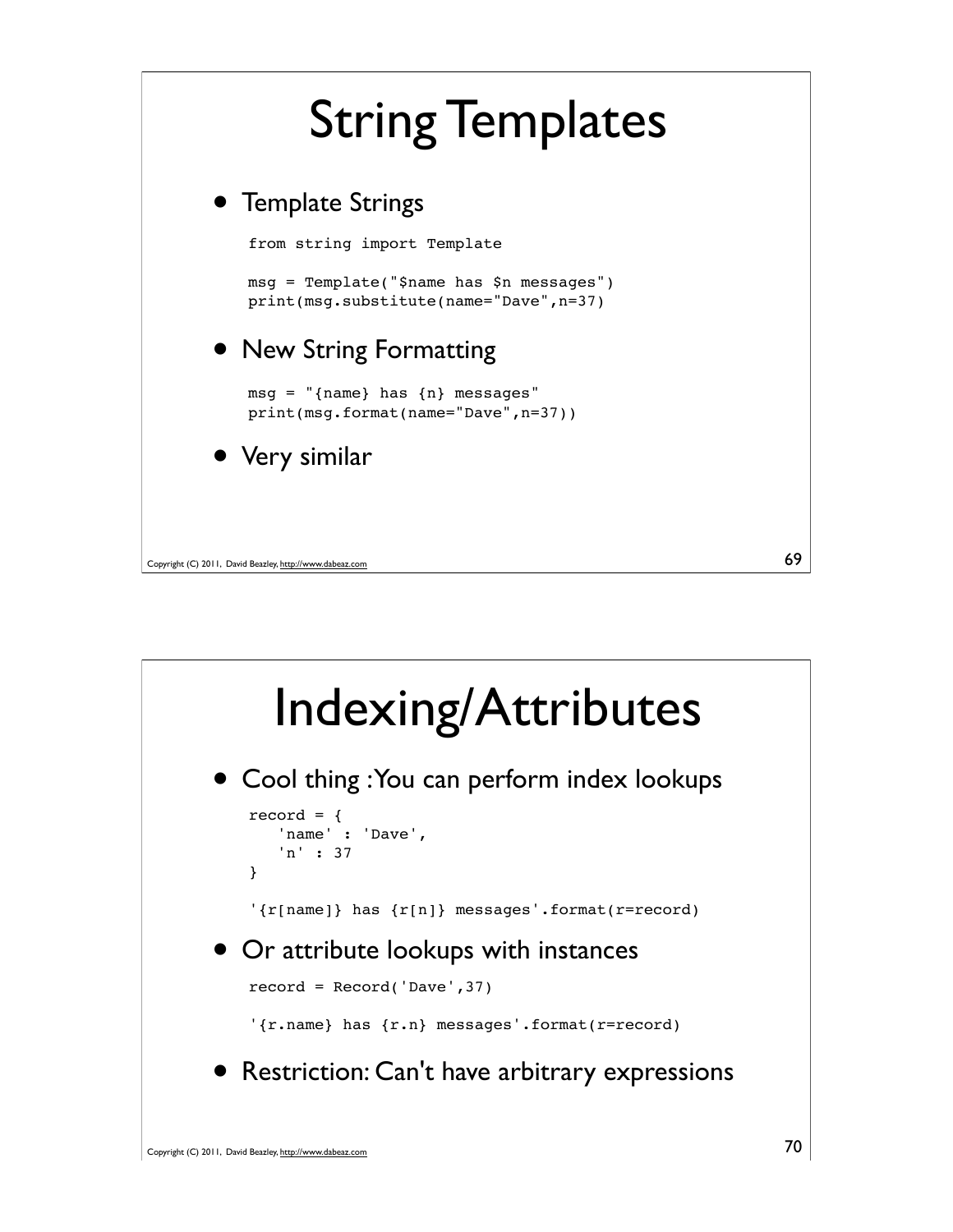

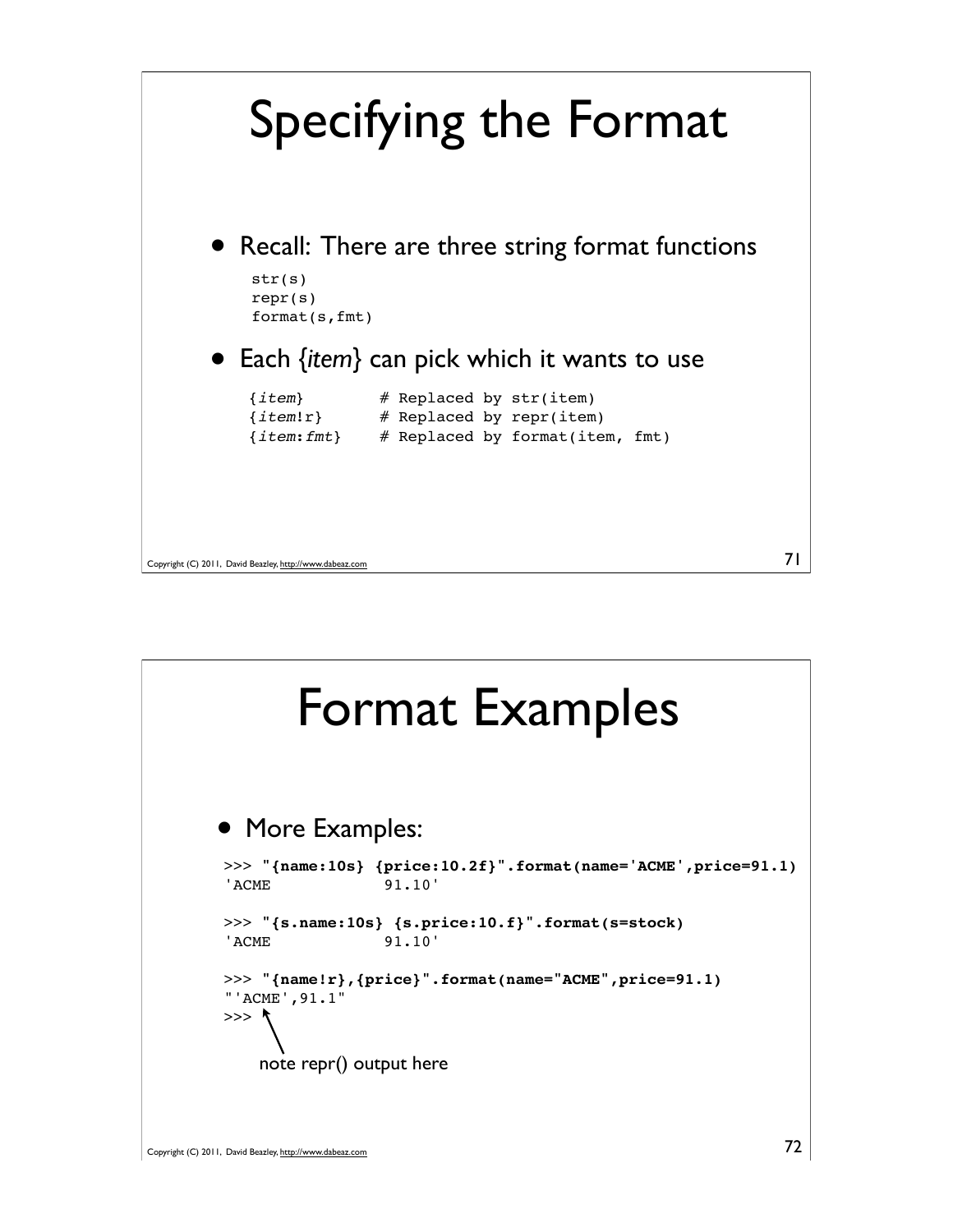

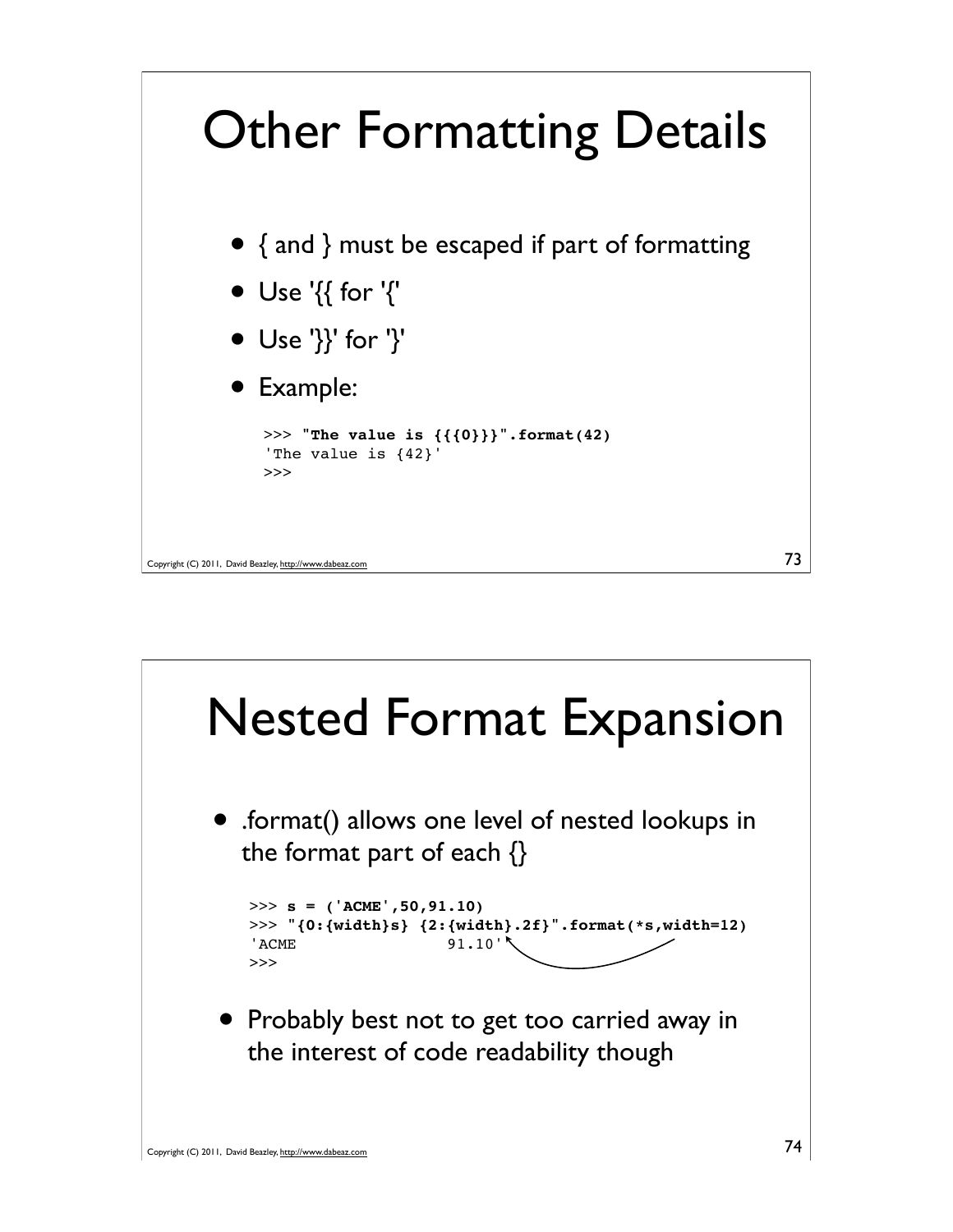

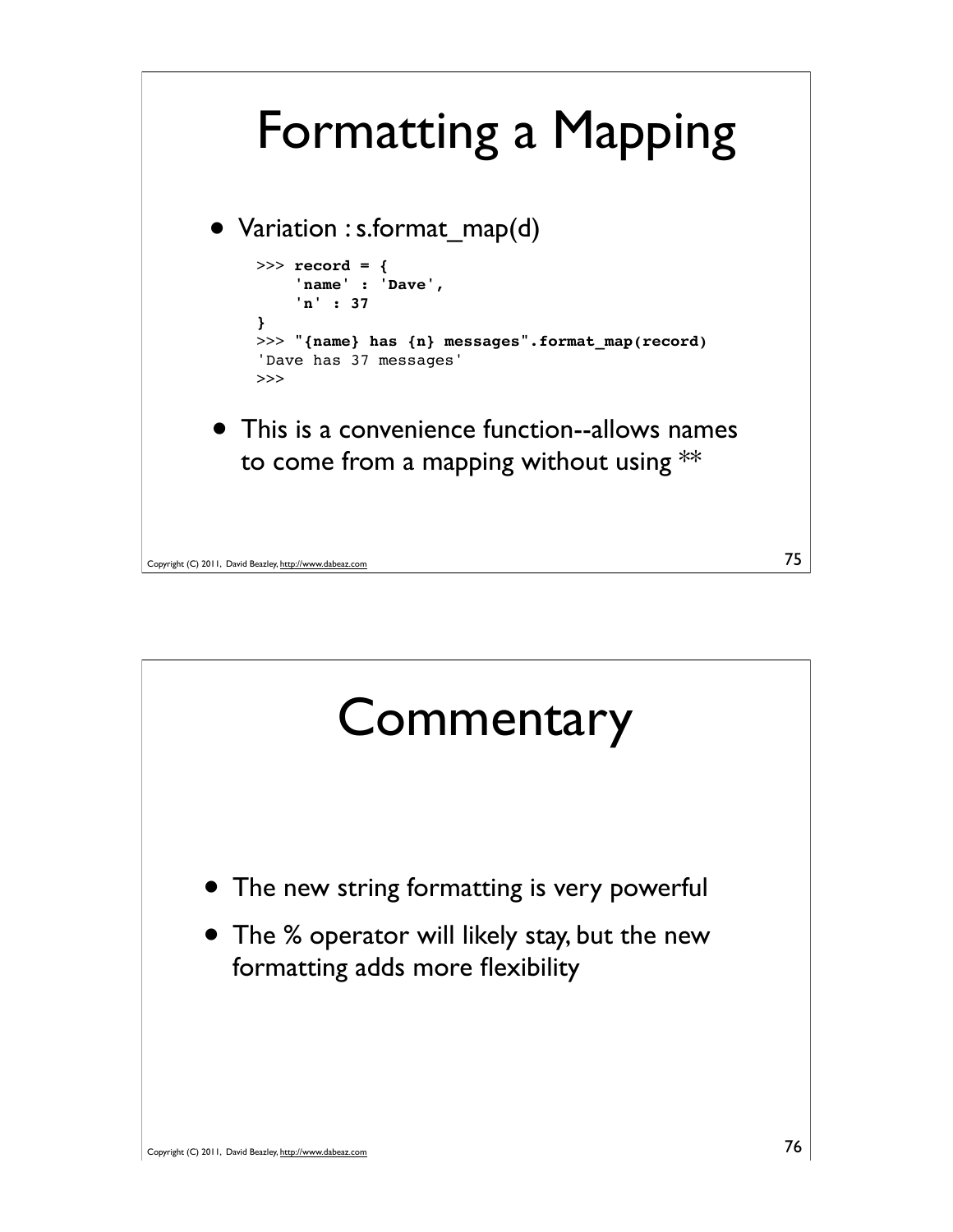

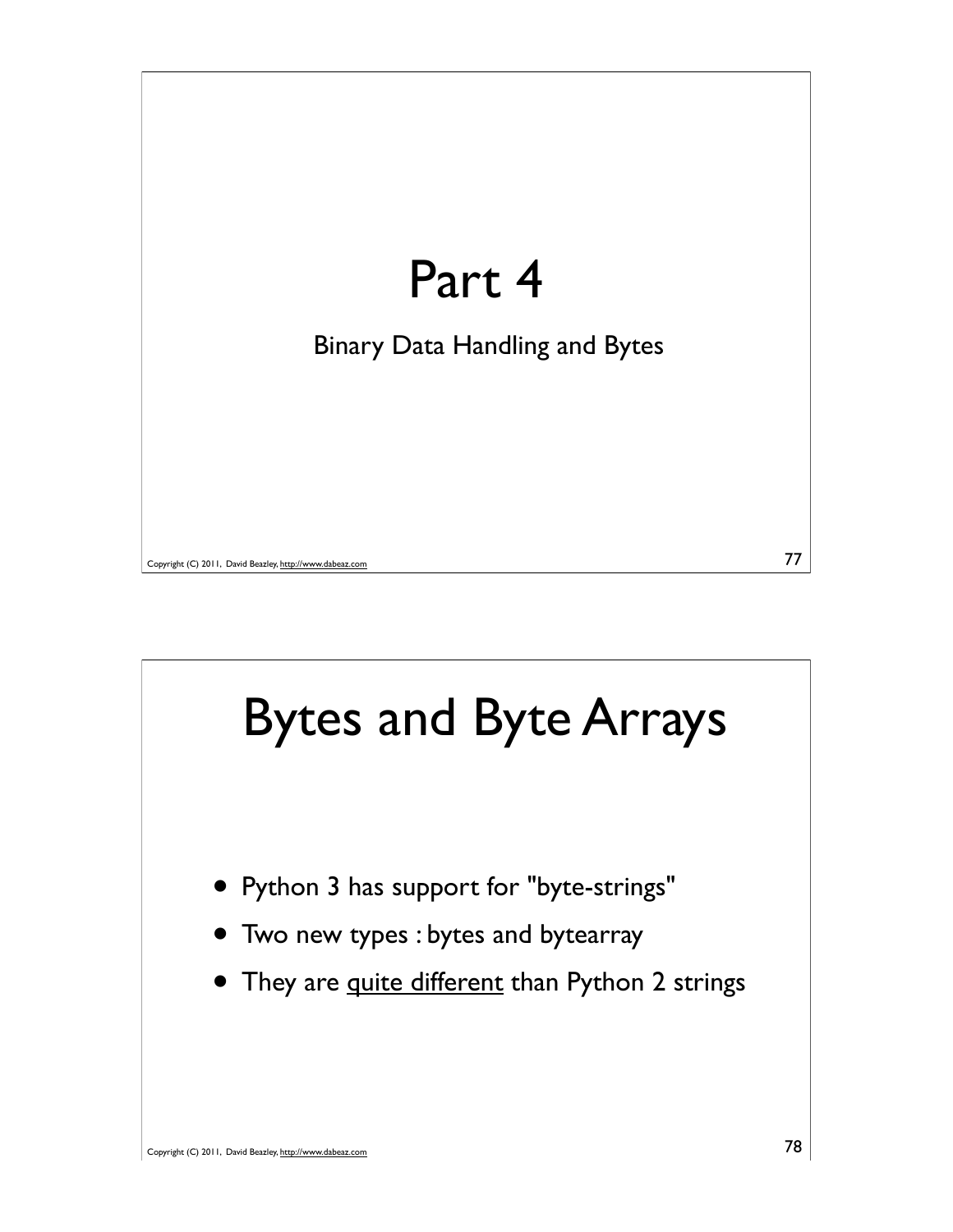

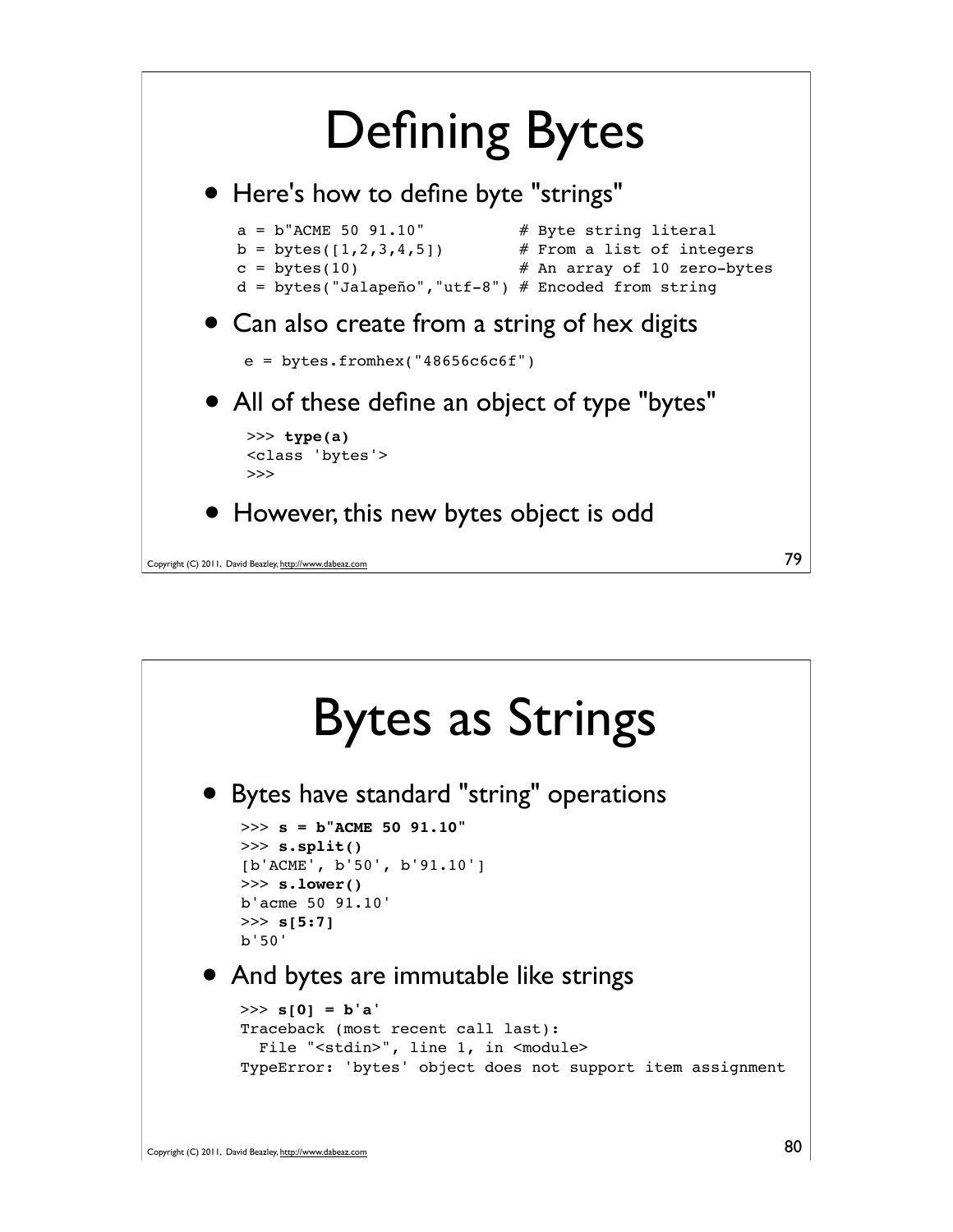

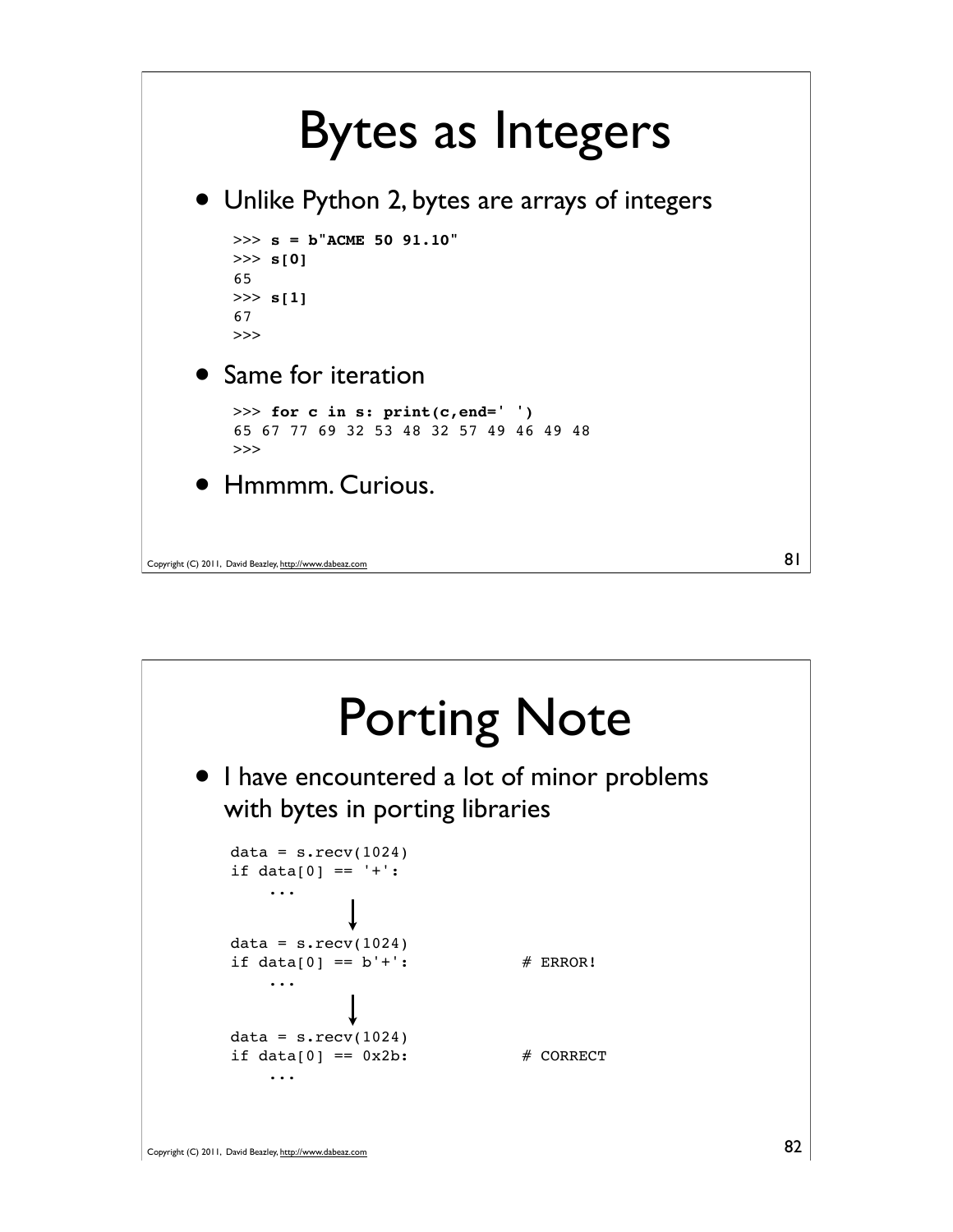

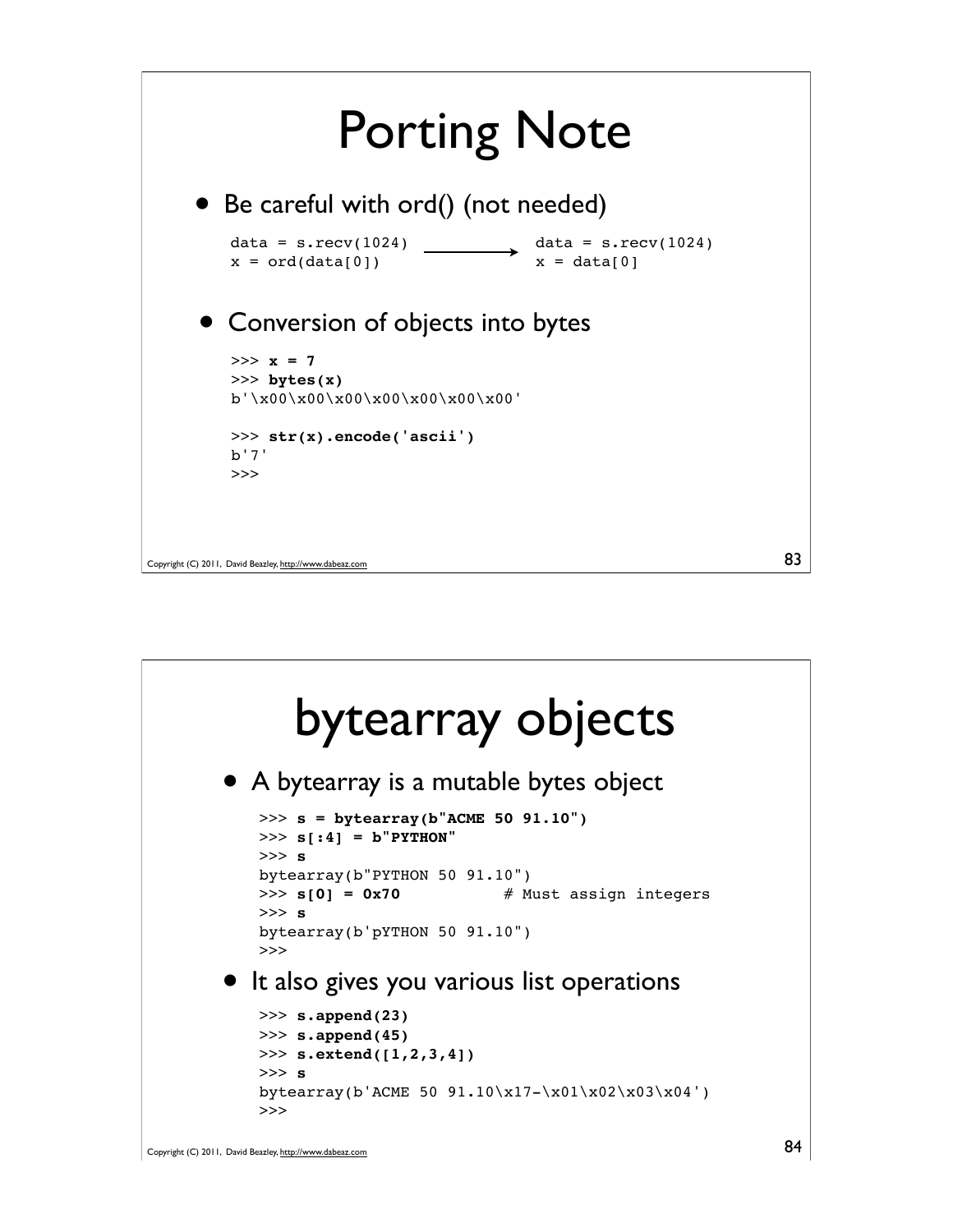

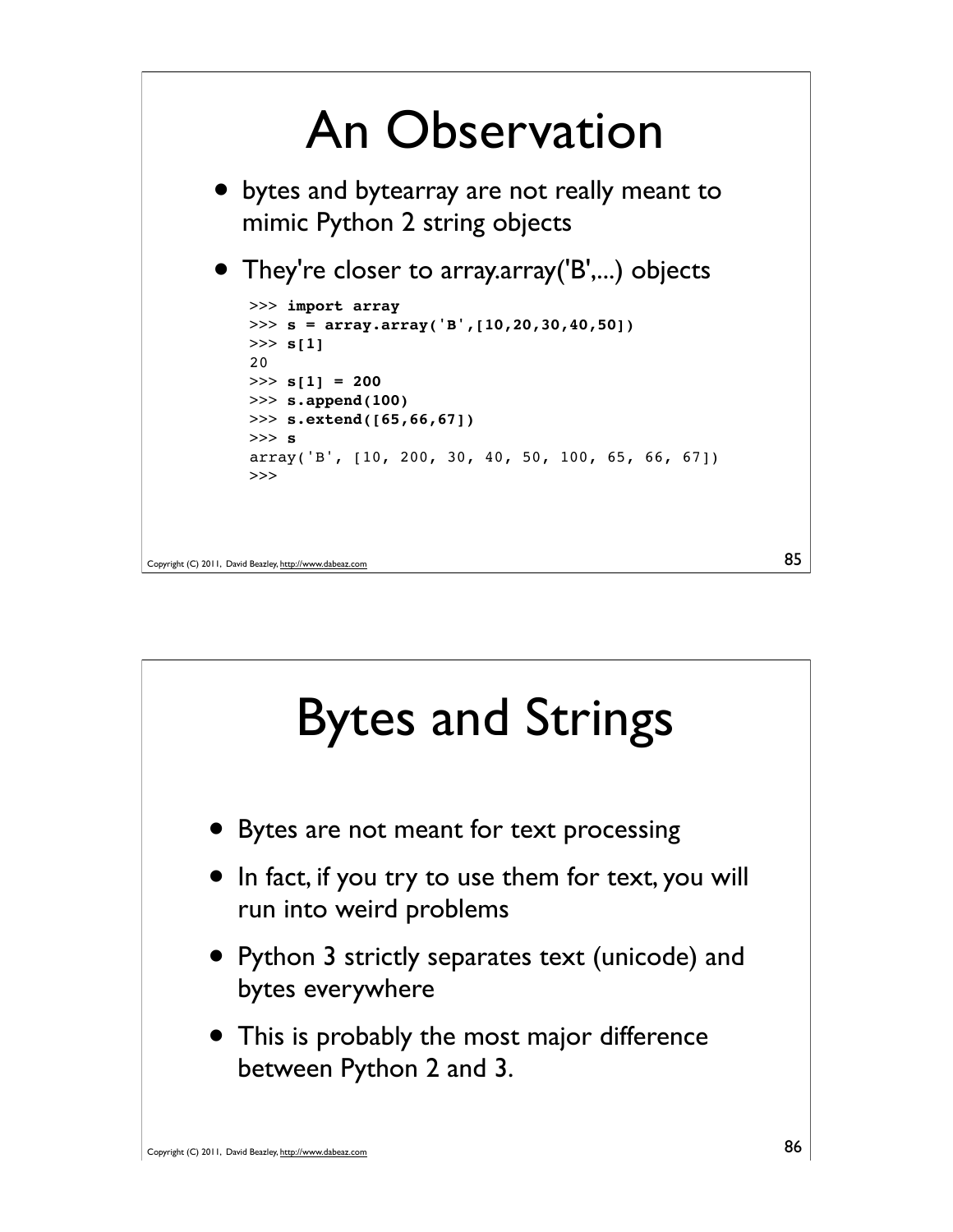

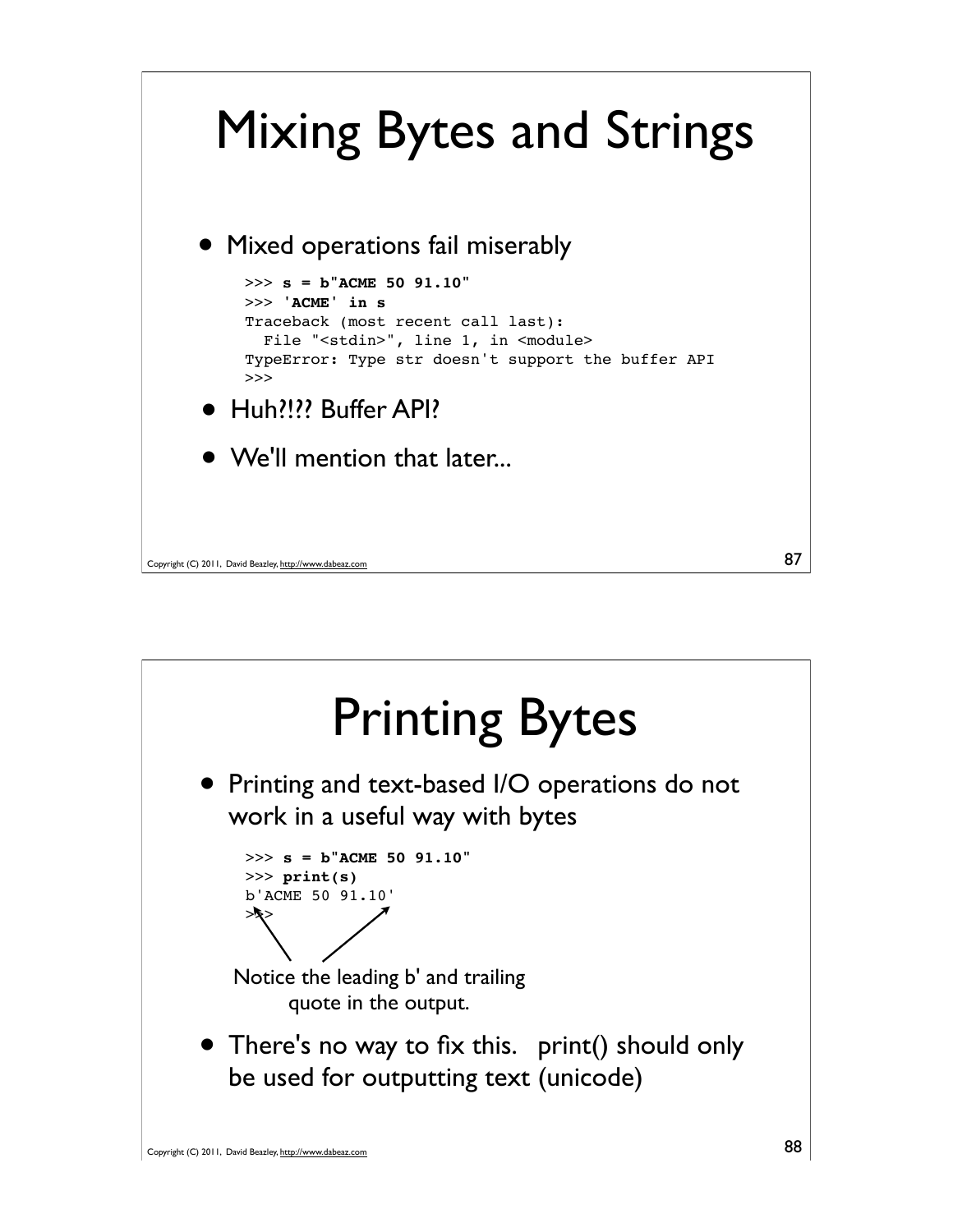## Formatting Bytes

• Bytes do not support operations related to formatted output (%, .format)

```
>>> s = b"%0.2f" % 3.14159
Traceback (most recent call last):
 File "<stdin>", line 1, in <module>
TypeError: unsupported operand type(s) for %: 'bytes' and 
'float'
>>>
```
- So, just forget about using bytes for any kind of useful text output, printing, etc.
- No, seriously.

```
Copyright (C) 2011, David Beazley, http://www.dabeaz.com
```


89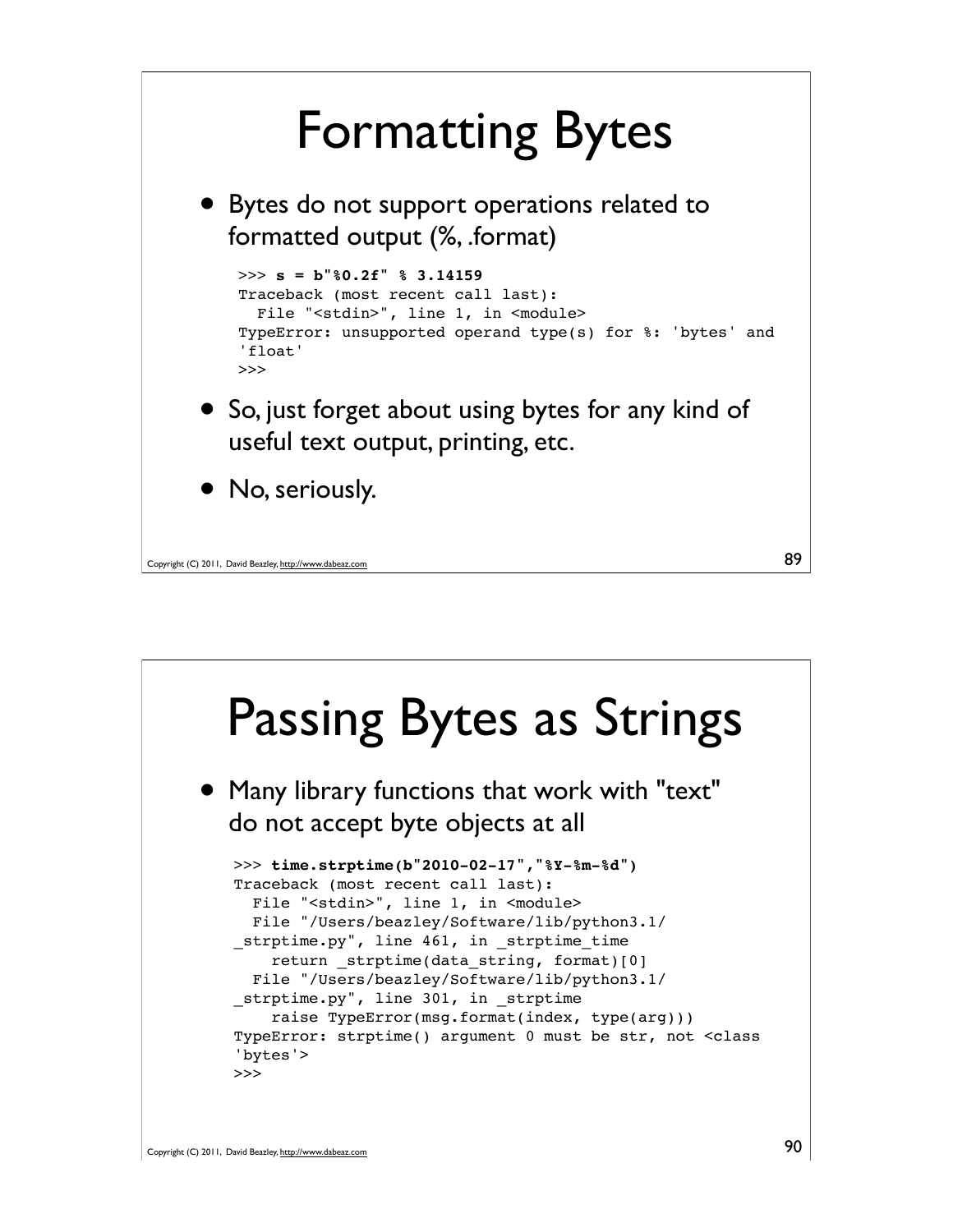

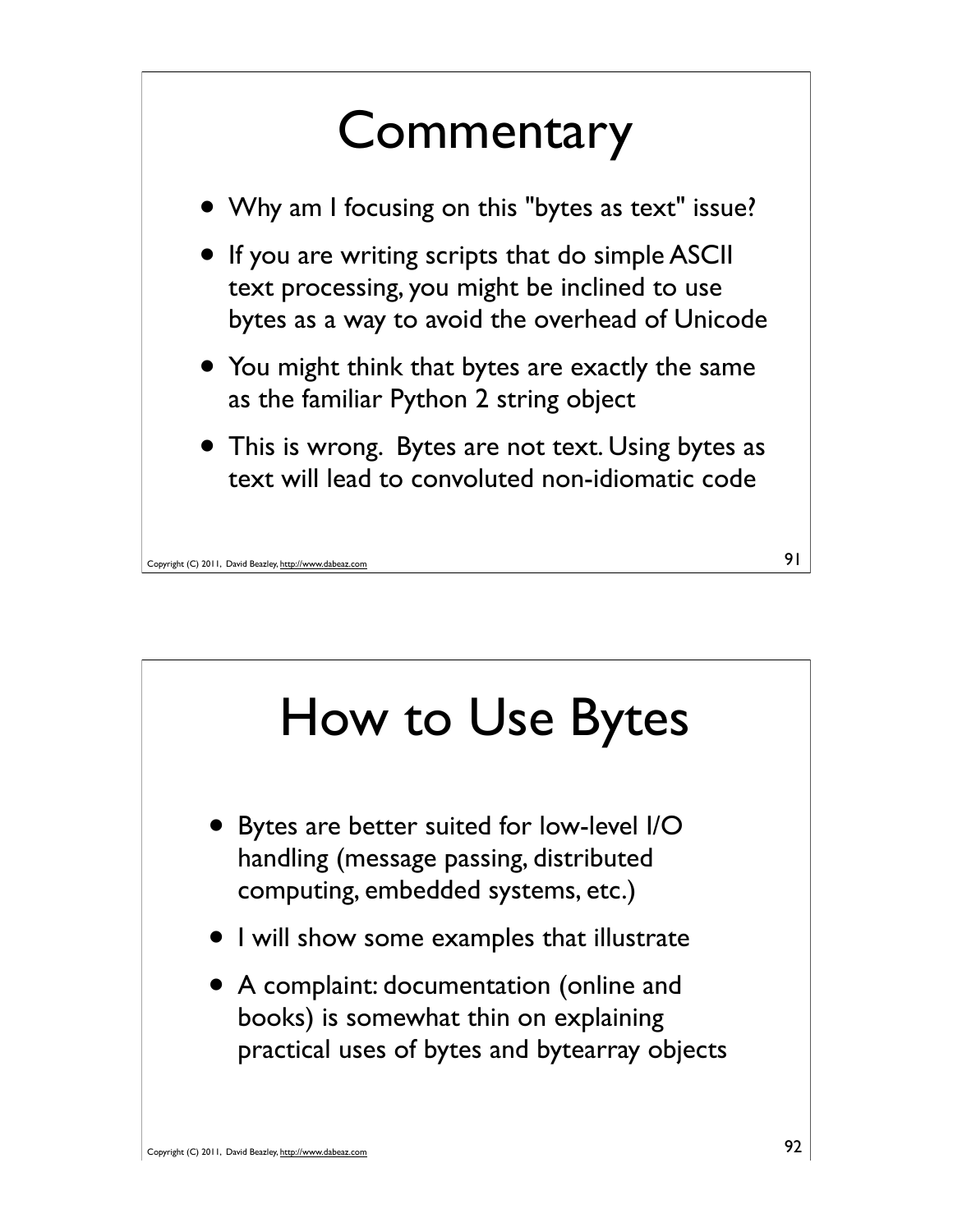

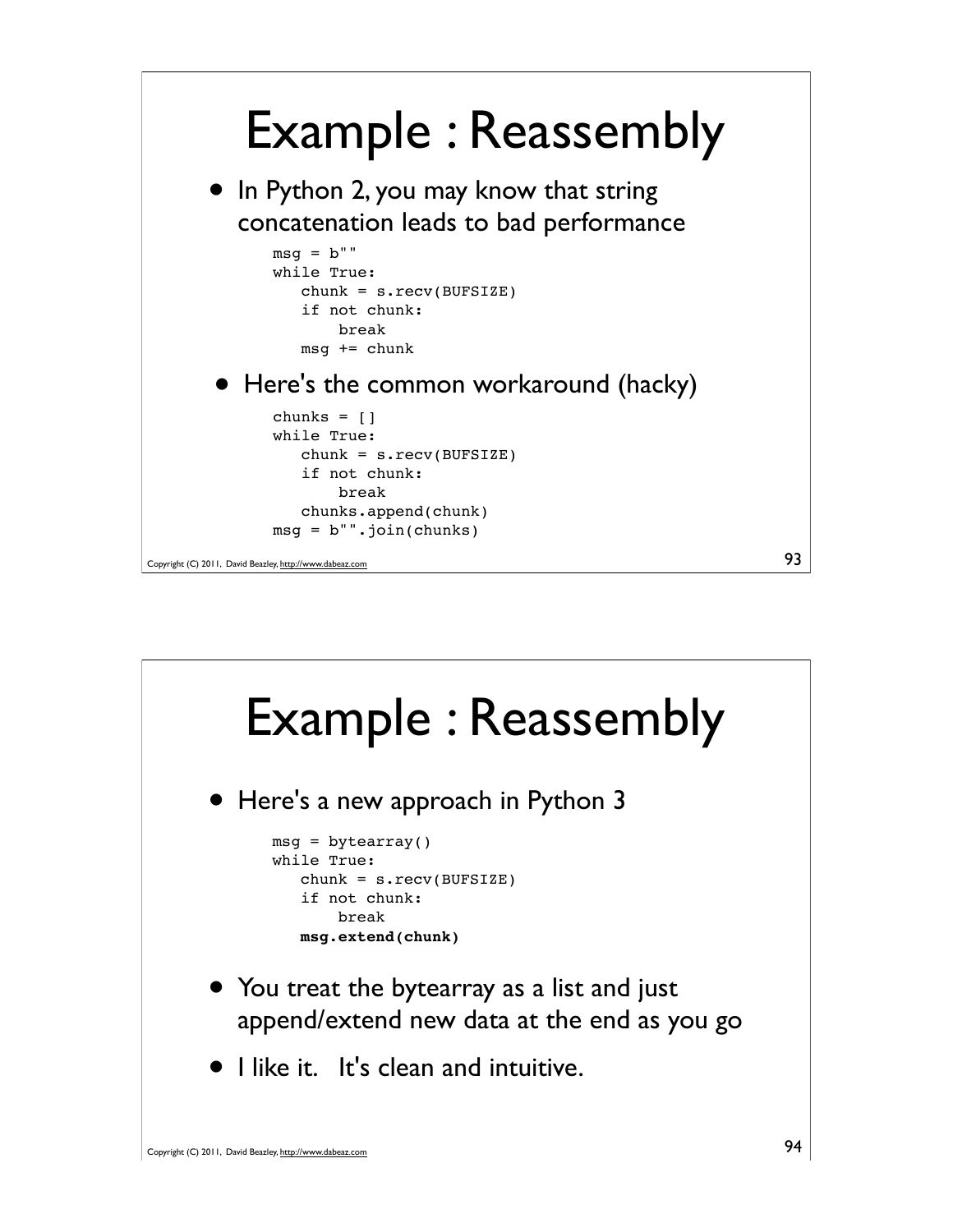

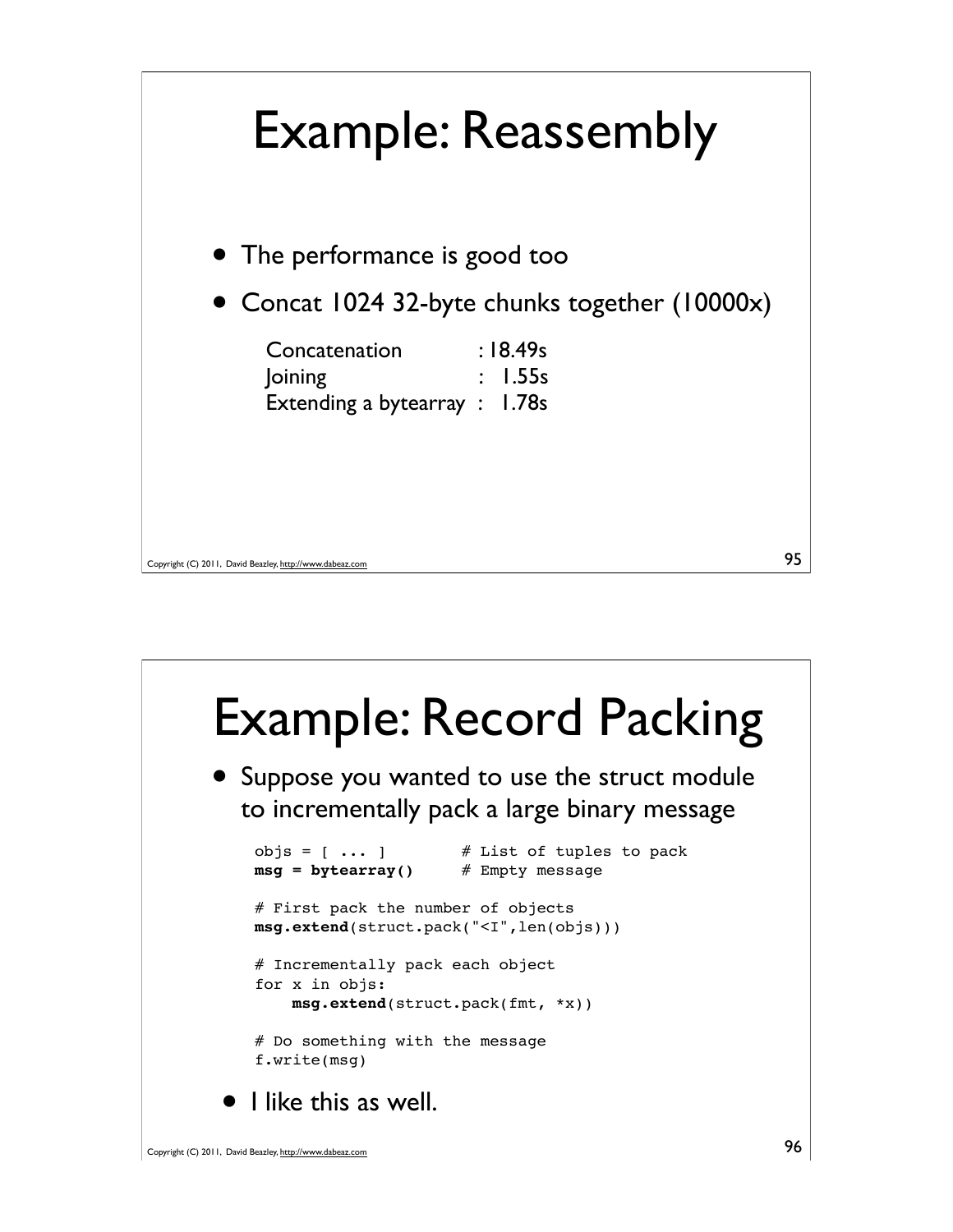## Example : Calculations



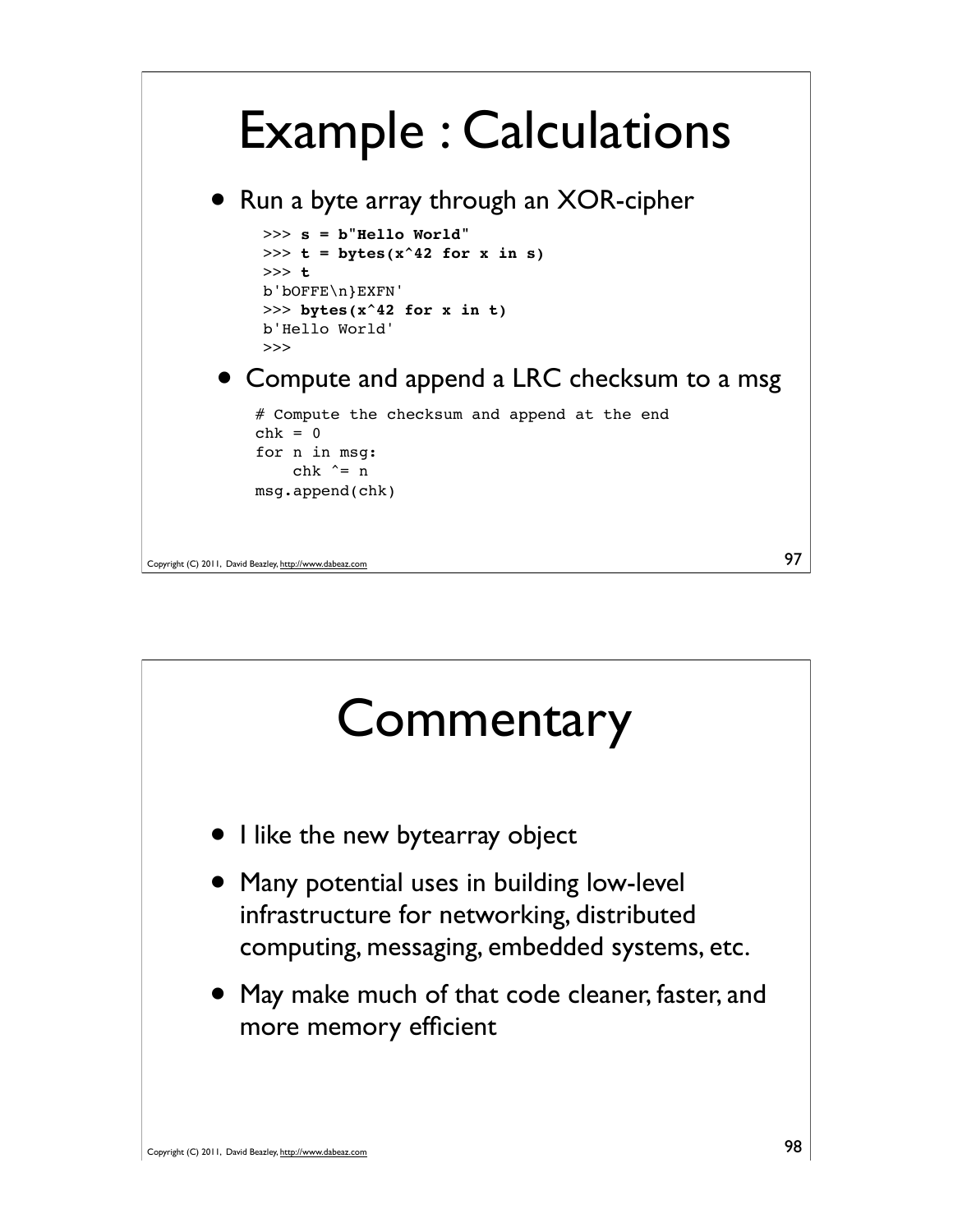

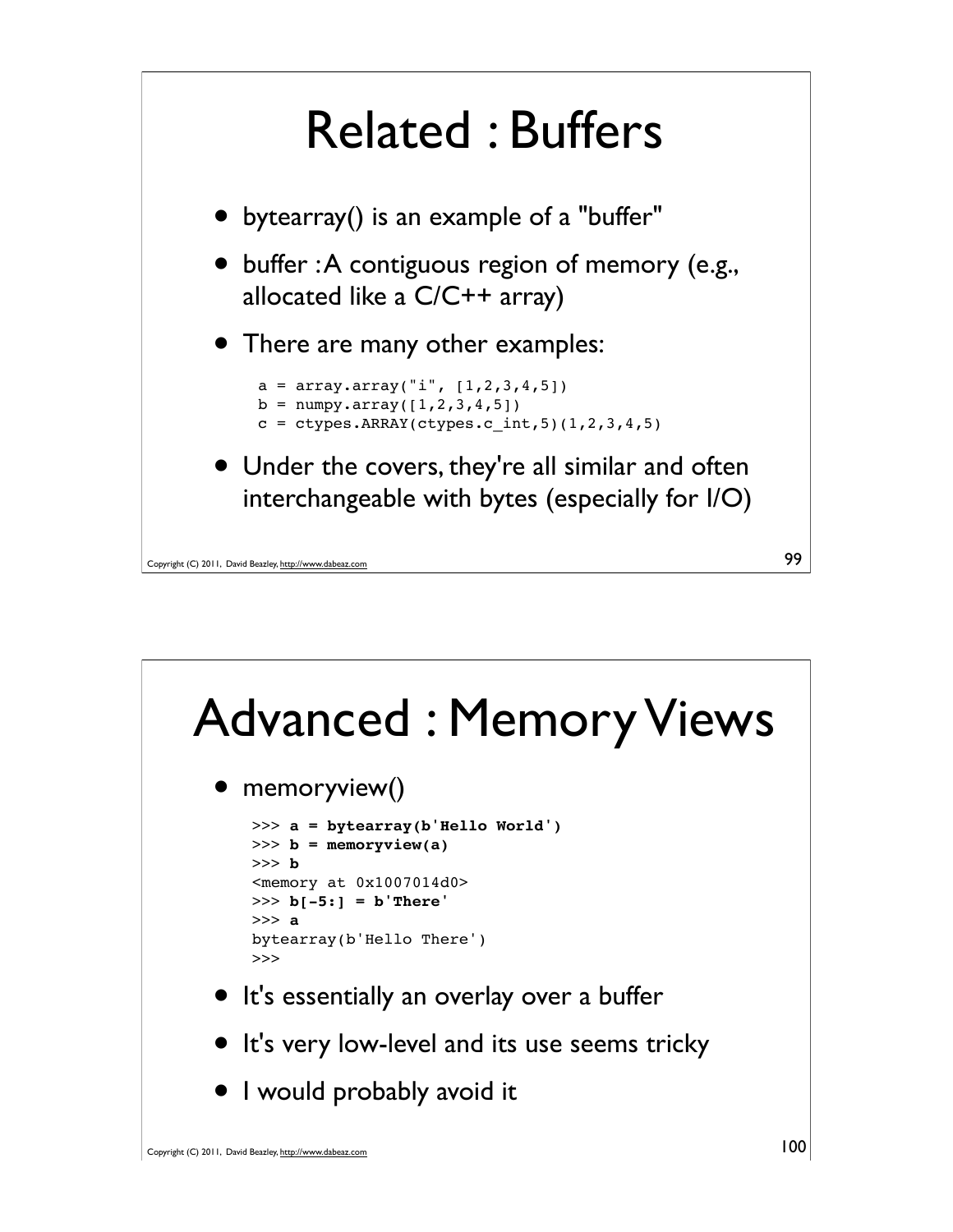

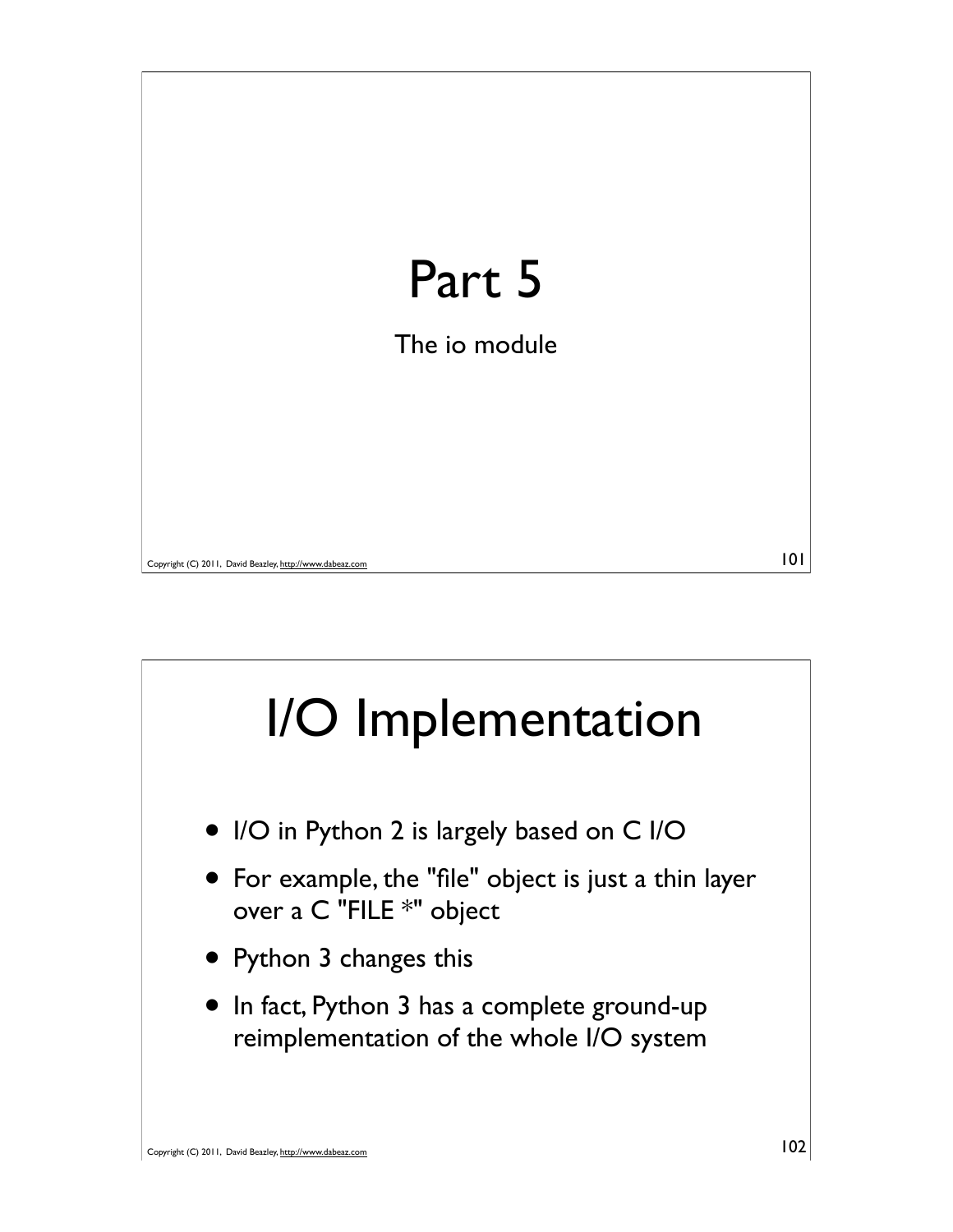

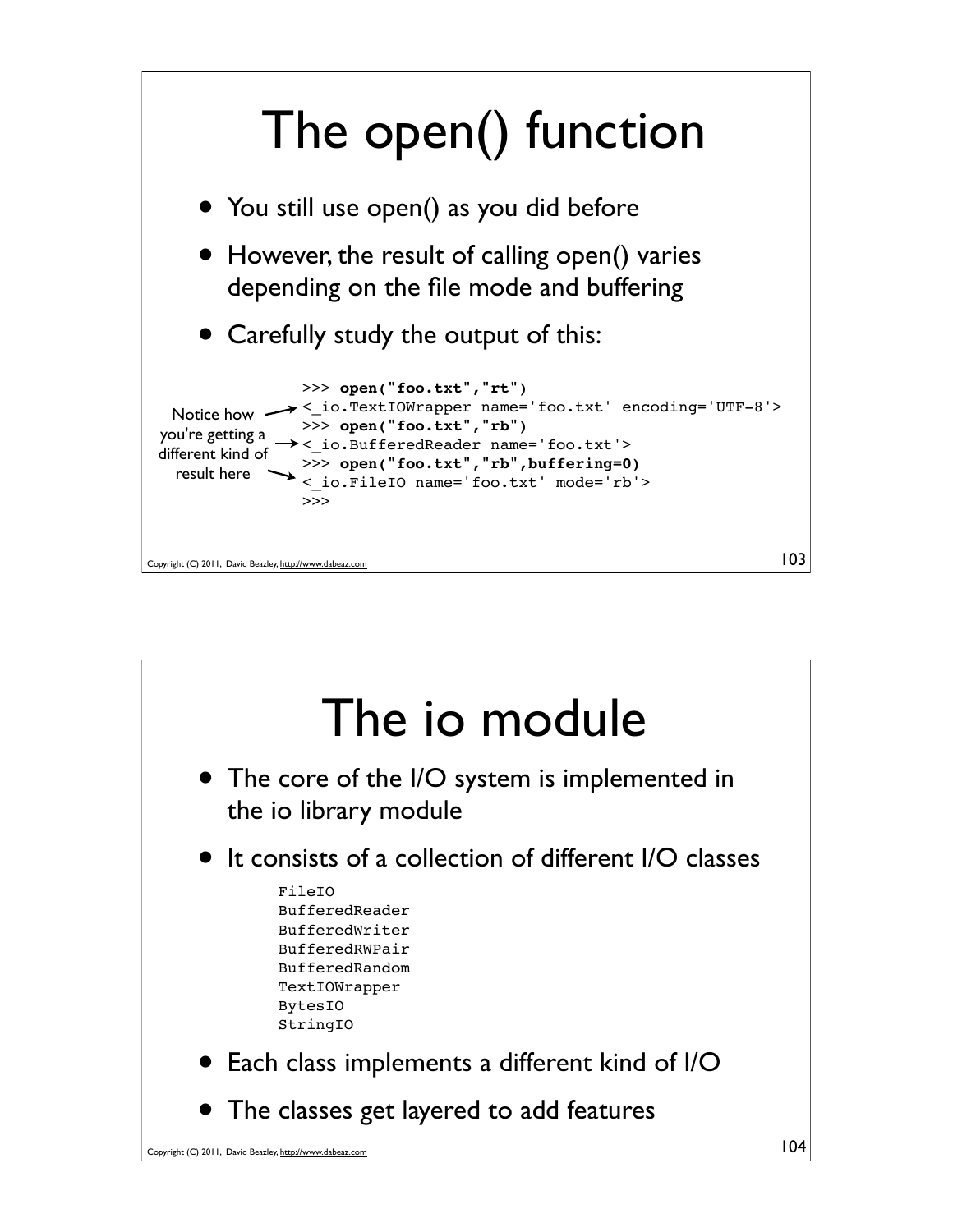

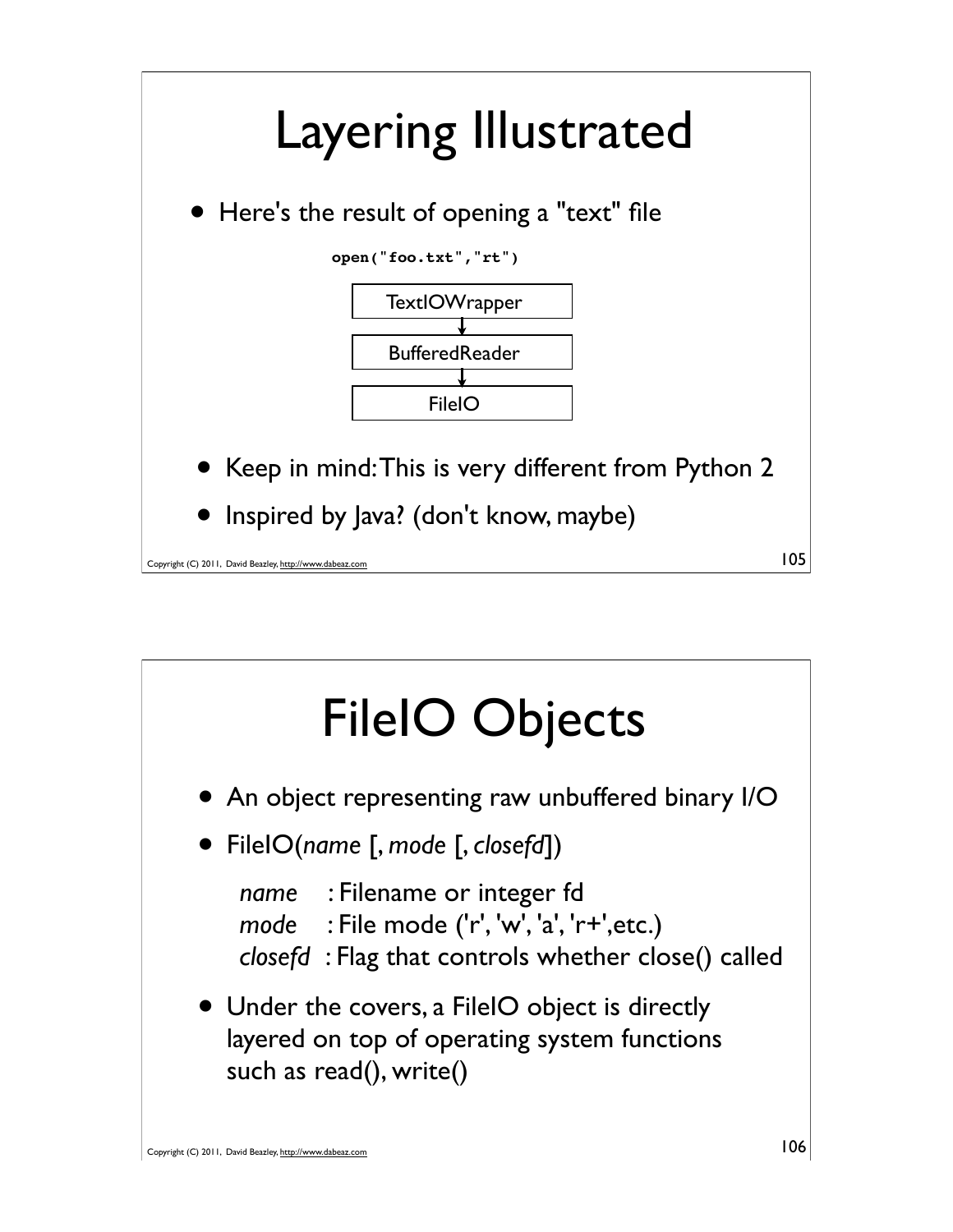

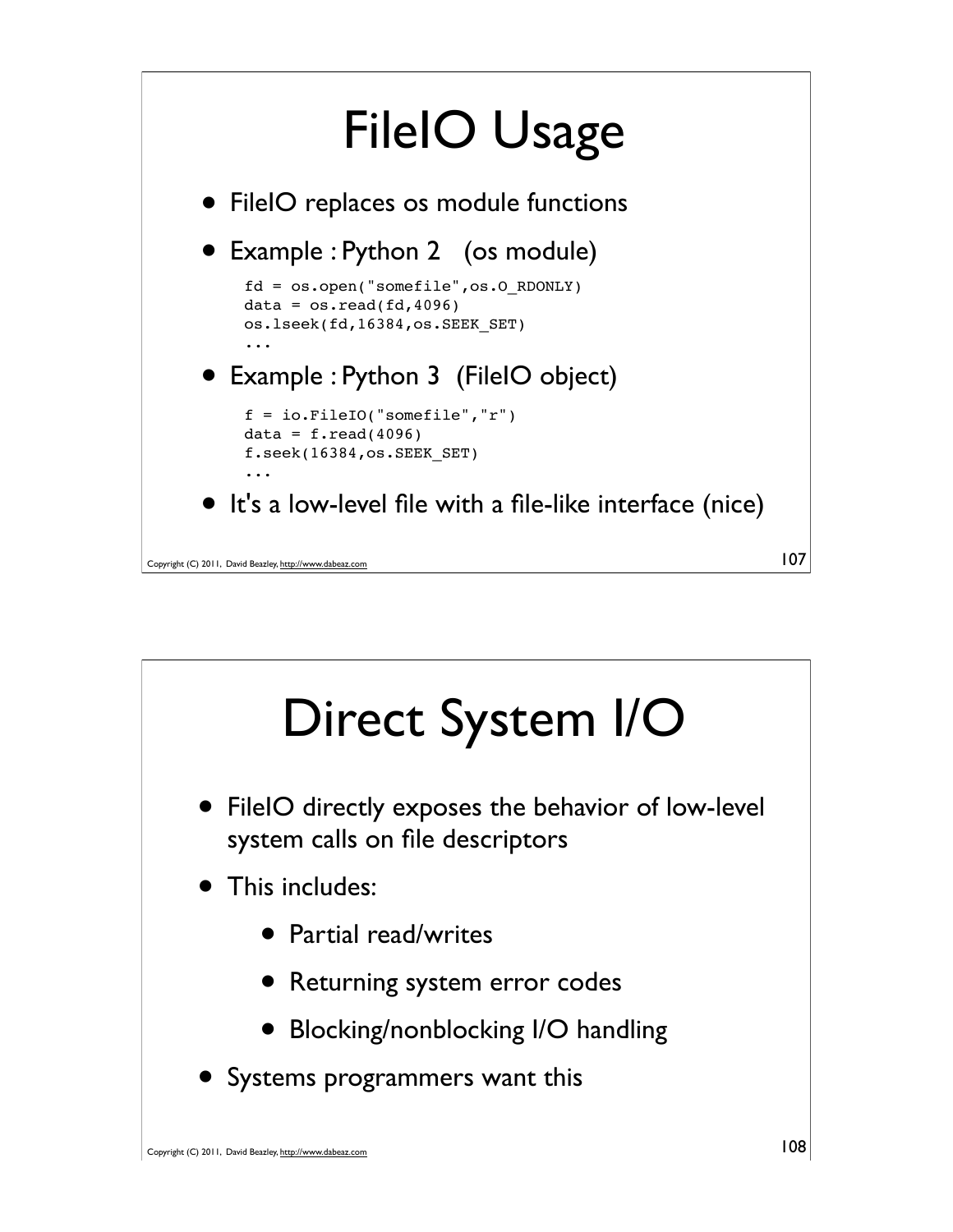

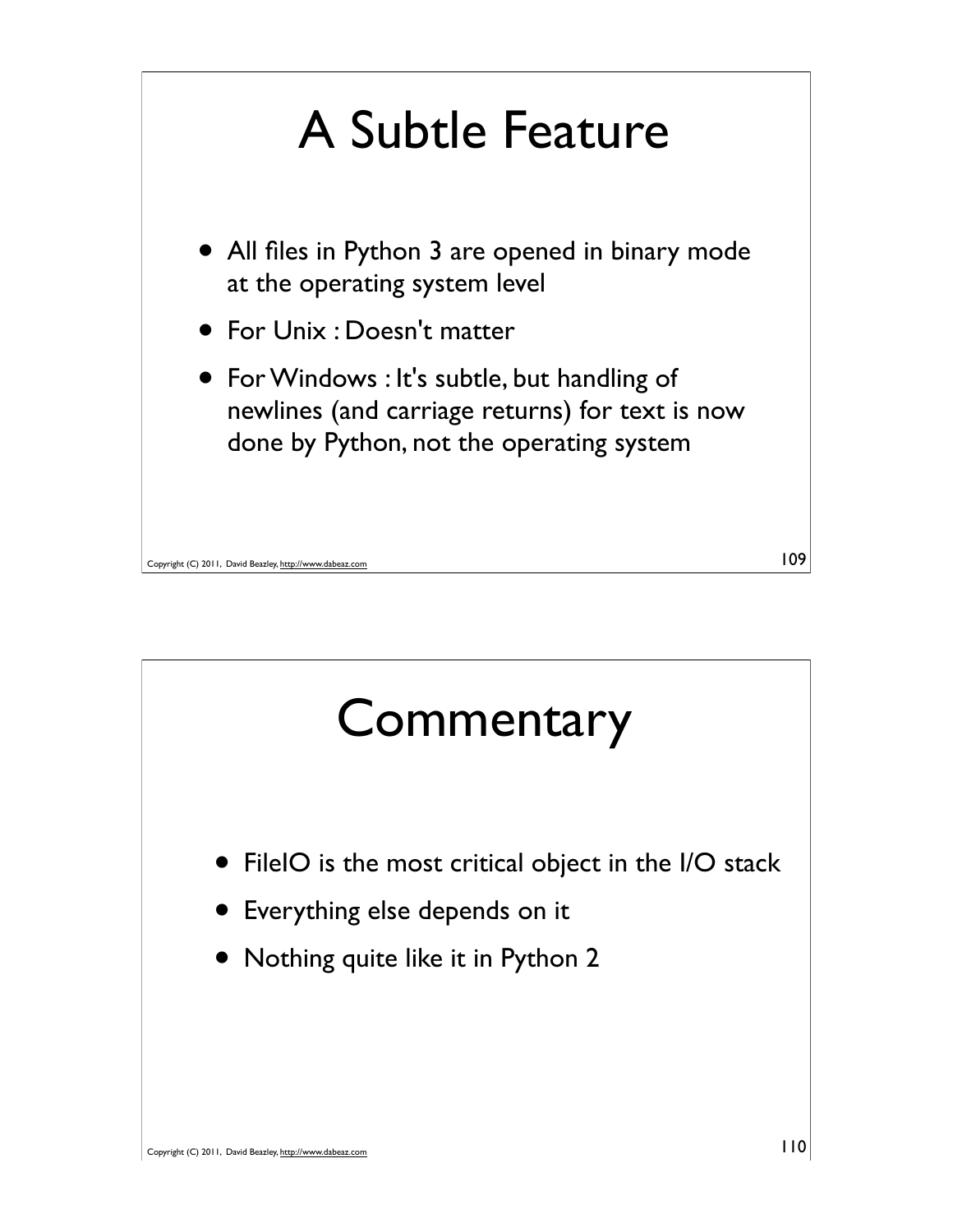

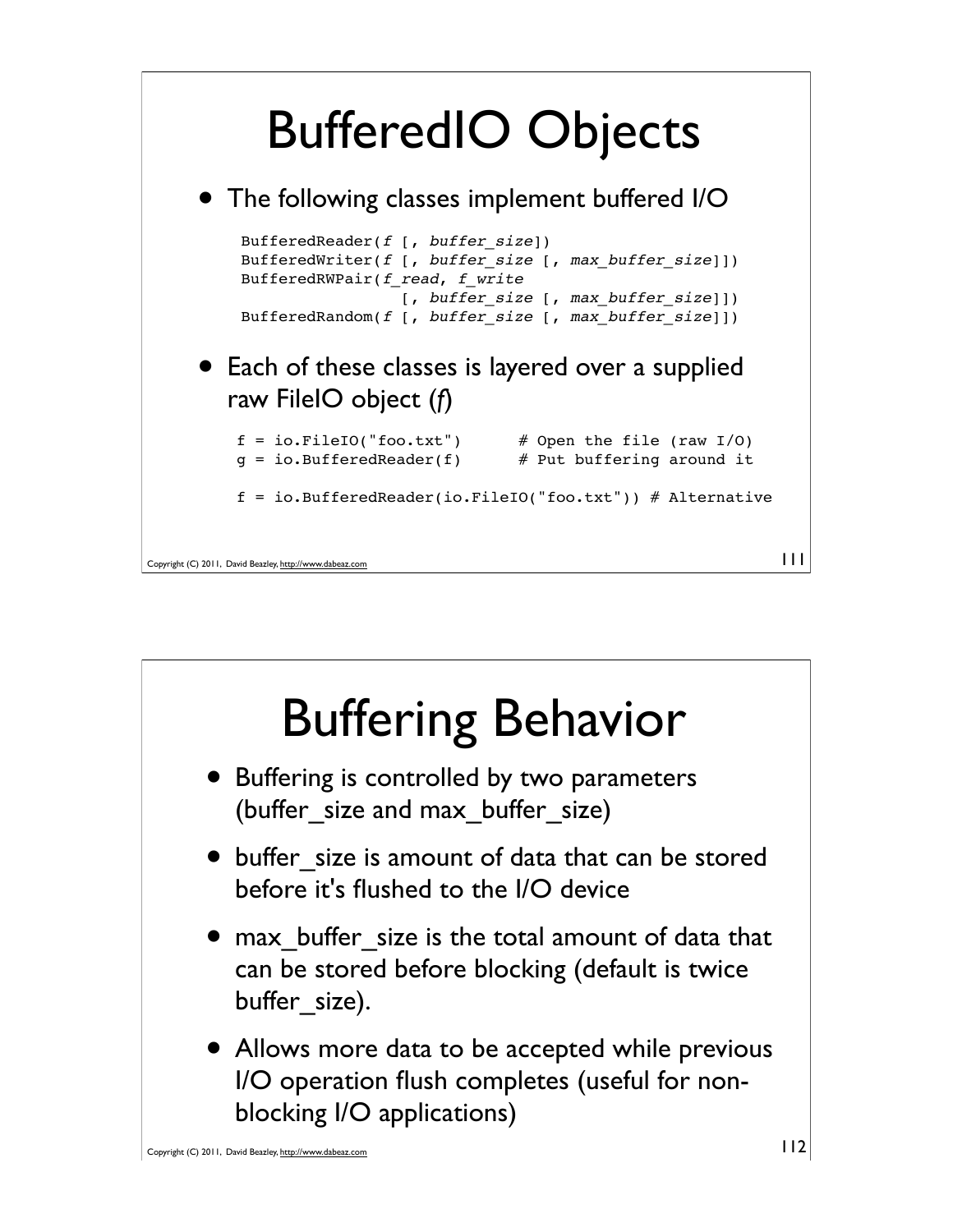

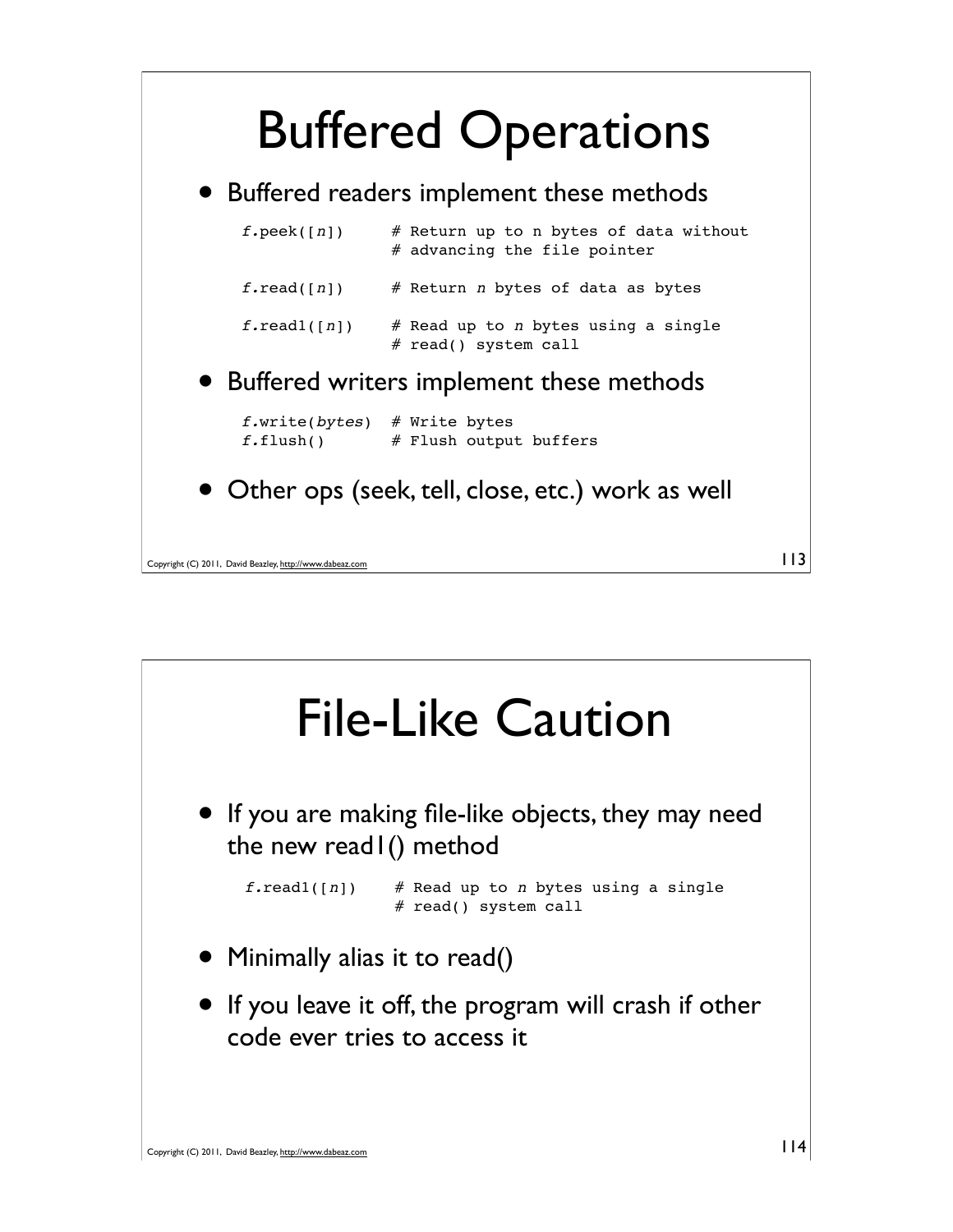

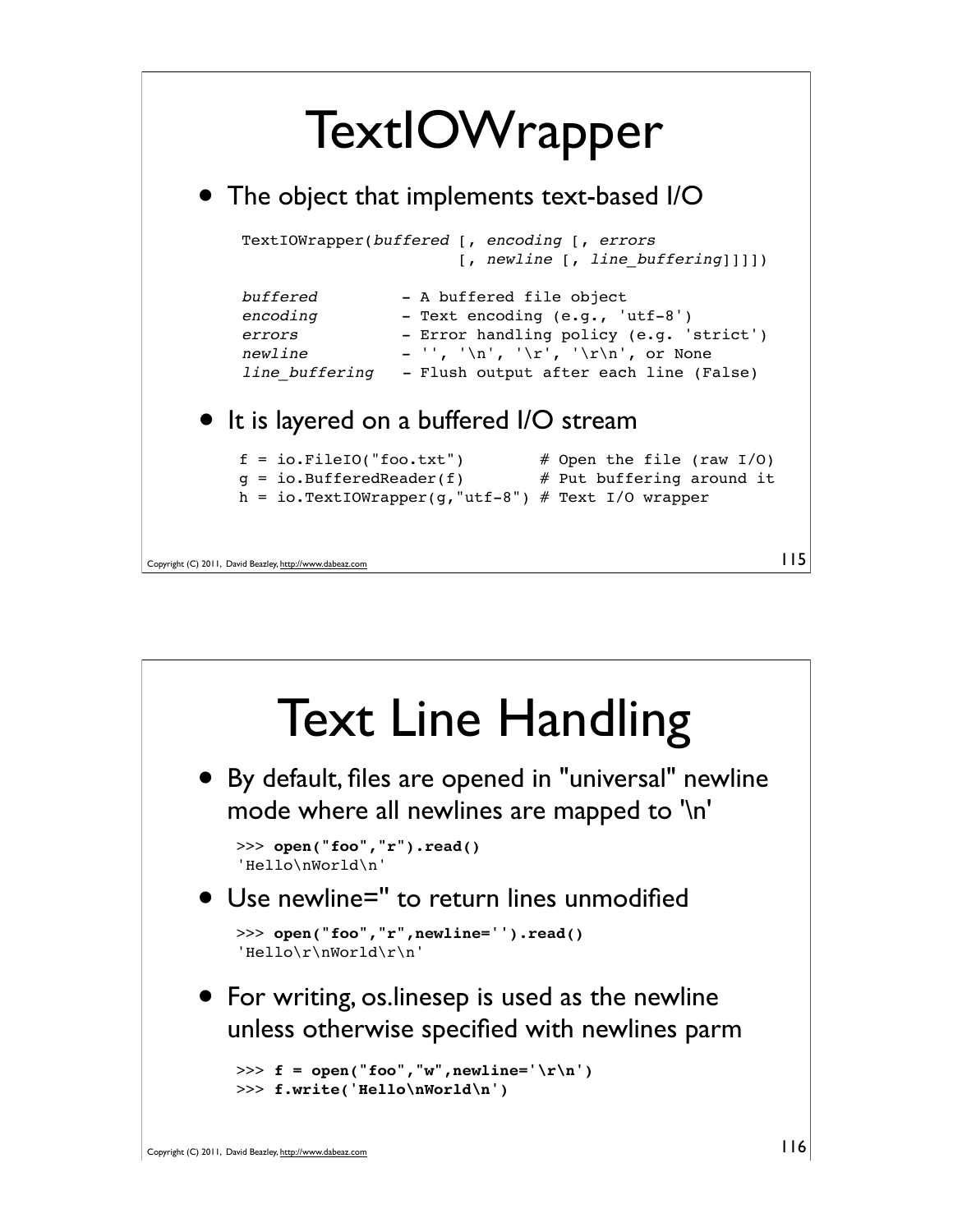

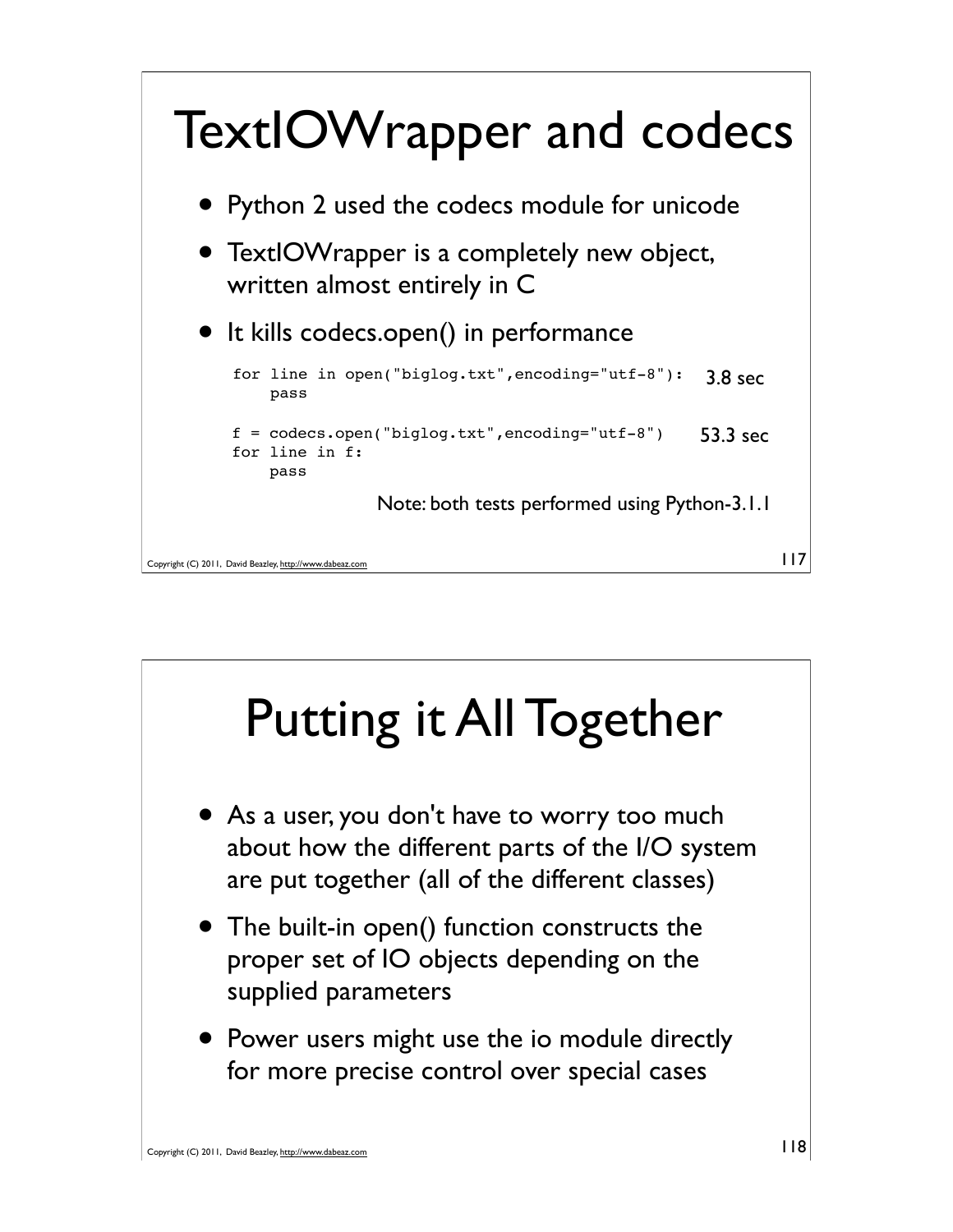

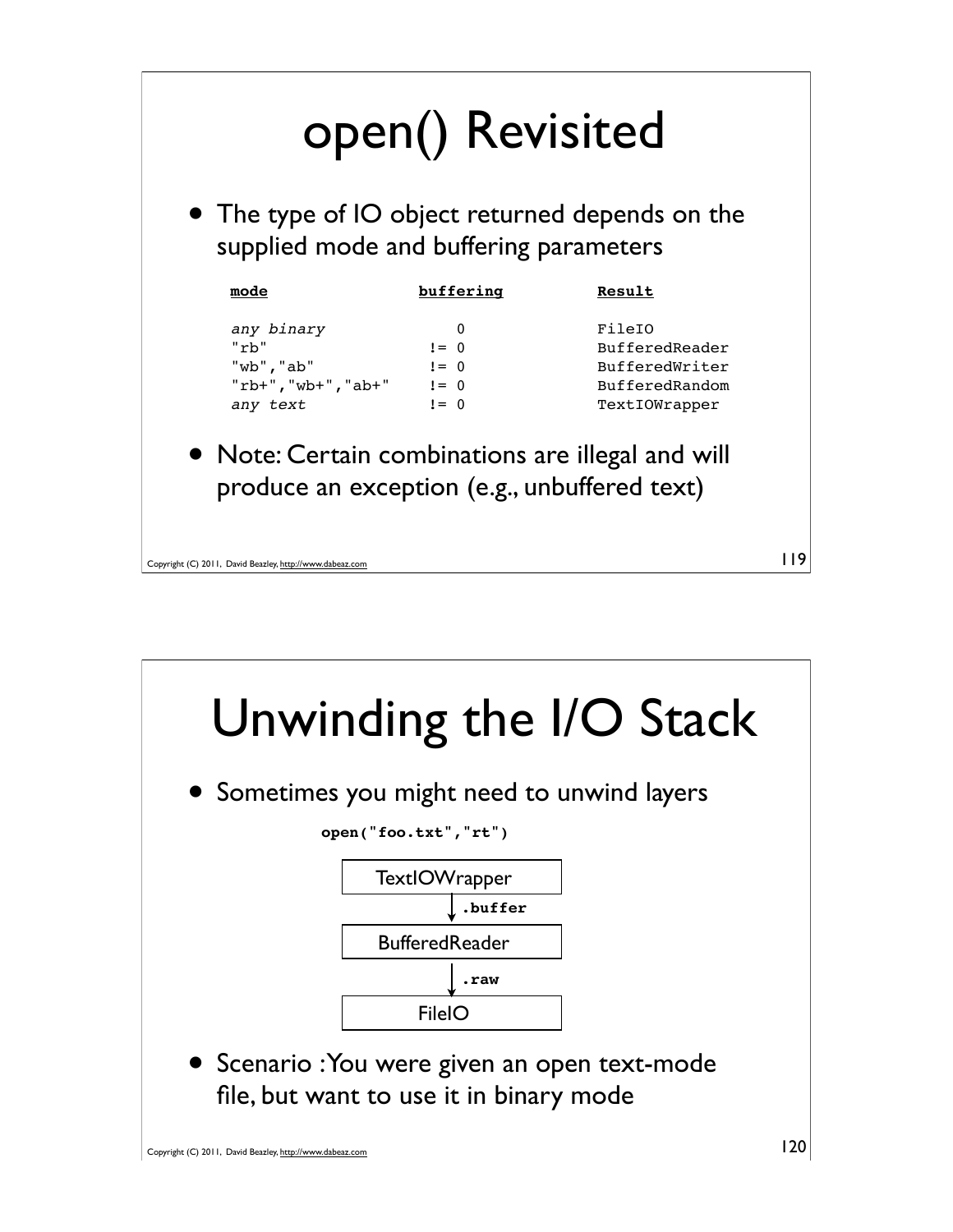

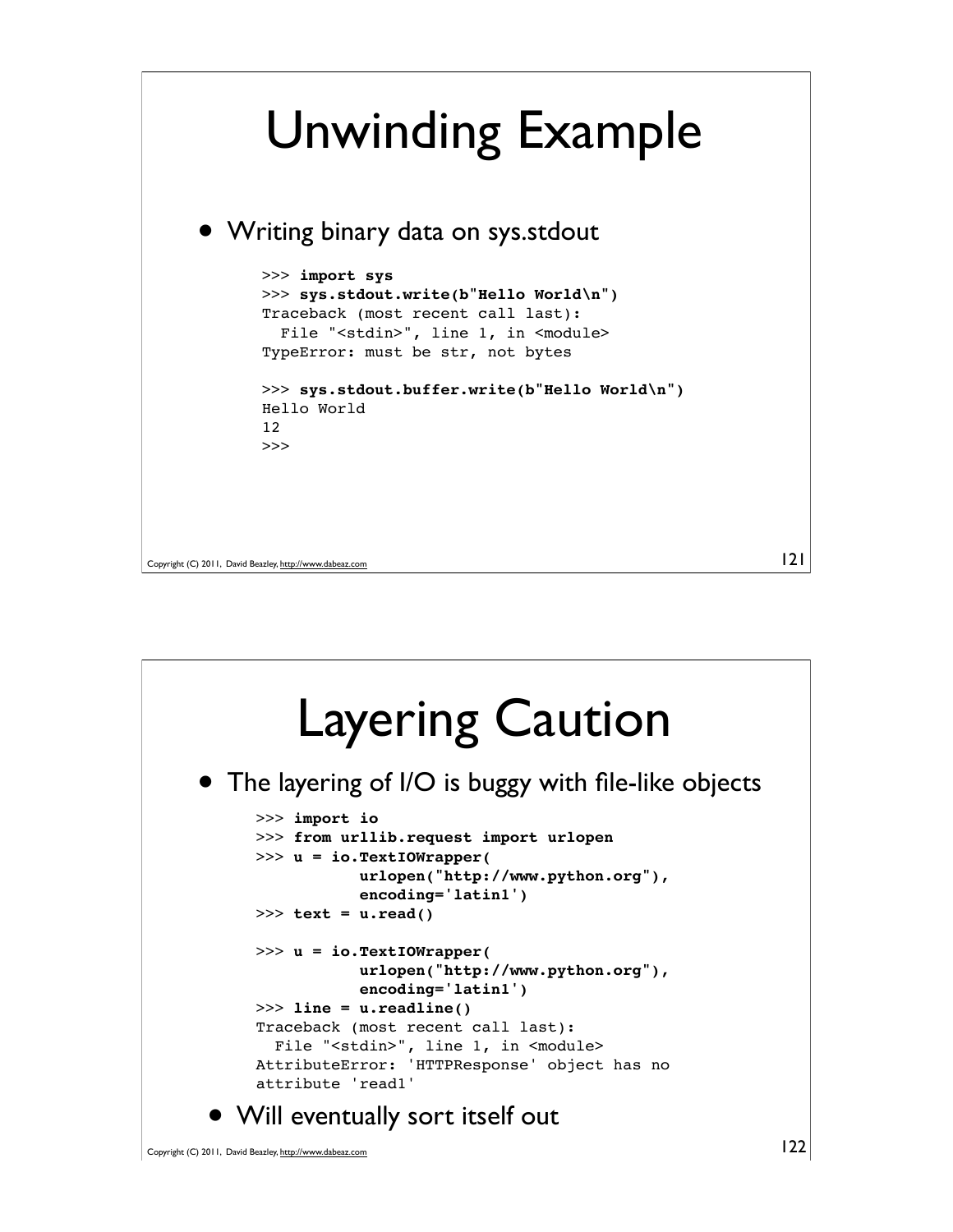

| • Read a 100 Mbyte text file all at once                                         |                                                  |
|----------------------------------------------------------------------------------|--------------------------------------------------|
| $data = open("big.txt")$ .read()                                                 |                                                  |
| : 0.14s<br>Python 3.2 (UCS-2, UTF-8): 0.90s<br>Python 3.2 (UCS-4, UTF-8) : 1.56s | Yes, you get<br>overhead due to<br>text decoding |
| • Read a 100 Mbyte binary file all at once                                       |                                                  |
| $data = open("big,bin", "rb").read()$                                            |                                                  |
| $:0.16$ s<br>: 0.14s                                                             | (Not a significant<br>difference)                |
|                                                                                  |                                                  |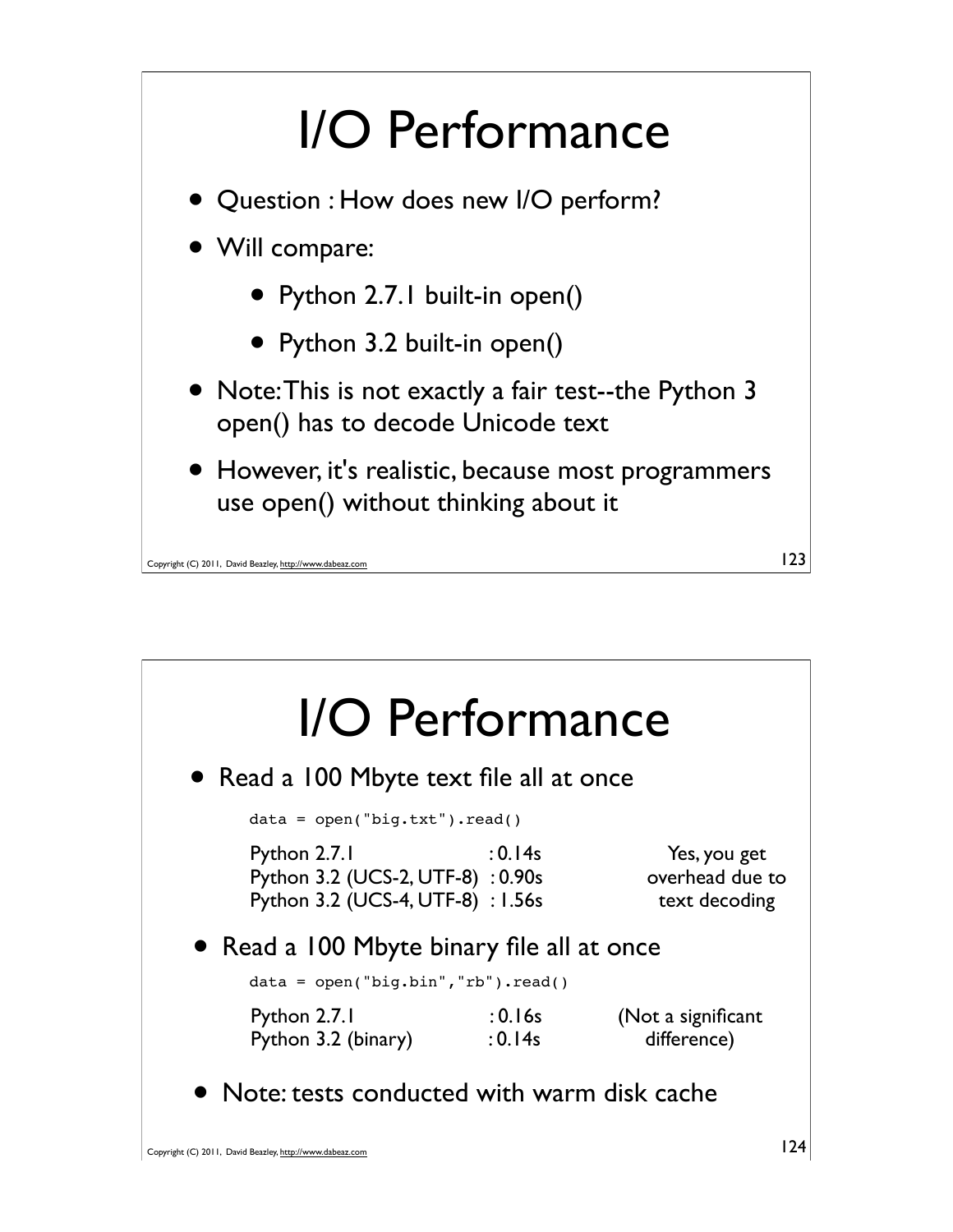

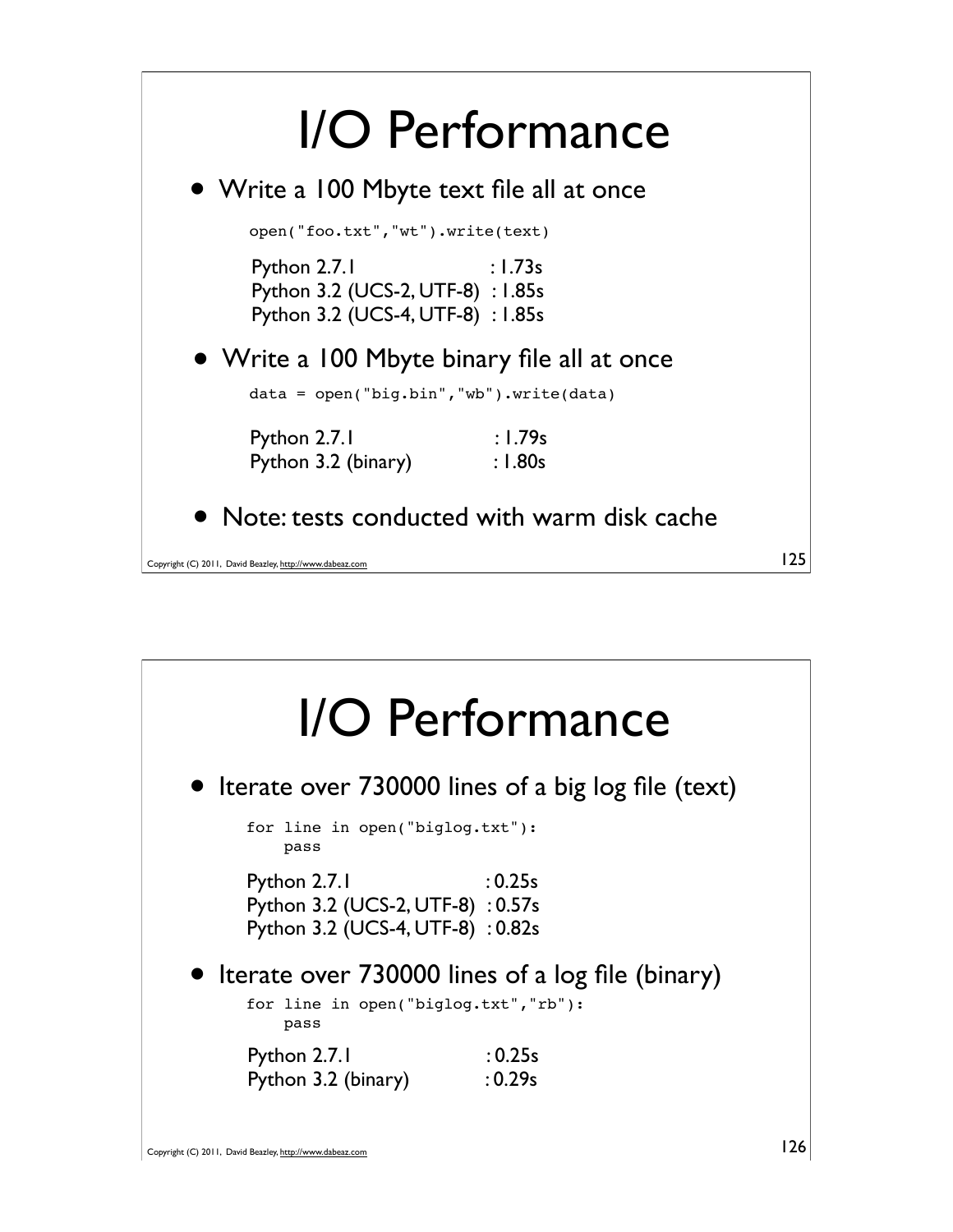

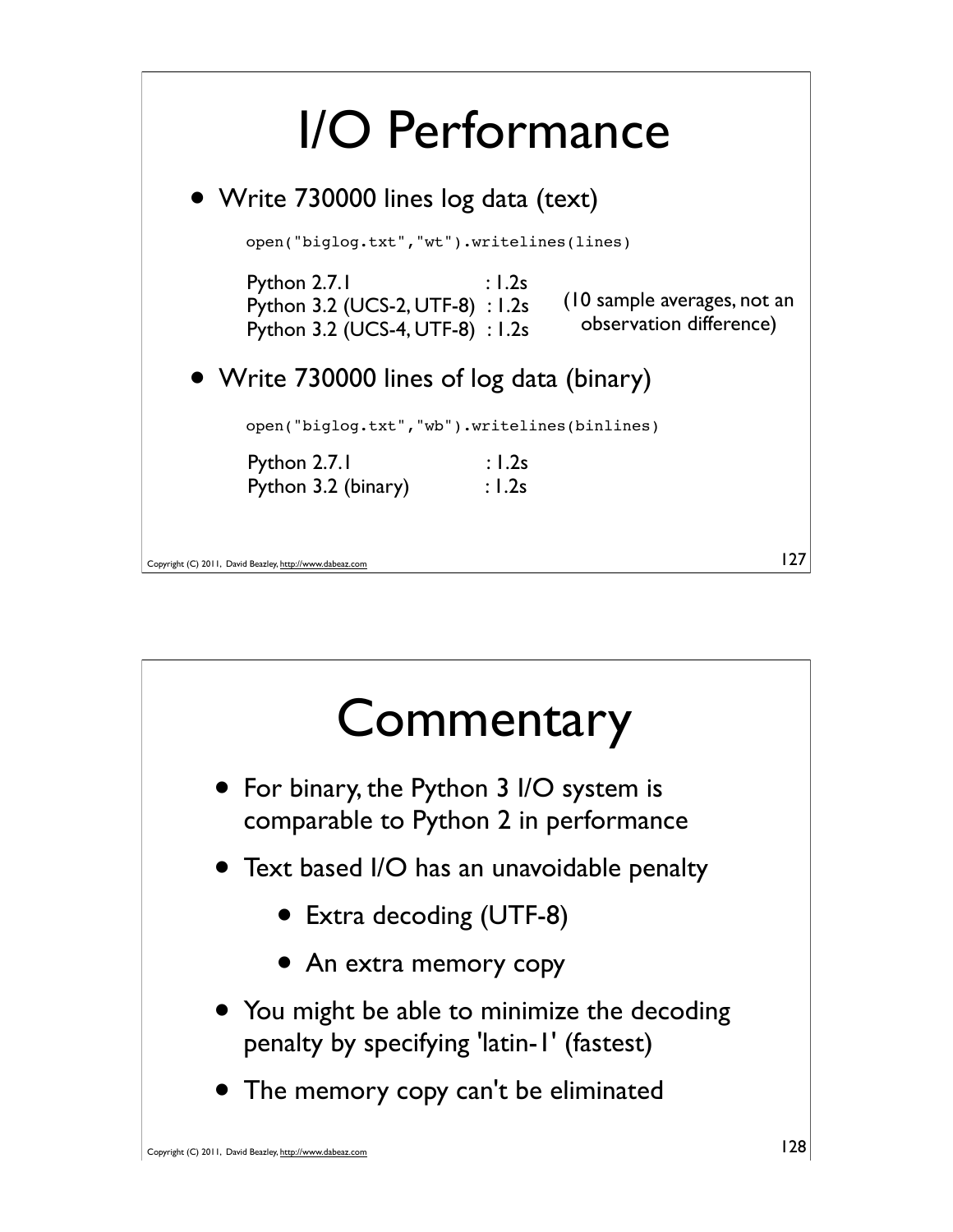

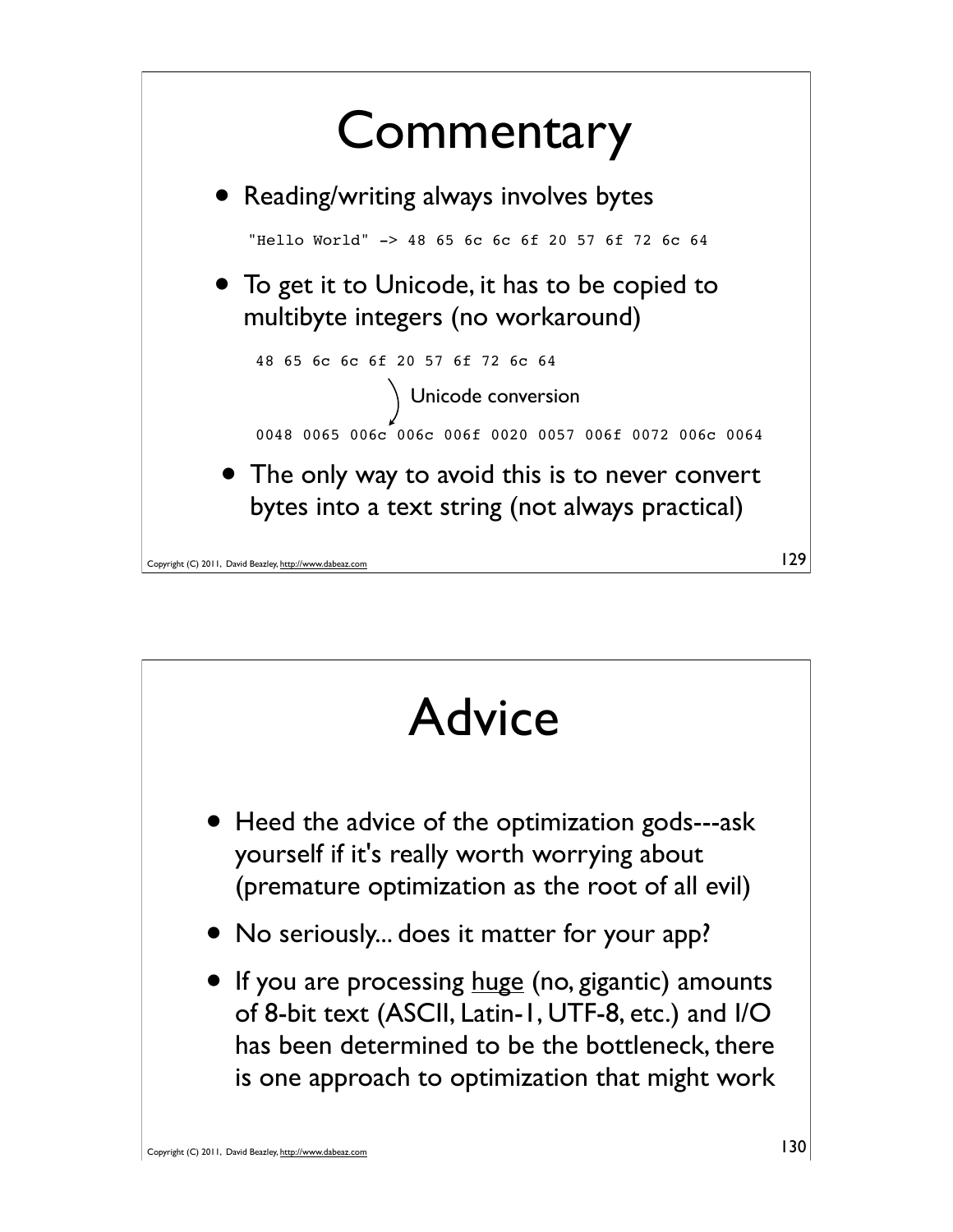

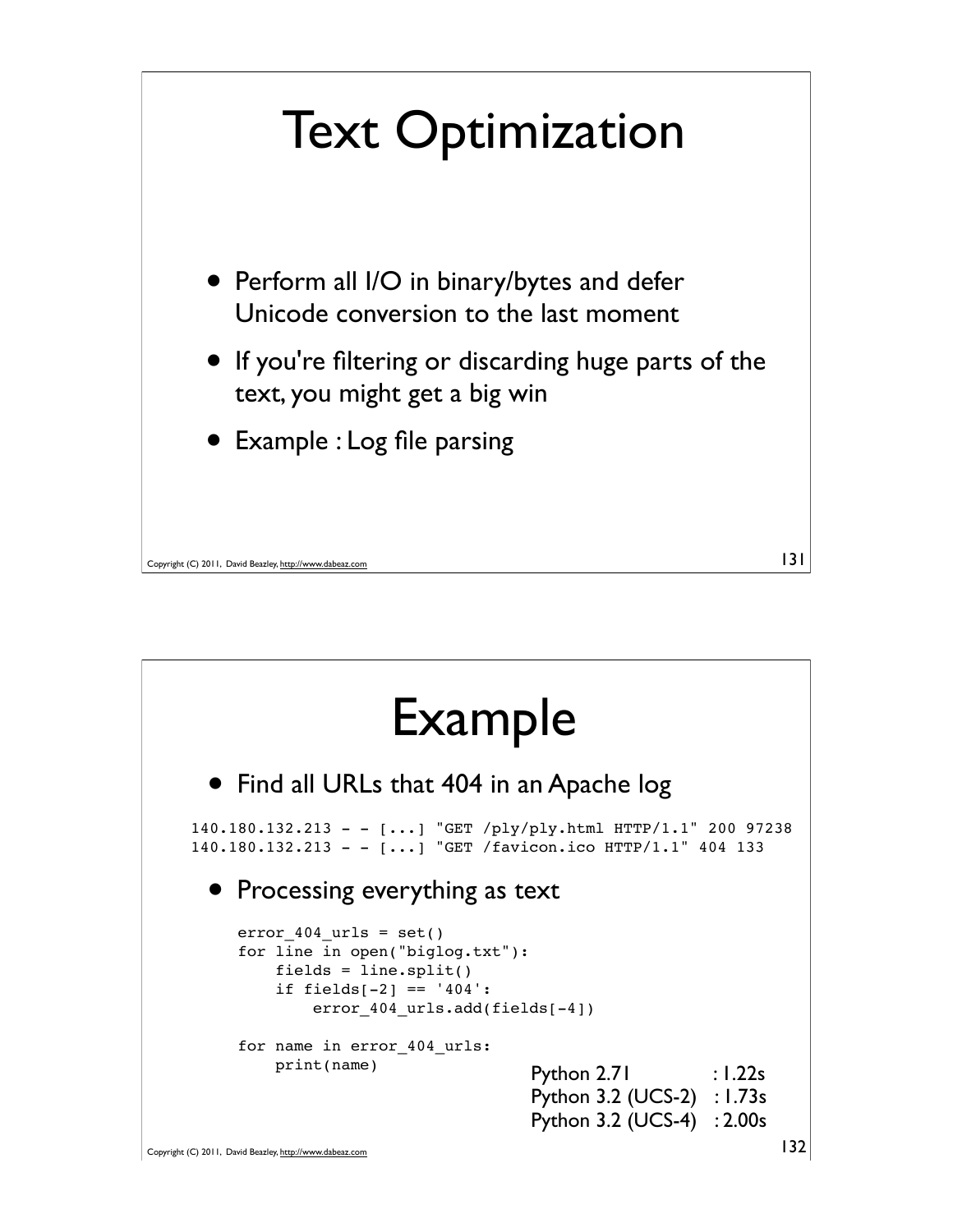

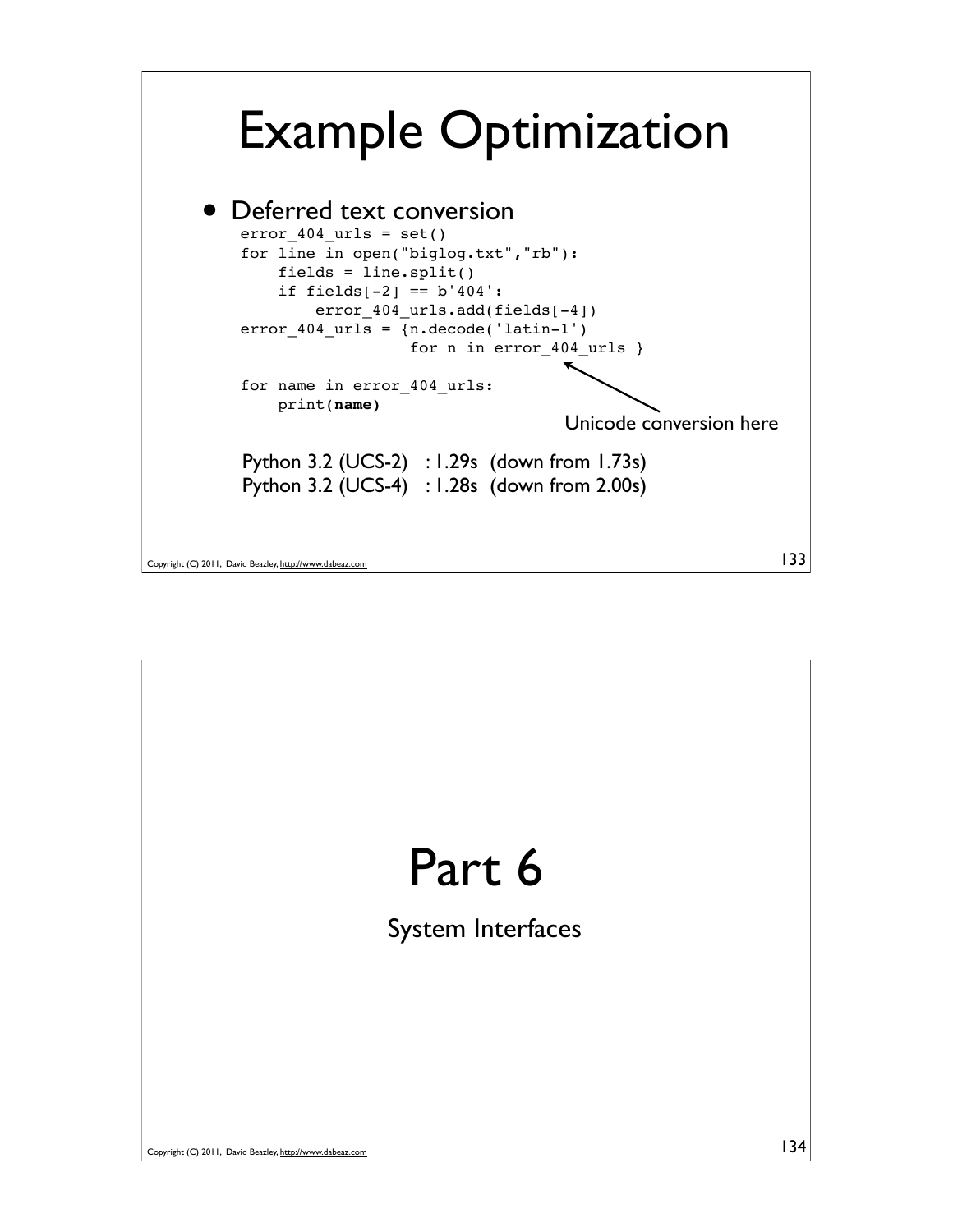

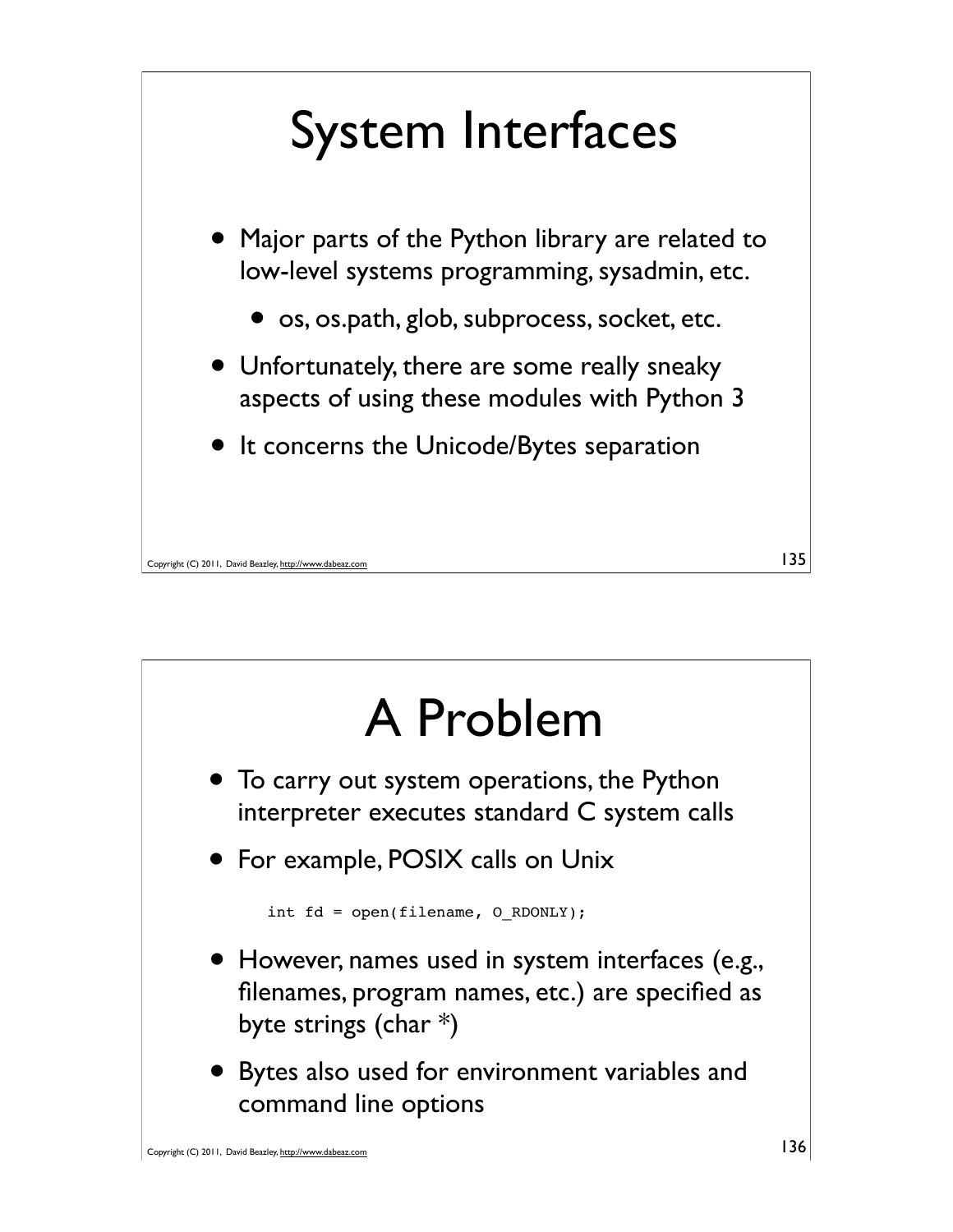

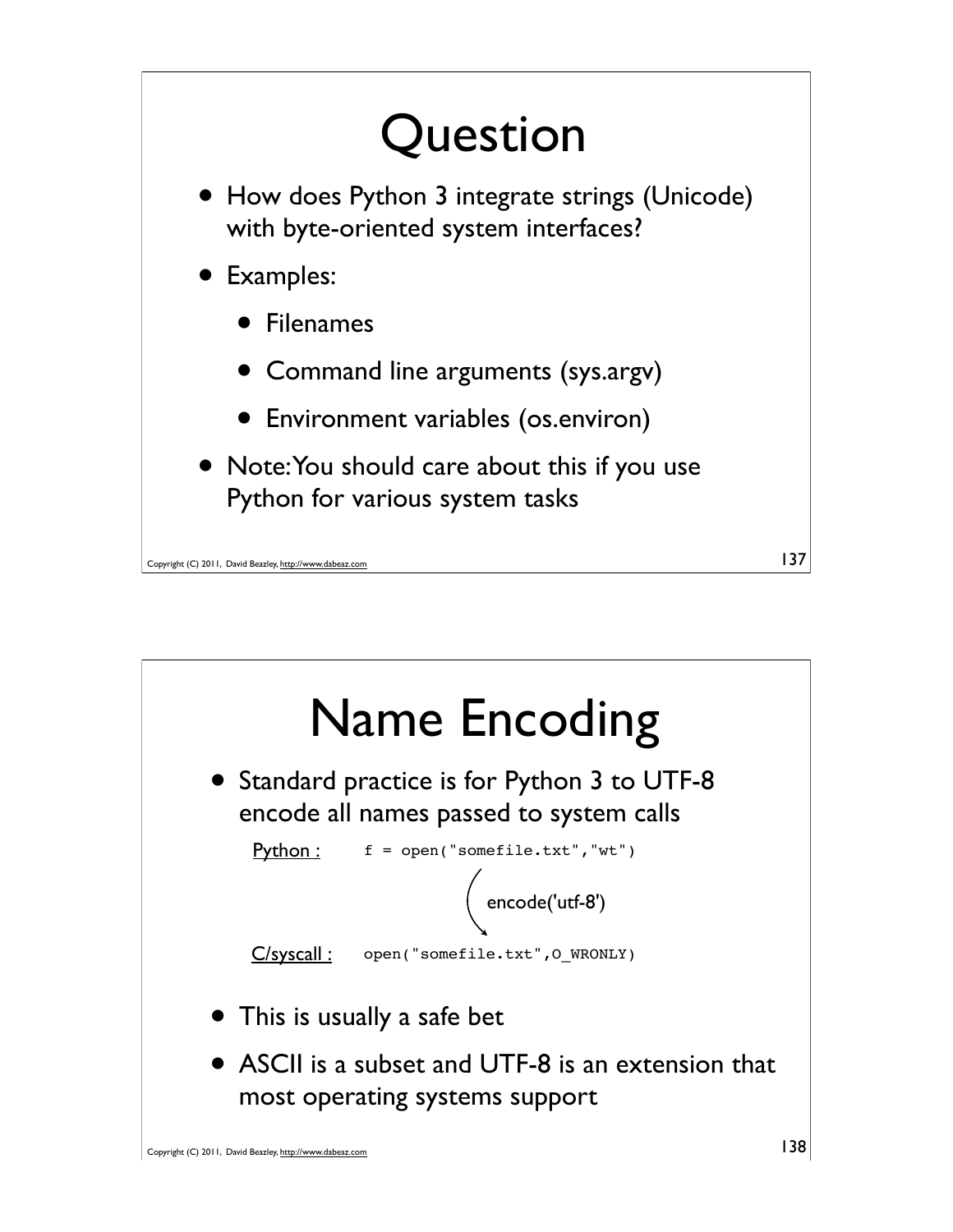

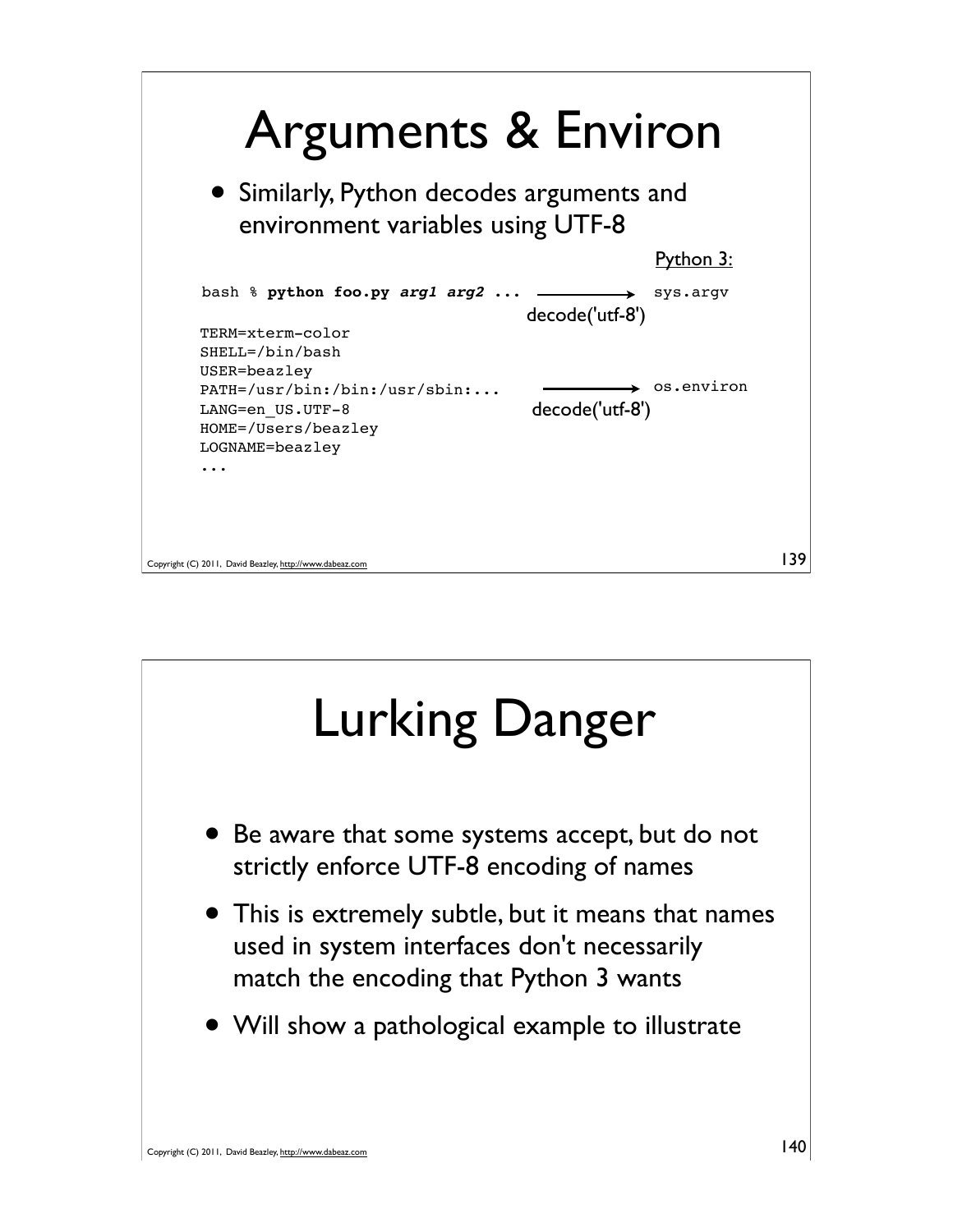

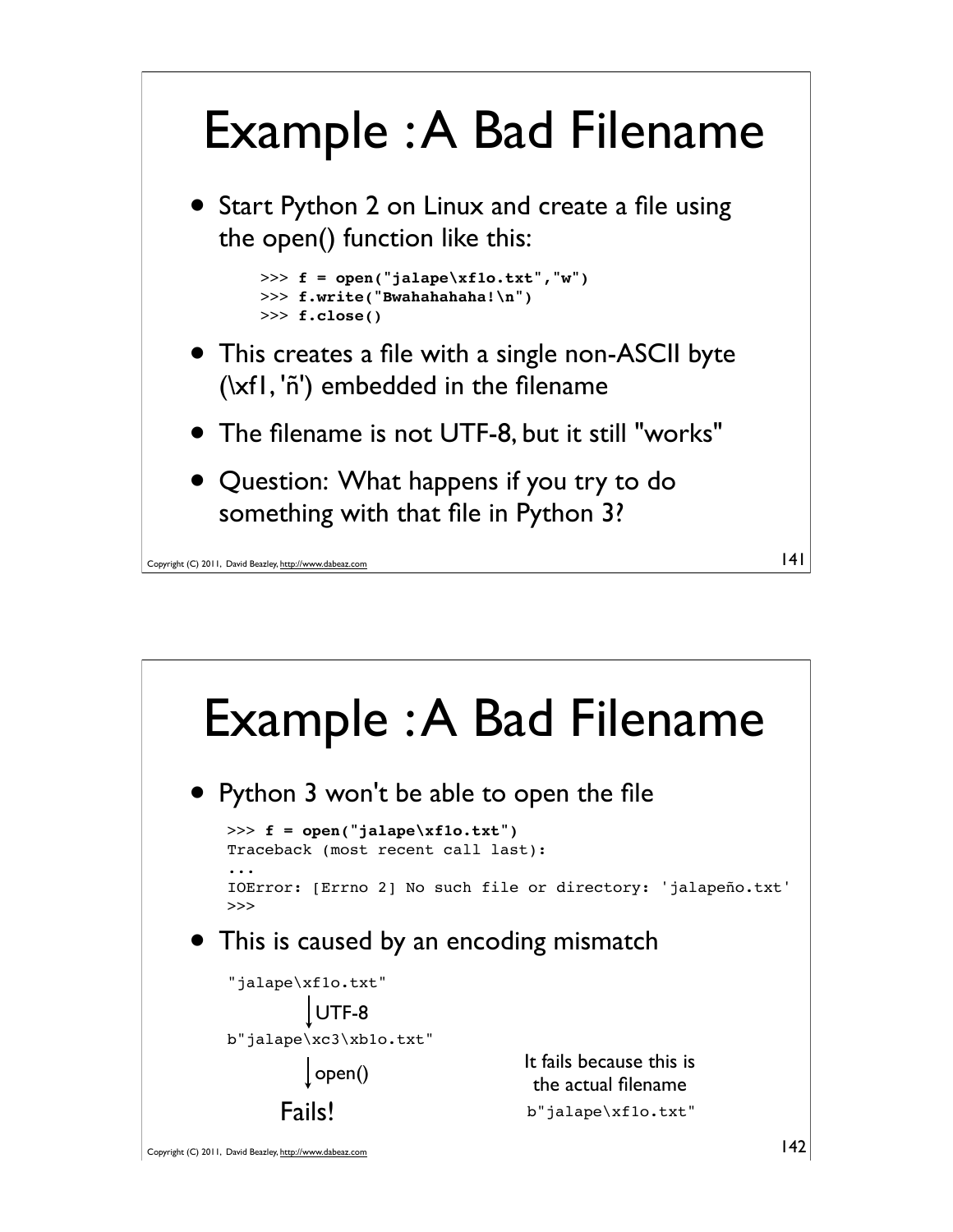

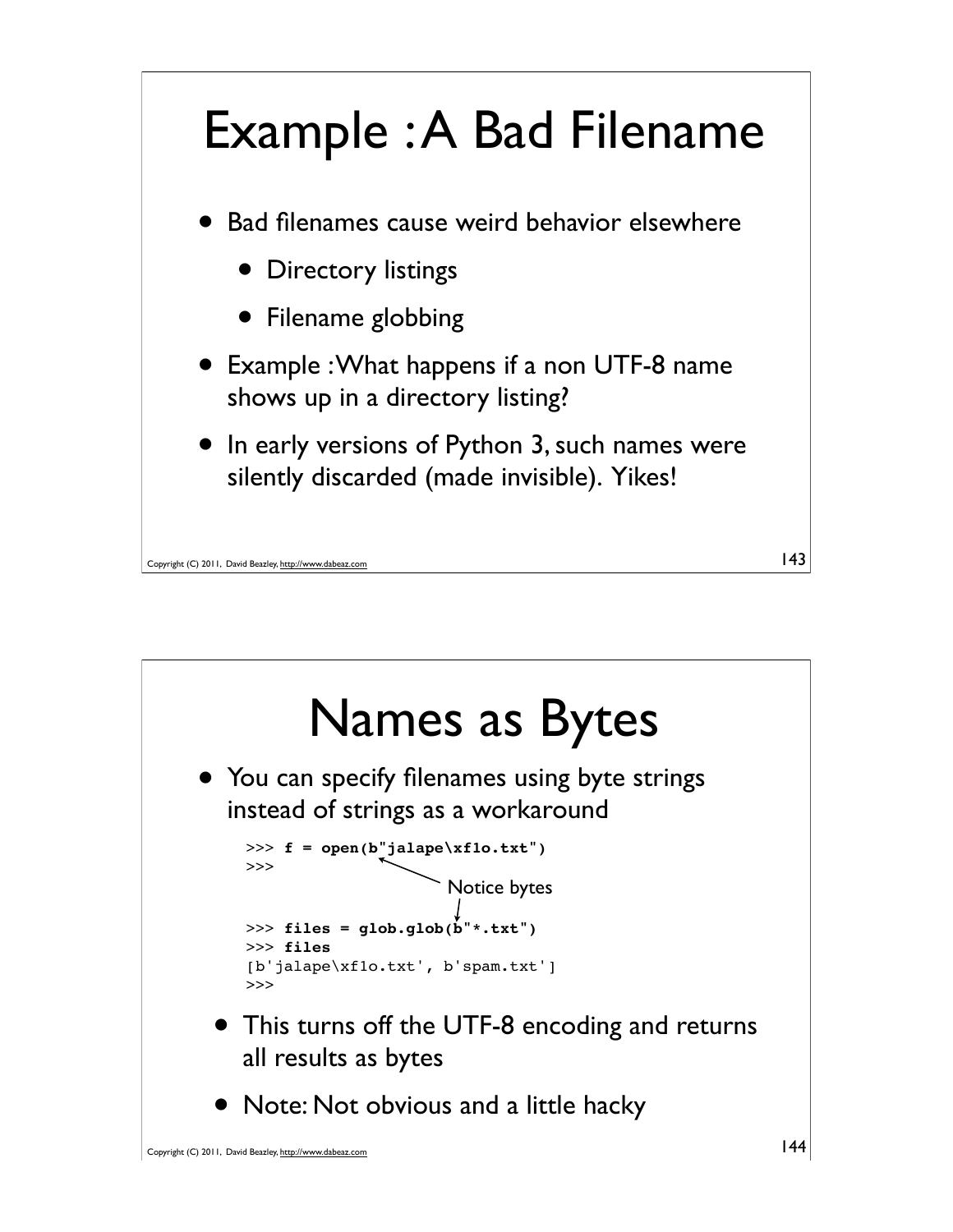## Surrogate Encoding

- In Python 3.1, non-decodable (bad) characters in filenames and other system interfaces are translated using "surrogate encoding" as described in PEP 383.
- This is a Python-specific "trick" for getting characters that don't decode as UTF-8 to pass through system calls in a way where they still work correctly

```
Copyright (C) 2011, David Beazley, http://www.dabeaz.com
```


145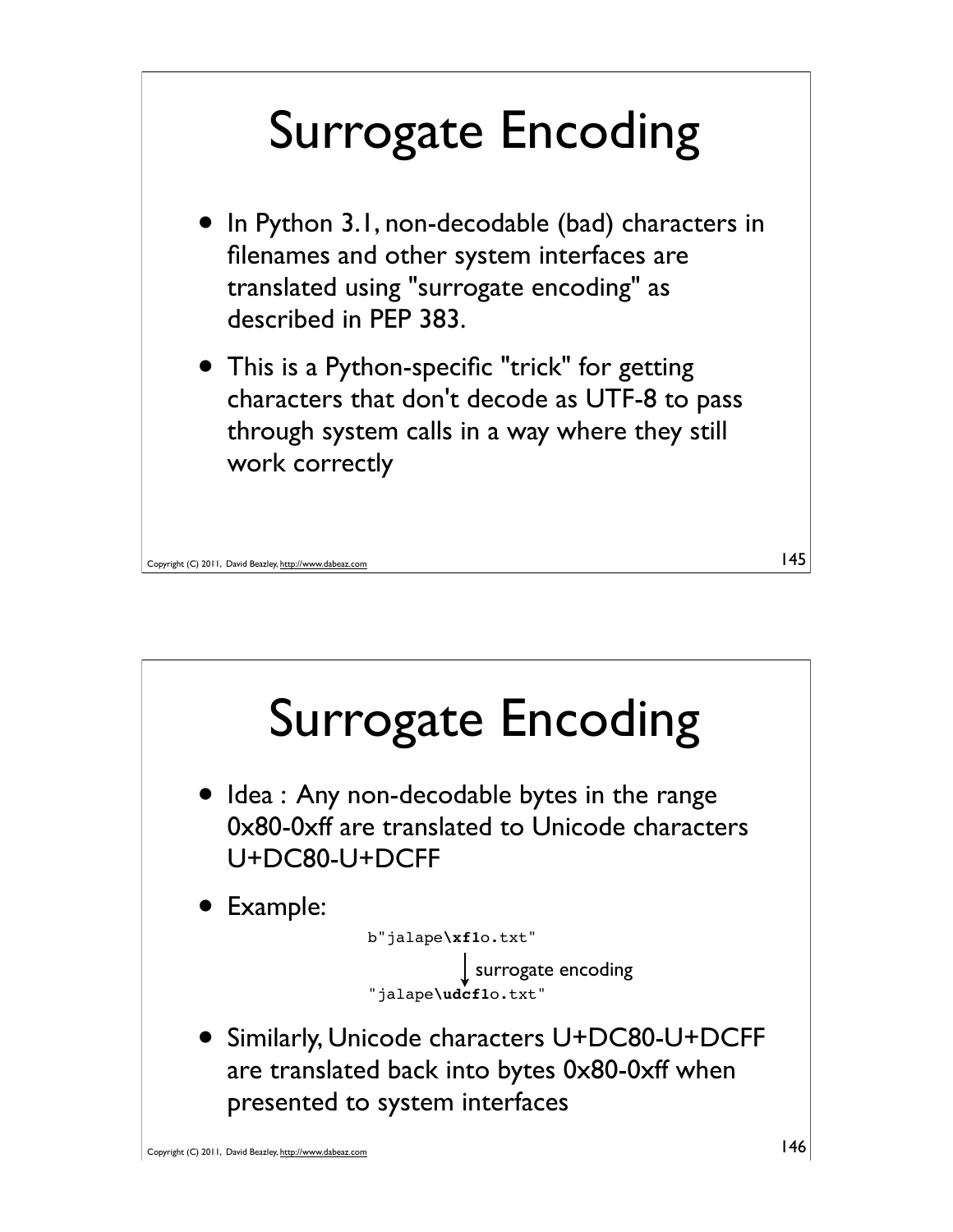

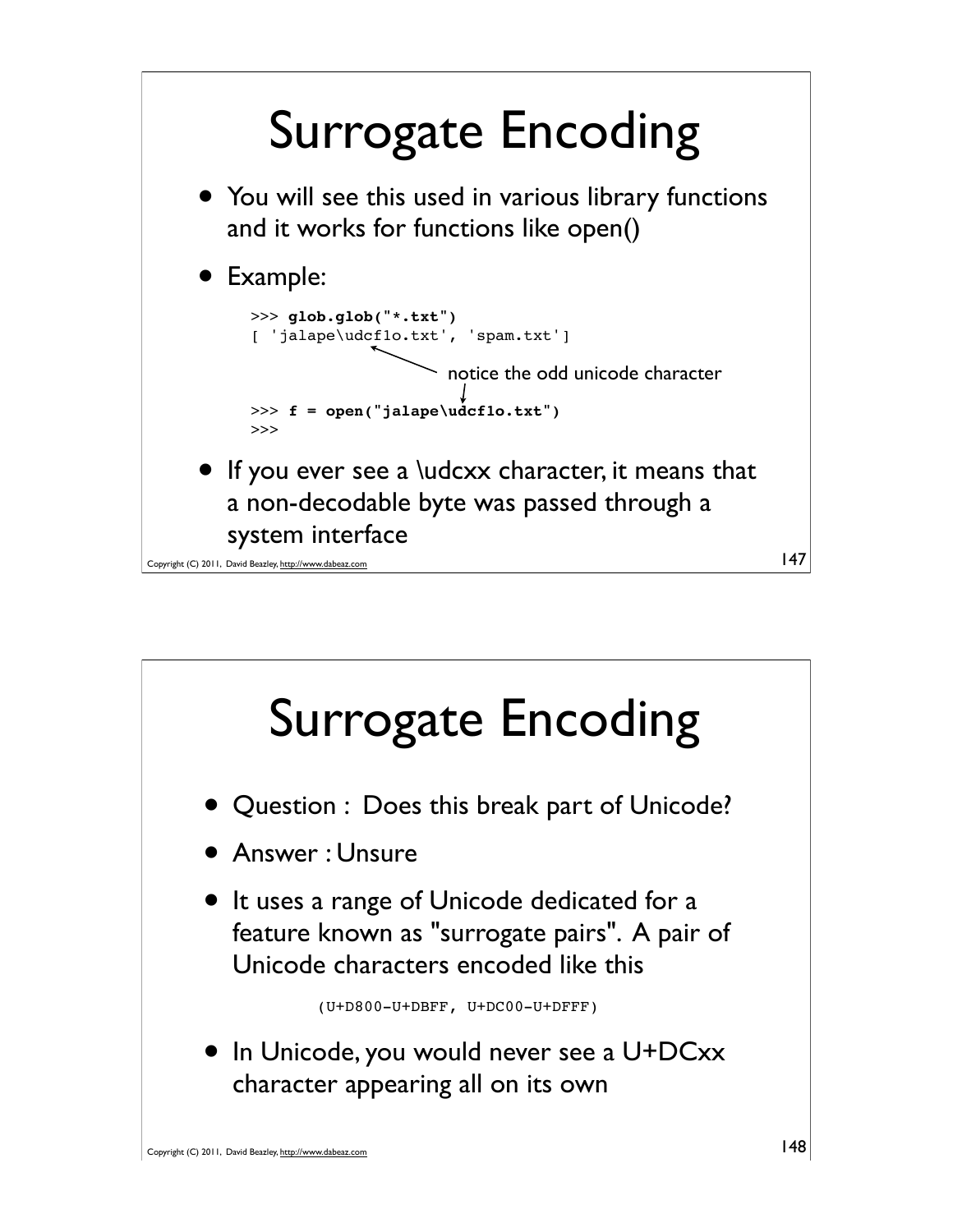## Caution : Printing

• Non-decodable bytes will break print()



or system administration you need to be careful

Copyright (C) 2011, David Beazley, http://www.dabeaz.com



149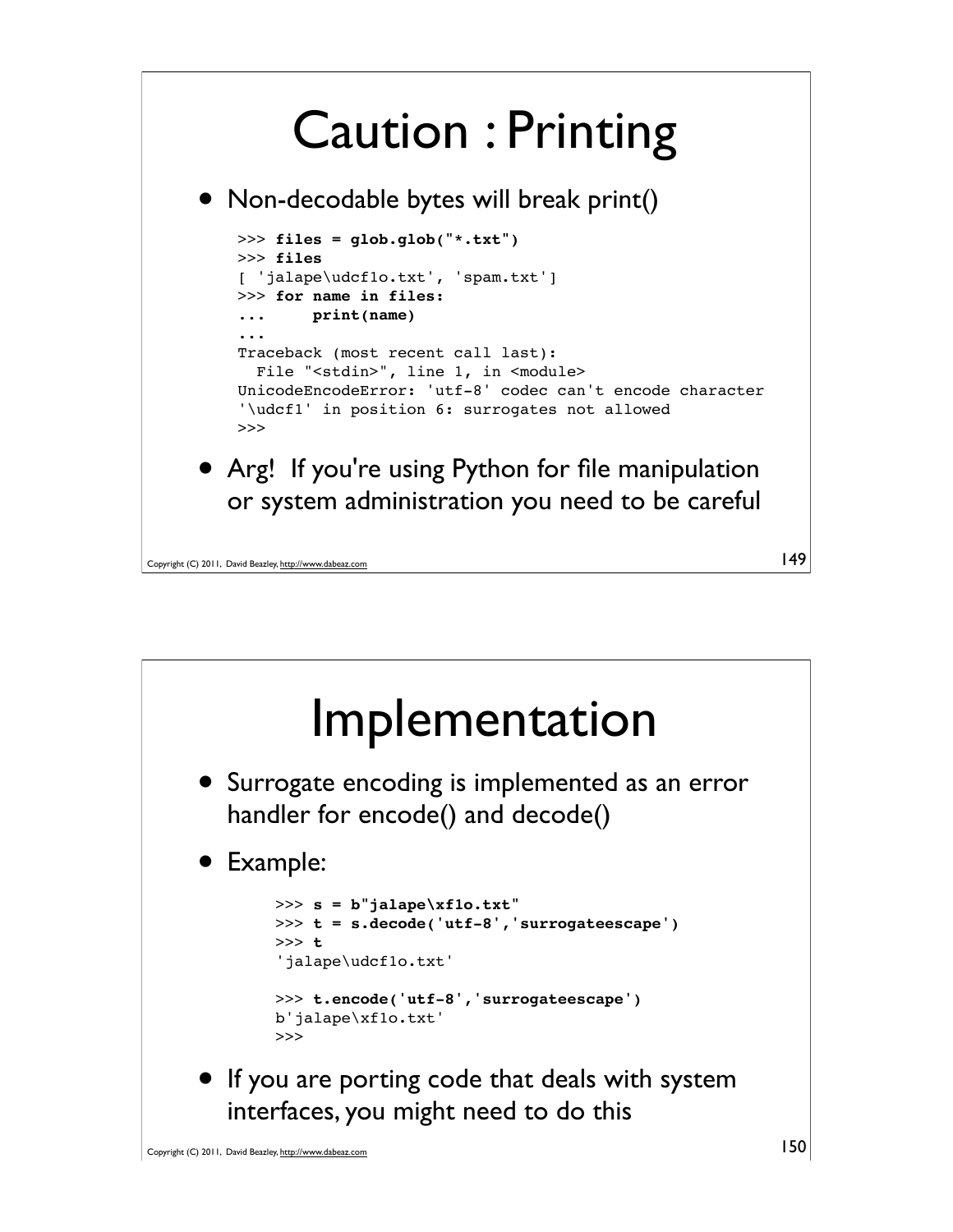

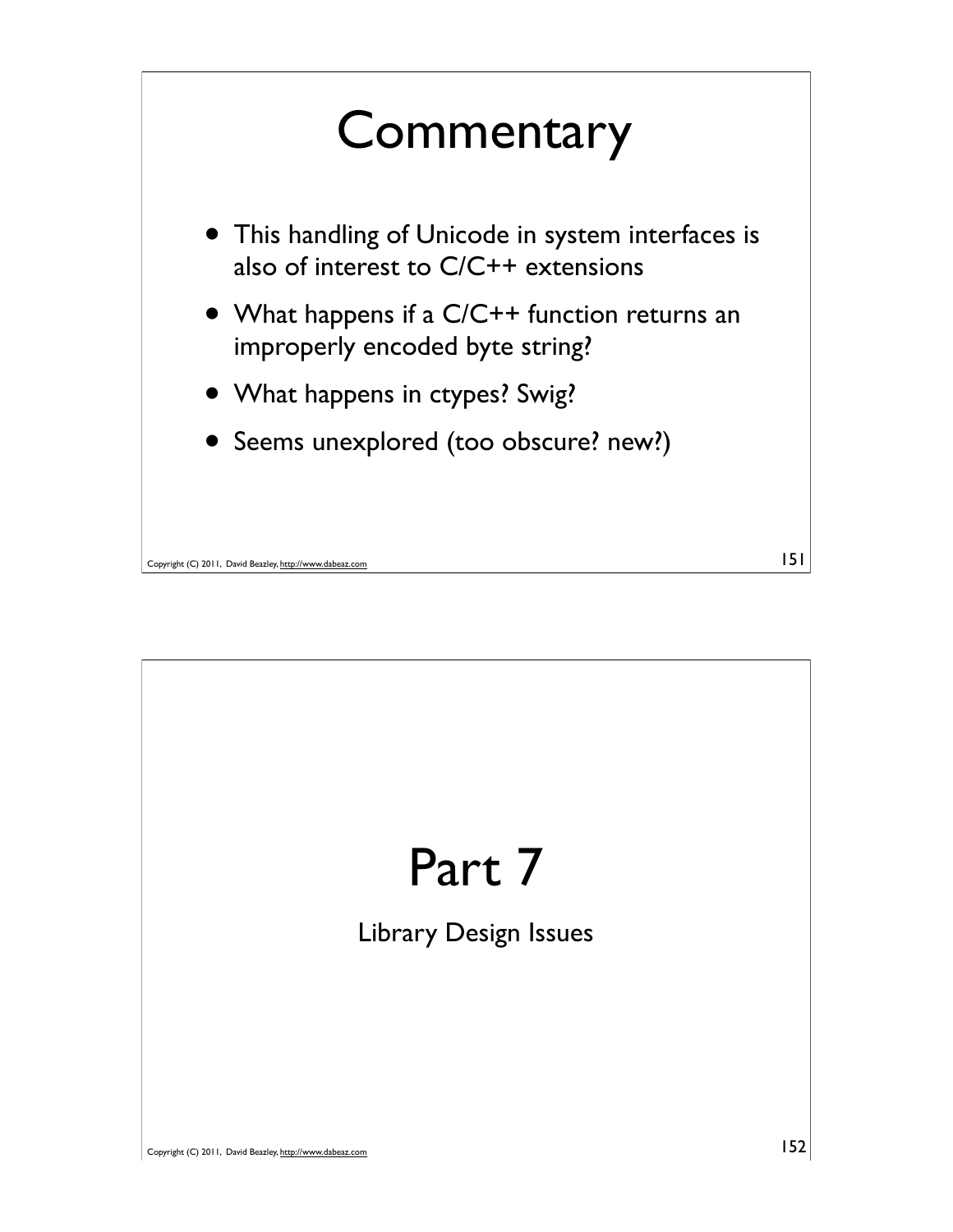

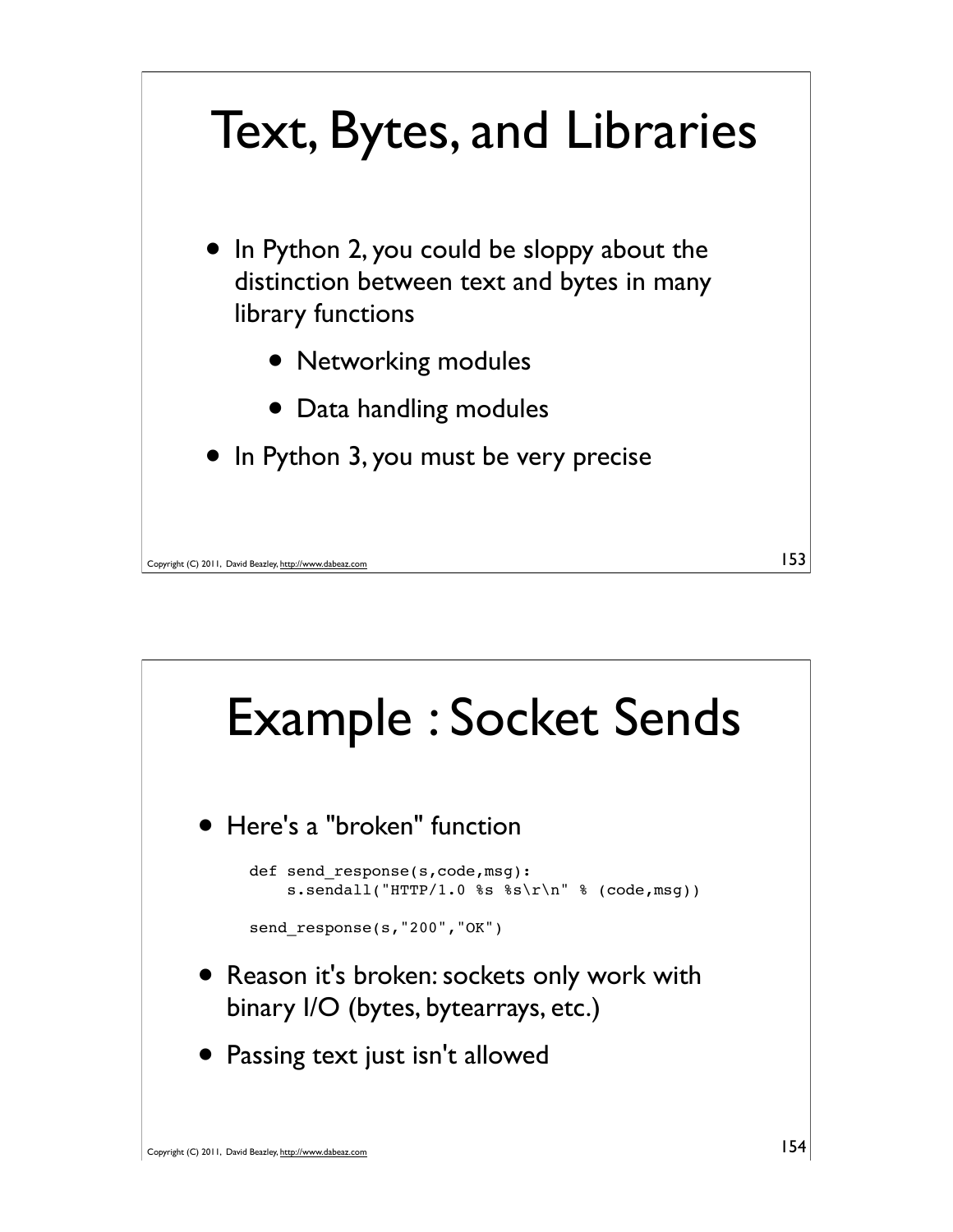

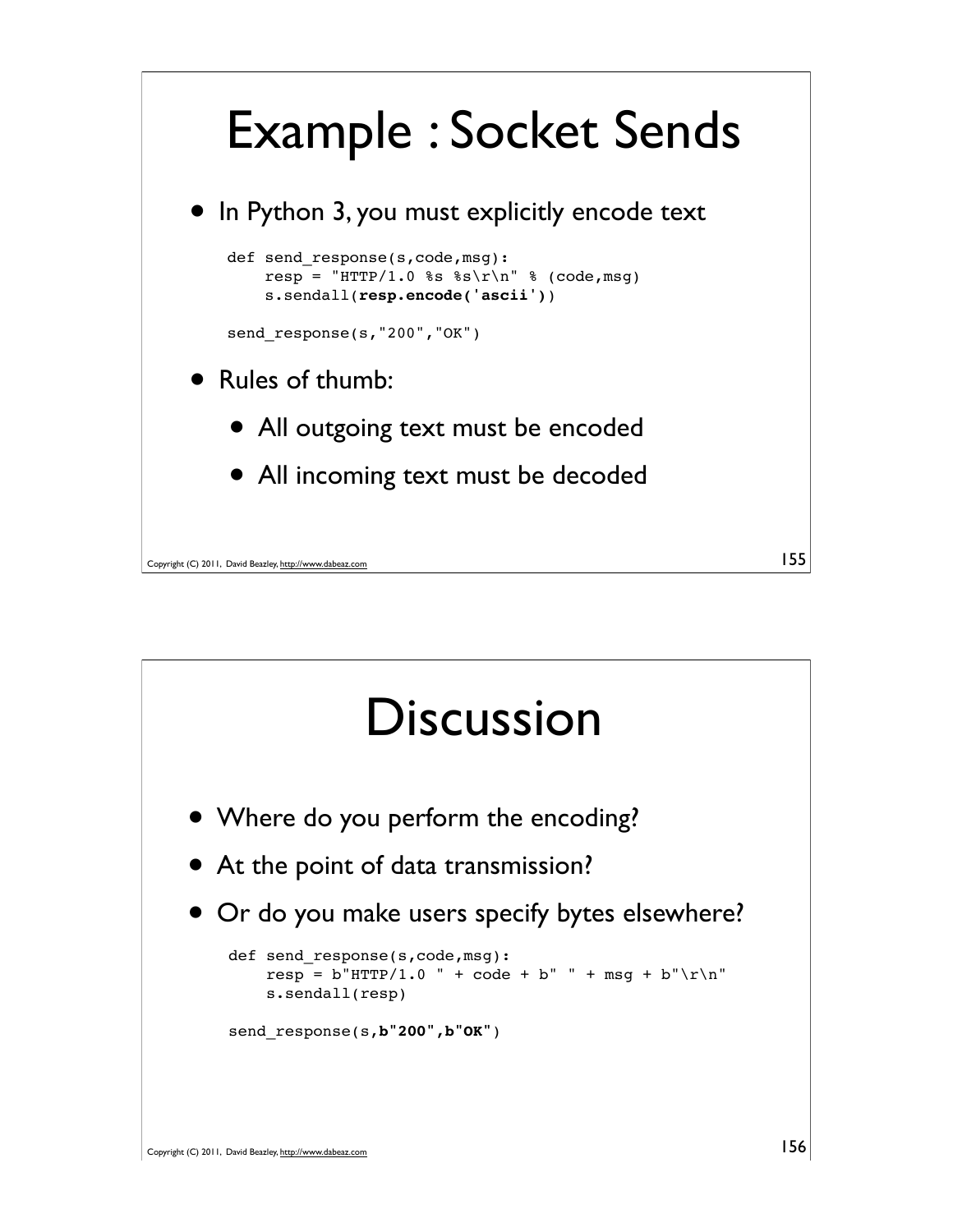

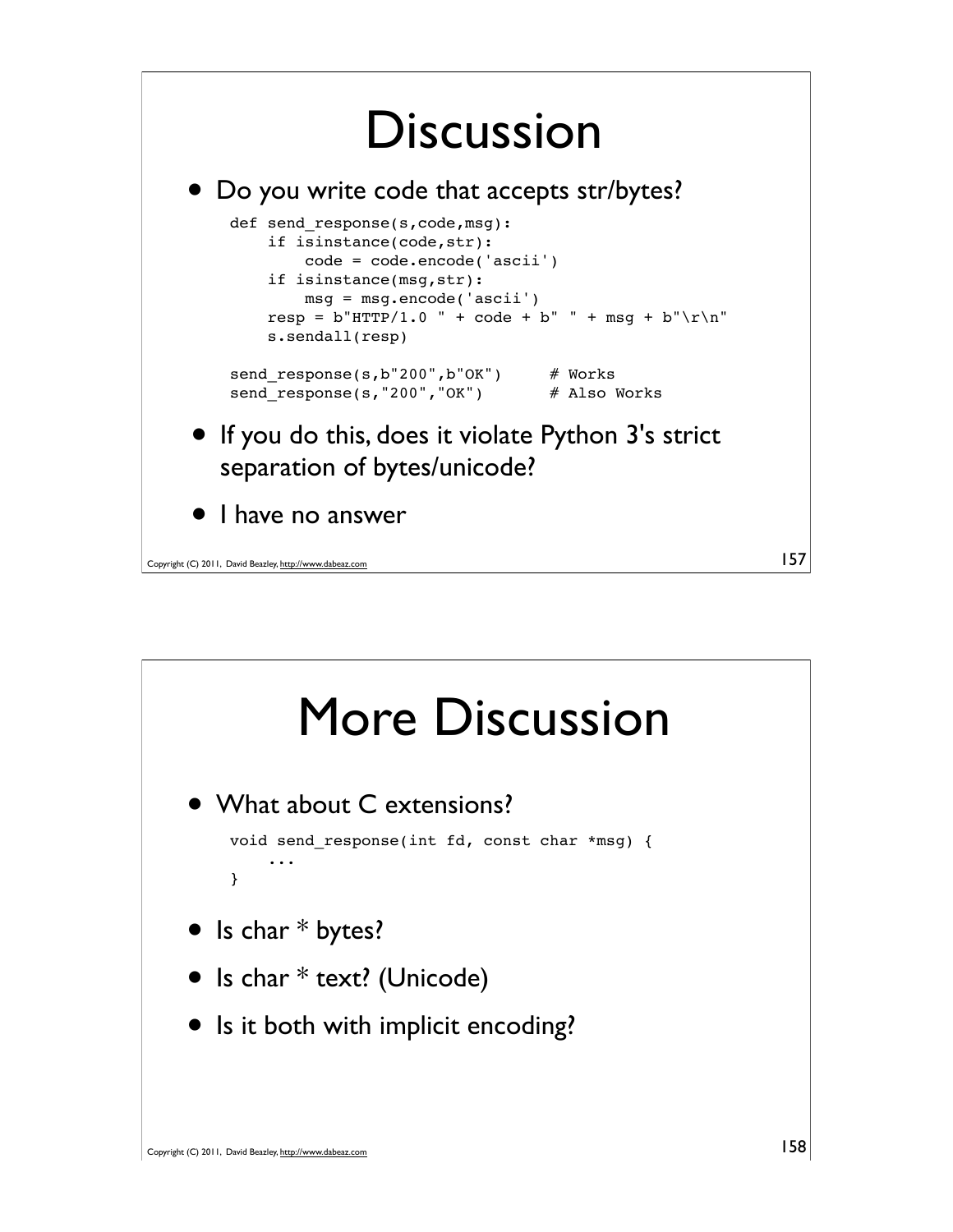

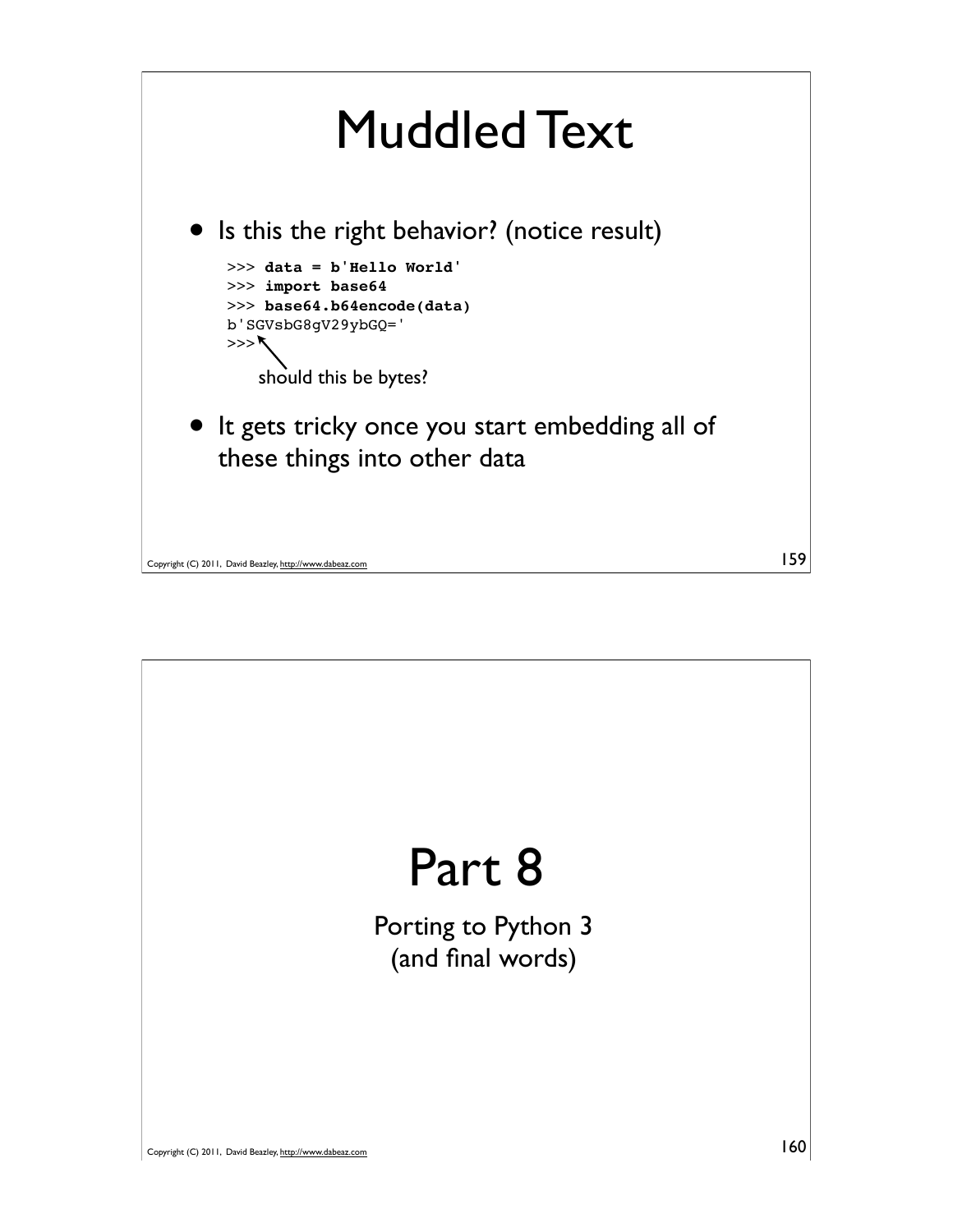

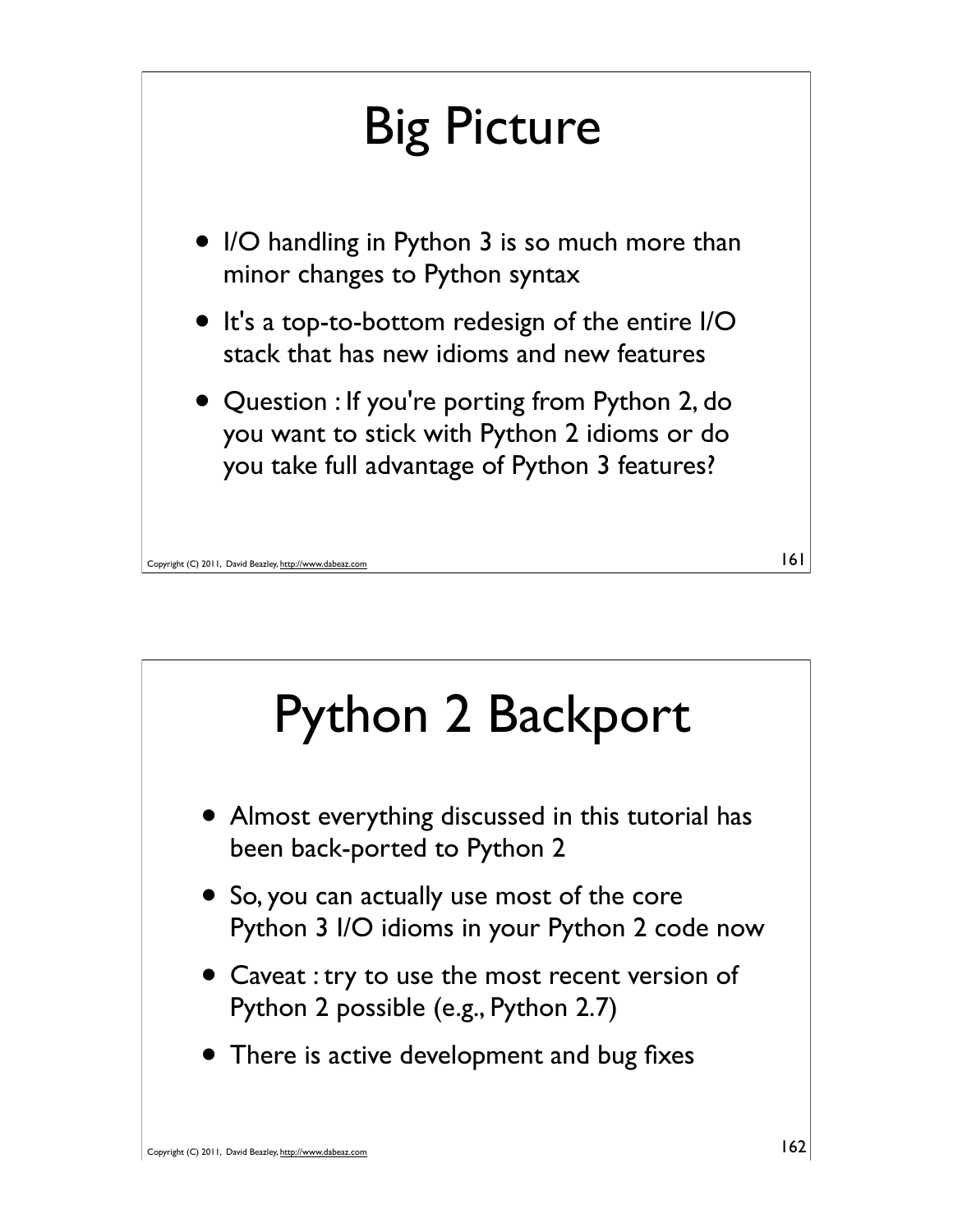

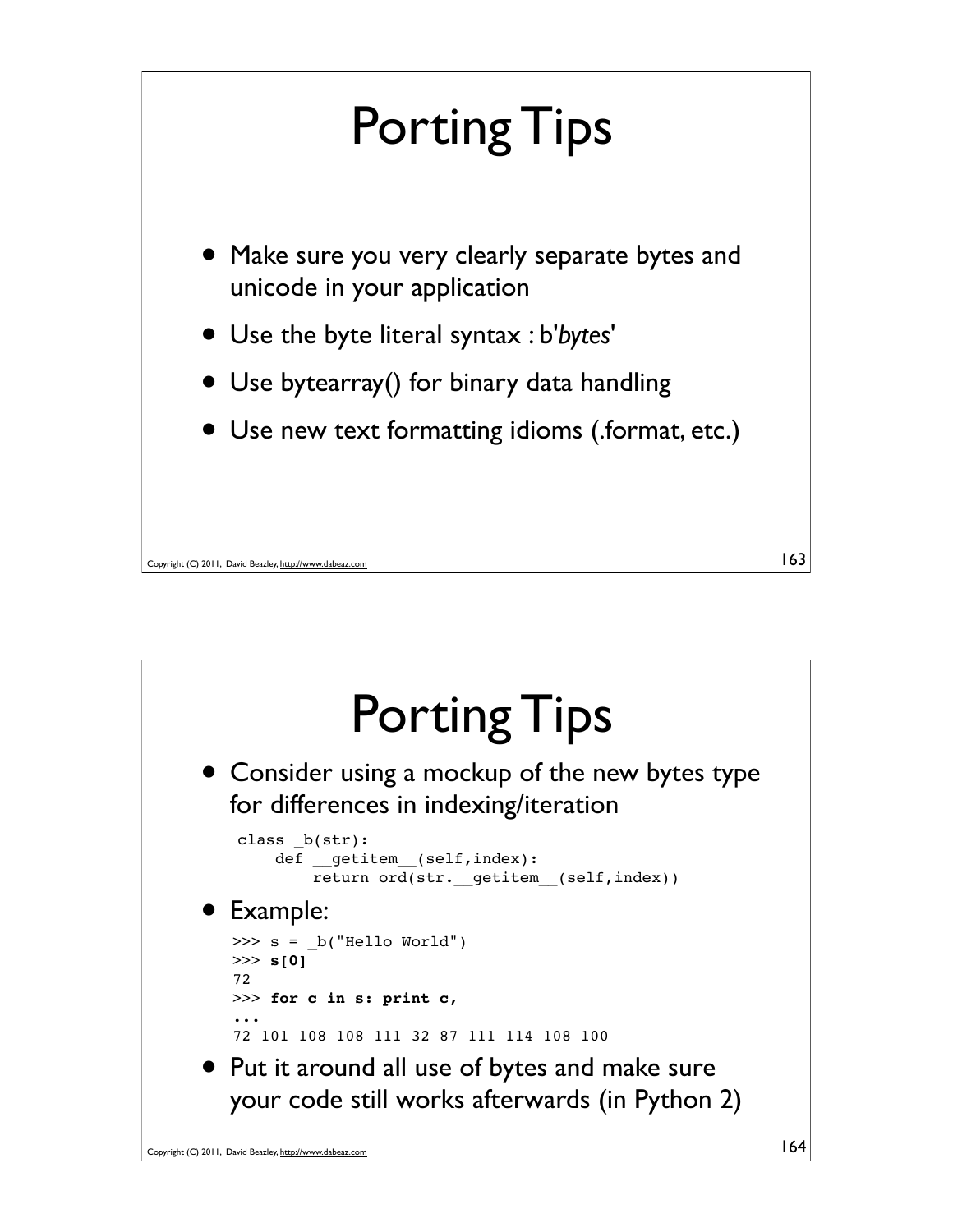

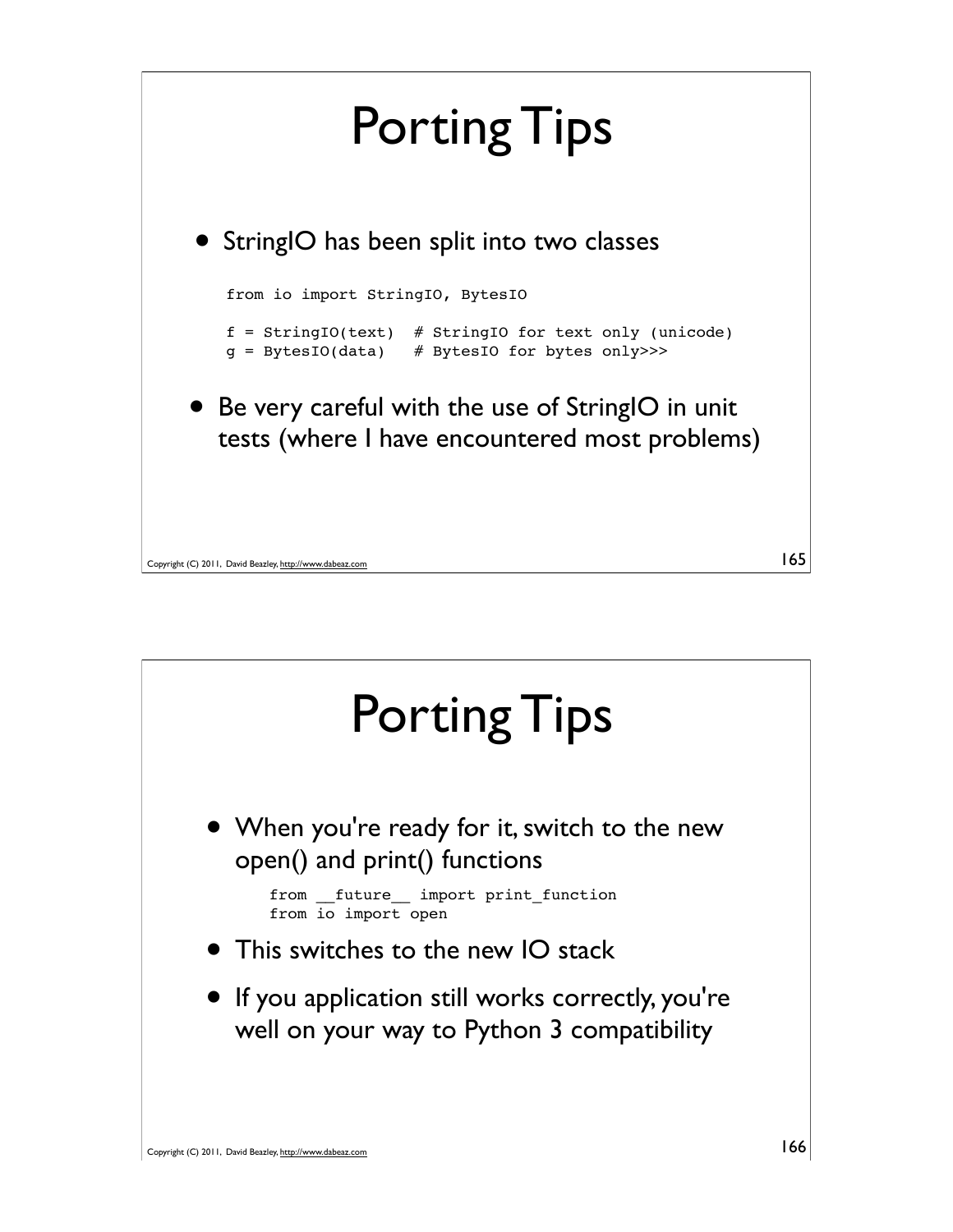